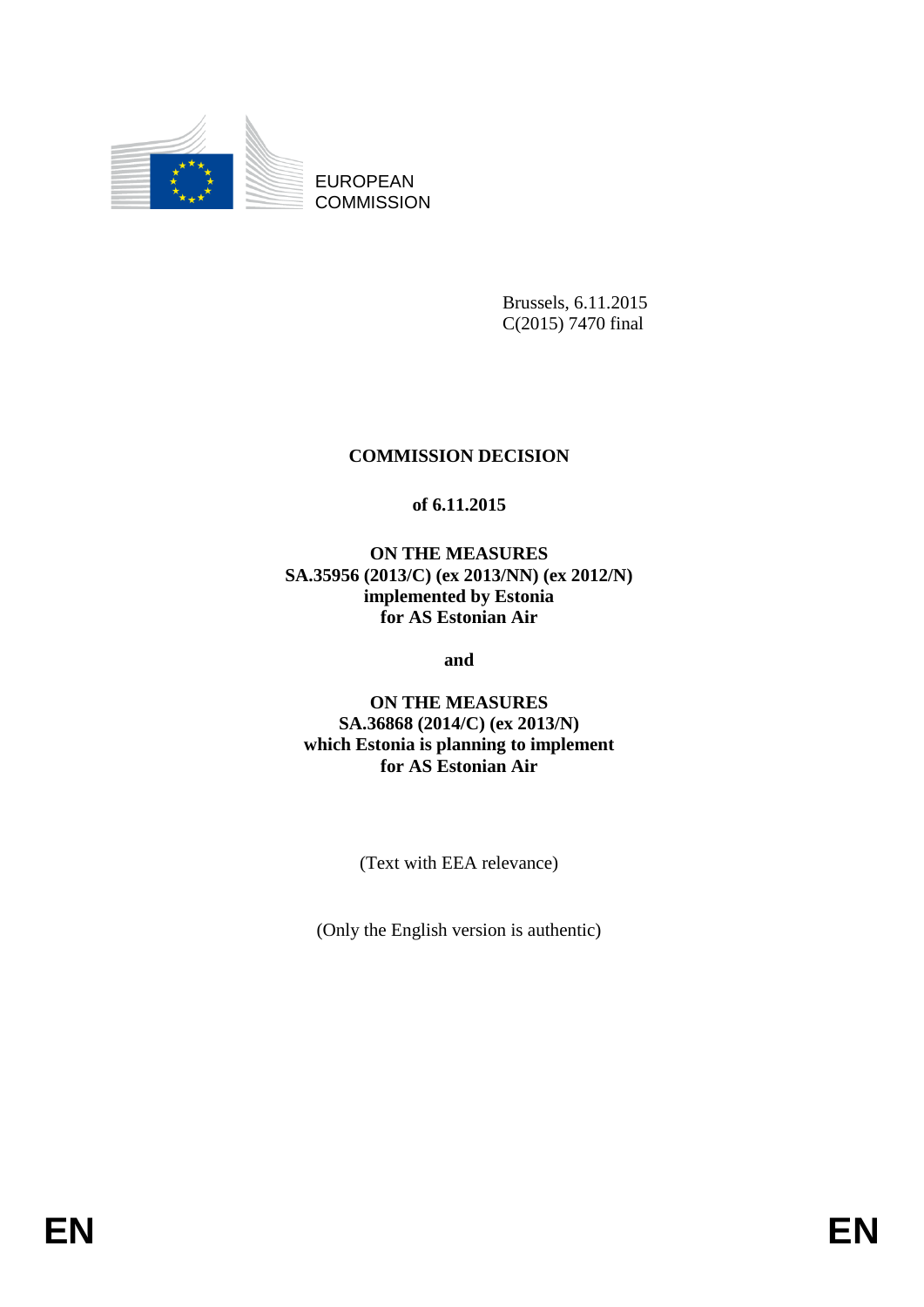### **COMMISSION DECISION**

### **of 6.11.2015**

### **ON THE MEASURES SA.35956 (2013/C) (ex 2013/NN) (ex 2012/N) implemented by Estonia for AS Estonian Air**

**and**

### **ON THE MEASURES SA.36868 (2014/C) (ex 2013/N) which Estonia is planning to implement for AS Estonian Air**

(Text with EEA relevance)

(Only the English version is authentic)

In the published version of this decision, some information has been omitted, pursuant to articles 30 and 31 of Council Regulation (EU) 2015/1589 of 13 July 2015 laying down detailed rules for the application of Article 108 of the Treaty on the Functioning of the European Union, concerning non-disclosure of information covered by professional secrecy. The omissions are shown thus [...]

#### PUBLIC VERSION

<span id="page-1-1"></span>This document is made available for information purposes only.

### THE EUROPEAN COMMISSION,

Having regard to the Treaty on the Functioning of the European Union, and in particular the first subparagraph of Article 108(2) thereof,

Having regard to the Agreement on the European Economic Area, and in particular Article  $62(1)(a)$ ,

Having regard to the decisions by which the Commission decided to initiate the procedure laid down in Article 108(2) of the Treaty, in respect of the aid SA.35956 (2013/C) (ex 2013/NN) (ex 2012/N)<sup>1</sup> and in respect of the aid SA.36868 (2014/C) (ex 2013/N),<sup>2</sup>

<span id="page-1-0"></span>Having called on interested parties to submit their comments pursuant to the provisions cited above and having regard to their comments,

 $\mathbf{1}$ <sup>1</sup> OJ C 150, 29.5.2013, p. 3 and 14.

<sup>2</sup> OJ C 141, 9.5.2014, p. 47.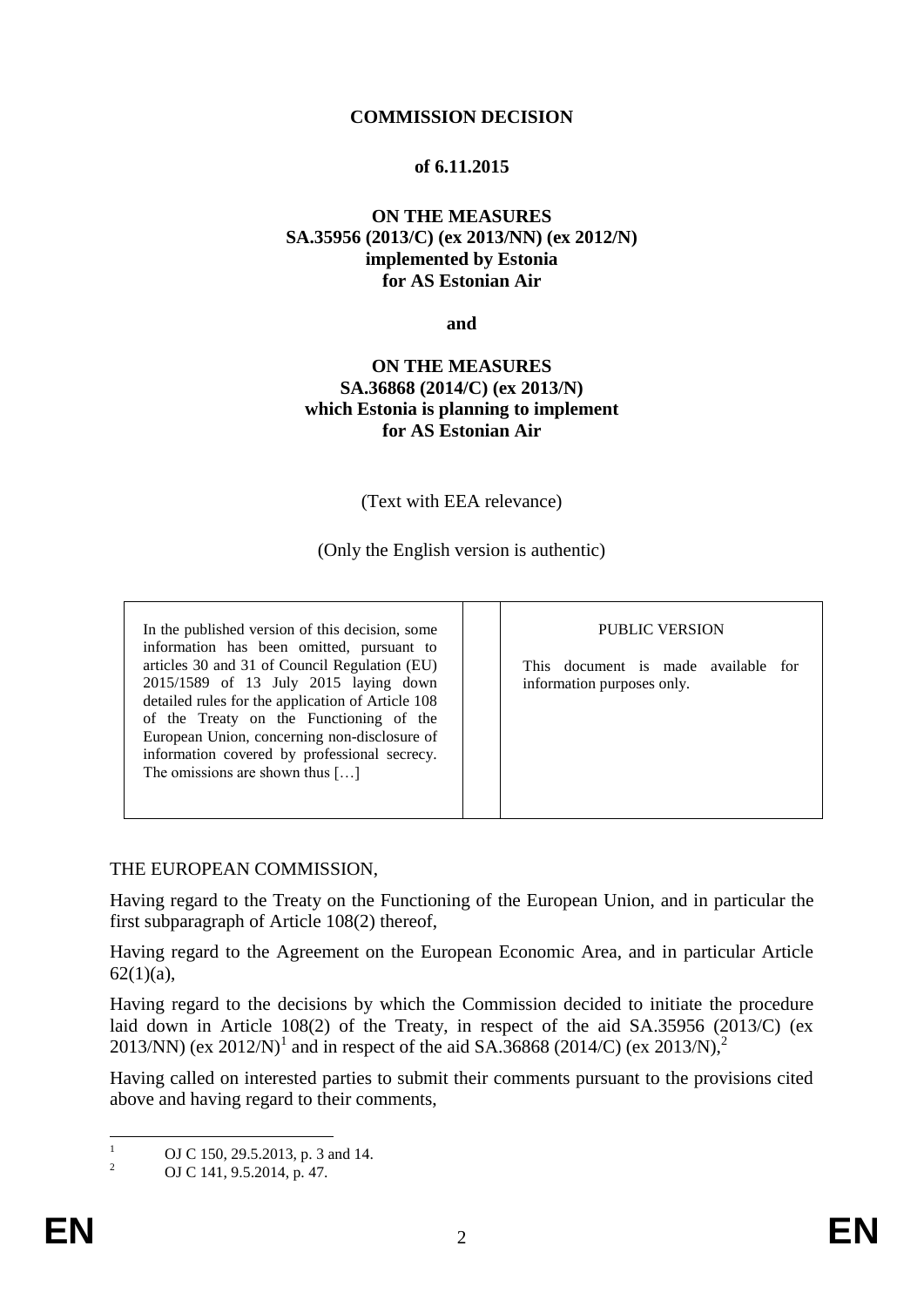Whereas:

# **1. PROCEDURE**

# **1.1. The rescue case (SA.35956)**

- (1) By letter dated 3 December 2012, Estonia notified the Commission of its plans to provide rescue aid in favour of AS Estonian Air ("Estonian Air" or "the airline") as well as of several capital injections carried out in the past. A meeting with the Estonian authorities took place on 4 December 2012.
- (2) Following those pre-notification contacts, by SANI notification number 7853 of 20 December 2012, Estonia notified to the Commission the planned provision of rescue aid to the airline in the form of a loan facility amounting to EUR 8.3 million.
- (3) On the basis of the information provided by the Estonian authorities, it appeared that the first tranche of the rescue loan was disbursed to Estonian Air on 20 December 2012. For this reason, the Commission registered the case as non-notified aid (2013/NN) and informed Estonia of the reclassification of the case by letter of 10 January 2013. Furthermore, the Commission requested additional information by letter of 10 January 2013, to which Estonia replied by letter of 21 January 2013.
- (4) By letter dated 20 February 2013, the Commission informed Estonia that it had decided to initiate the procedure laid down in Article 108(2) of the Treaty) in respect of the rescue aid amounting to EUR 8.3 million and the measures granted in the past.
- (5) By letter dated 4 March 2013, Estonia informed the Commission of its decision of 28 February 2013 to increase the rescue loan granted to Estonian Air by EUR 28.7 million. By letter dated 16 April 2013, the Commission informed Estonia that it had decided to extend the procedure laid down in Article 108(2) of the Treaty to the additional rescue aid (jointly with the decision referred to in recital (4), "the rescue aid opening decisions").
- (6) Estonia submitted comments on the rescue aid opening decisions by letters dated 9 April and 17 May 2013. The Commission requested additional information from Estonia by letter of 8 April 2013, which Estonia replied to on 18 April 2013.
- (7) The rescue aid opening decisions were published in the *Official Journal of the*  European Union on 29 May 2013.<sup>3</sup> The Commission invited interested parties to submit comments on the measures. The Commission received comments from two interested parties, namely International Airlines Group ("IAG") and Ryanair. The Commission forwarded them to Estonia, which was given the opportunity to react; Estonia's observations were received on 5 August 2013.

# **1.2. The restructuring case (SA.36868)**

- (8) Following informal contacts with the Commission, Estonia notified a restructuring plan – including a recapitalisation of the airline amounting to EUR 40.7 million – on 20 June 2013, by SANI notification number 8513. The notification was registered with number SA.36868 (2013/N).
- (9) The Commission requested additional information by letters dated 16 July and 28 October 2013, to which the Estonian authorities replied by letters dated 28 August and 25 November 2013. Estonia submitted additional information by e-mail of 22 December 2013.

 $\overline{3}$ 

<sup>3</sup> *Cf*. footnote [1.](#page-1-0)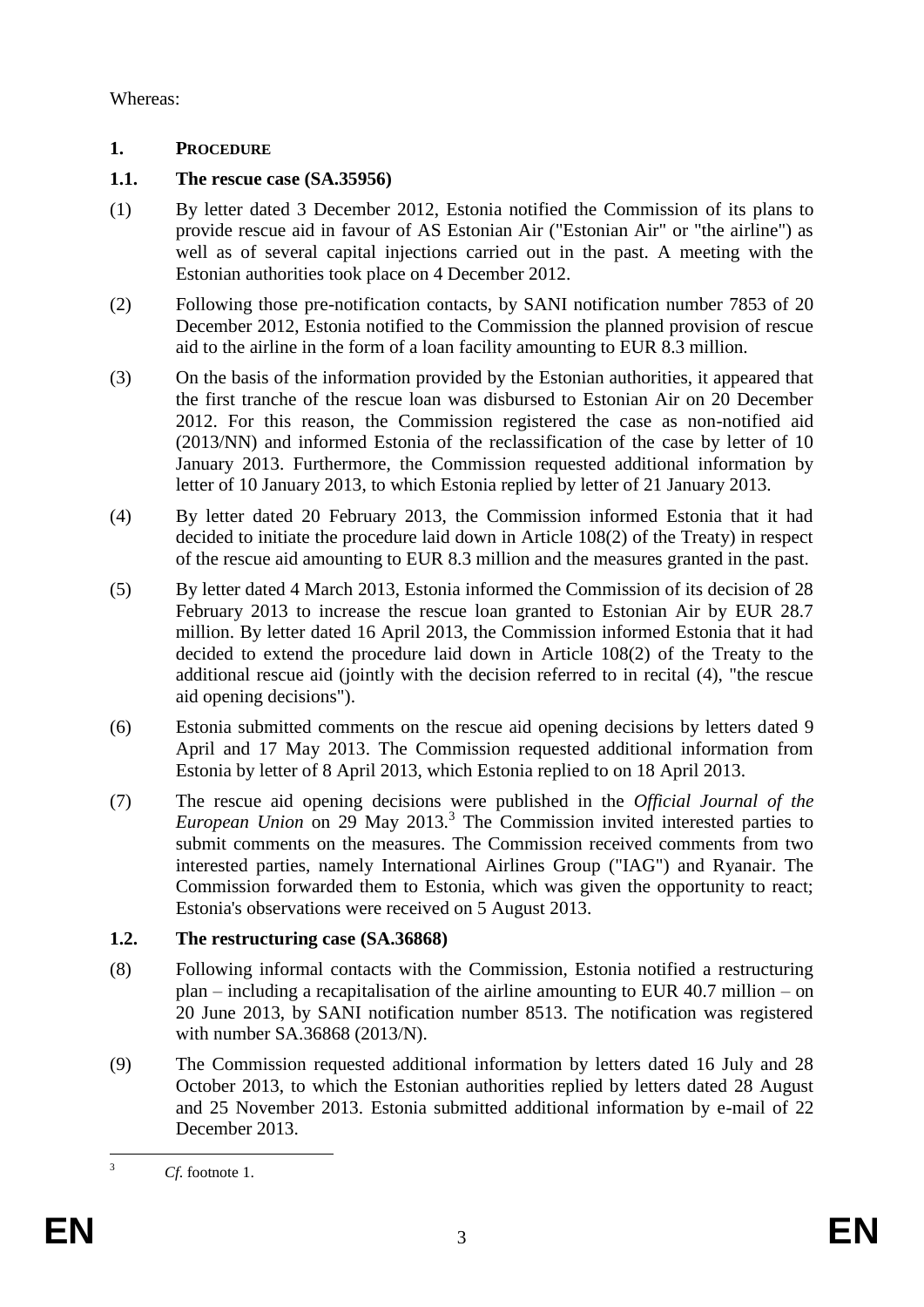- (10) In addition, the Commission received a complaint from Ryanair dated 23 May 2013 concerning Estonia's plans to increase the capital of Estonian Air as well as a saleand-lease-back agreement between Estonian Air and Tallinn Airport regarding an office building owned by Estonian Air. On 25 June 2013, the Commission forwarded the complaint to Estonia. Estonia's comments were submitted by letter dated 5 August  $2013.<sup>4</sup>$
- (11) By letter dated 4 February 2014, the Commission informed Estonia that it had decided to initiate the procedure laid down in Article 108(2) of the Treaty in respect of the notified restructuring aid ("the restructuring aid opening decision").<sup>5</sup>
- (12) Estonia submitted comments on the restructuring aid opening decision by letter dated 19 March 2014. A meeting with the Estonian authorities and Estonian Air took place on 7 May 2014, followed by a telephone conference on 30 June 2014. In addition, a meeting with the Estonian authorities and their legal representative took place on 28 August 2014, after which Estonia provided additional information by e-mail on 10 September 2014.
- (13) On 31 October 2014, the Estonian authorities submitted a modified restructuring plan. Following that, meetings with the Estonian authorities were held on 23 November, 11 December and 19 December 2014 and additional information was submitted by the Estonian authorities on 3, 10 and 19 December 2014.
- (14) Additional information was submitted by the Estonian authorities on 14, 27 and 28 January, 13 February, 11 March, 8 and 30 April, 27 May, 17 July and 26 August 2015. In addition, meetings with the Estonian authorities were held on 14 and 15 January, 27 March, 21 April (telephone conference), 7 May (telephone conference), 28 May and 15 September 2015.
- (15) The restructuring aid opening decision was published in the *Official Journal of the*  European Union on 9 May 2014.<sup>6</sup> The Commission invited interested parties to submit their comments on the measures. The Commission received comments from two interested parties, namely Ryanair and an interested party who does not wish its identity to be disclosed. The Commission forwarded them to Estonia, which was given the opportunity to react; Estonia's observations were received on 15 August 2014.
- (16) By letter dated 8 October 2015, Estonia informed the Commission that they exceptionally accept that this Decision be adopted and notified in English, thereby waiving its rights deriving from Article 342 of the Treaty in conjunction with Article 3 of EEC Regulation  $1/1958^7$ .

 $\overline{4}$ <sup>4</sup> Given that the complaint was submitted on 23 May 2013, before Estonia notified Estonian Air's restructuring plan on 20 June 2013, the complaint was registered under the rescue case, i.e. SA.35956. However, given that the complaint partly related to the plans of the Estonian authorities to recapitalise the airline, it was assessed in the context of the opening decision on the restructuring case, i.e. SA.36868.

<sup>&</sup>lt;sup>5</sup> The restructuring aid opening decision was corrected by Commission decision C(2014)2316 final of 2 April 2014.

 $\frac{6}{7}$  *Cf.* footnote [2.](#page-1-1)

<sup>7</sup> Council [Regulation EEC No 1 determining the languages to be used by the European Economic](http://eur-lex.europa.eu/legal-content/AUTO/?uri=CELEX:31958R0001(01)&qid=1445517708476&rid=3)  [Community](http://eur-lex.europa.eu/legal-content/AUTO/?uri=CELEX:31958R0001(01)&qid=1445517708476&rid=3) (OJ 17, 6.10.1958, p. 385).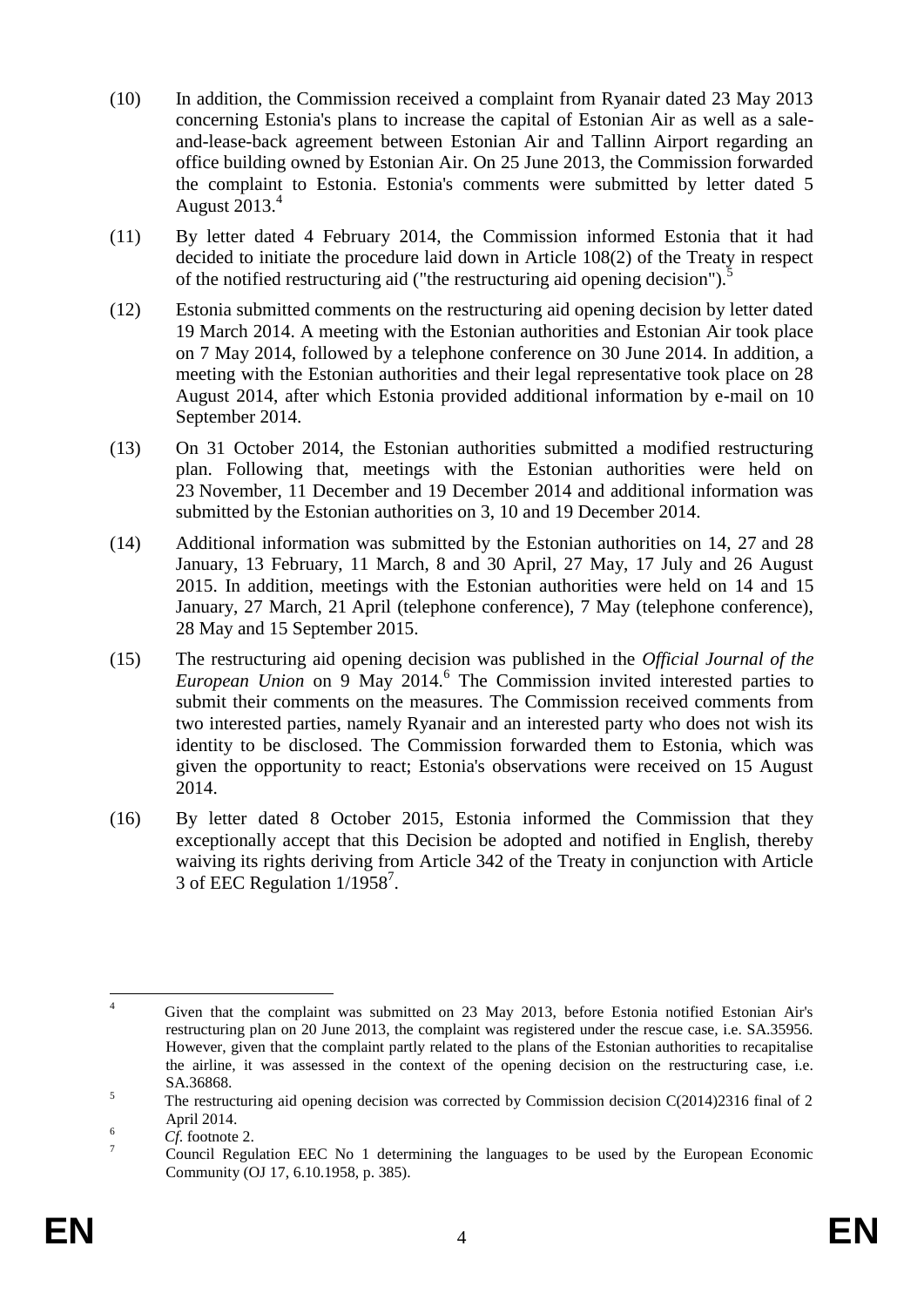# **2. THE ESTONIAN AIR TRANSPORT MARKET**

- <span id="page-4-0"></span>(17) The main airport of Estonia is Tallinn Airport, which in 2013 served 1.96 million passengers down from 2.21 million passengers in 2012, that is to say, a decrease of 11.2%. In 2013, 13 different airlines performed scheduled flights to and from Tallinn and a total of 20 routes were operated all year round.<sup>8</sup> In 2014, Tallinn Airport served 2.02 million passengers, an increase of 3% compared to 2013. In total 15 different airlines operated 20 routes on a year-round basis<sup>9</sup>.
- (18) Estonian Air carried 27.6% of the passengers flying via Tallinn in 2013, down from 40.2% in 2012, although it maintained its leader position. Also in 2013, Ryanair and Lufthansa carried 15.1% and 10.5%, respectively, of passengers travelling to/from Tallinn, closely followed by Finnair and airBaltic.<sup>10</sup> In 2014, Estonian Air's share of total passengers further decreased to 26.6%, followed by Lufthansa with 13.4% and Ryanair with 11.5% of the total passengers $^{11}$ .
- (19) Due to the stability of the Estonian economy in 2013, passenger demand for air transport remained high, which presented other airlines an opportunity to increase their supply and market share.<sup>12</sup> In 2013, Turkish Airlines started to operate flights to/from Istanbul and Ryanair added seven new routes, while Lufthansa and airBaltic increased their frequencies. In 2014, new airlines started operating scheduled routes from Tallinn, such as for example TAP Portugal (to/from Lisbon) and Vueling (to/from Barcelona).<sup>13</sup>
- (20) According to the manager of Tallinn Airport, the whole of Estonia can be deemed the catchment area of this airport. At the same time, most of Estonia is also located within the catchment area of other international airports such as Helsinki, Riga and Saint Petersburg.<sup>14</sup>

# **3. THE BENEFICIARY**

- (21) Estonian Air, a stock company under Estonian law, is the flag carrier airline of Estonia, based in Tallinn Airport. Currently, the airline has around 160 employees and operates a fleet of seven aircraft.
- (22) Estonian Air was formed as a State-owned company after the independence of Estonia in 1991 from a division of the Russian airline Aeroflot. After privatisation efforts and subsequent changes in the airline's shareholding structure, Estonian Air is currently owned by Estonia (97.34%) and the SAS Group ("SAS") (2.66%).

<sup>&</sup>lt;u>.</u> <sup>8</sup> The other airports in Estonia (Tartu, Pärnu, Kuressaare and Kärdla regional airports and Kihnu and Ruhnu airfields) carried 44 288 passengers in 2013. In 2013, Tartu was the only regional airport in Estonia with a scheduled international flight to Helsinki. Source: 2013 annual report of AS Tallinna Lennujaam, manager of Tallinn Airport, available at [http://www.tallinn](http://www.tallinn-airport.ee/upload/Editor/Aastaaruanded/Lennujaama%20aastaraamat_2013_ENG.pdf)[airport.ee/upload/Editor/Aastaaruanded/Lennujaama%20aastaraamat\\_2013\\_ENG.pdf.](http://www.tallinn-airport.ee/upload/Editor/Aastaaruanded/Lennujaama%20aastaraamat_2013_ENG.pdf)

<sup>9</sup> Source: 2014 annual report of AS Tallinna Lennujaam, manager of Tallinn Airport, available at [http://www.tallinn-](http://www.tallinn-airport.ee/upload/Editor/Ettevote/Lennujaama%20aastaraamat_ENG_2014_23.5.15.pdf)

[airport.ee/upload/Editor/Ettevote/Lennujaama%20aastaraamat\\_ENG\\_2014\\_23.5.15.pdf.](http://www.tallinn-airport.ee/upload/Editor/Ettevote/Lennujaama%20aastaraamat_ENG_2014_23.5.15.pdf)

<sup>&</sup>lt;sup>10</sup> Source: Estonian Air's consolidated annual report for 2013, available at [http://estonian-air.ee/wp](http://estonian-air.ee/wp-content/uploads/2014/06/ESTONIAN-AIR-ANNUAL-REPORT-2013.pdf)[content/uploads/2014/06/ESTONIAN-AIR-ANNUAL-REPORT-2013.pdf.](http://estonian-air.ee/wp-content/uploads/2014/06/ESTONIAN-AIR-ANNUAL-REPORT-2013.pdf) 

<sup>&</sup>lt;sup>11</sup> Source: Estonian Air's consolidated annual report for 2014, available at [https://estonian-air.ee/wp](https://estonian-air.ee/wp-content/uploads/2014/04/Estonian-Air-Annual-Report-2014-FINAL-Webpage.pdf)[content/uploads/2014/04/Estonian-Air-Annual-Report-2014-FINAL-Webpage.pdf.](https://estonian-air.ee/wp-content/uploads/2014/04/Estonian-Air-Annual-Report-2014-FINAL-Webpage.pdf) 

<sup>12</sup> Source: 2013 annual report of AS Tallinna Lennujaam, *cf*. footnote [8.](#page-4-0)

<sup>&</sup>lt;sup>13</sup> Source: web page of Tallinn Airport  $(\frac{http://www.tallinn-airport.ee/eng/}{5})$ .

Source: 2013 annual report of AS Tallinna Lennujaam, *cf*. footnote [8.](#page-4-0)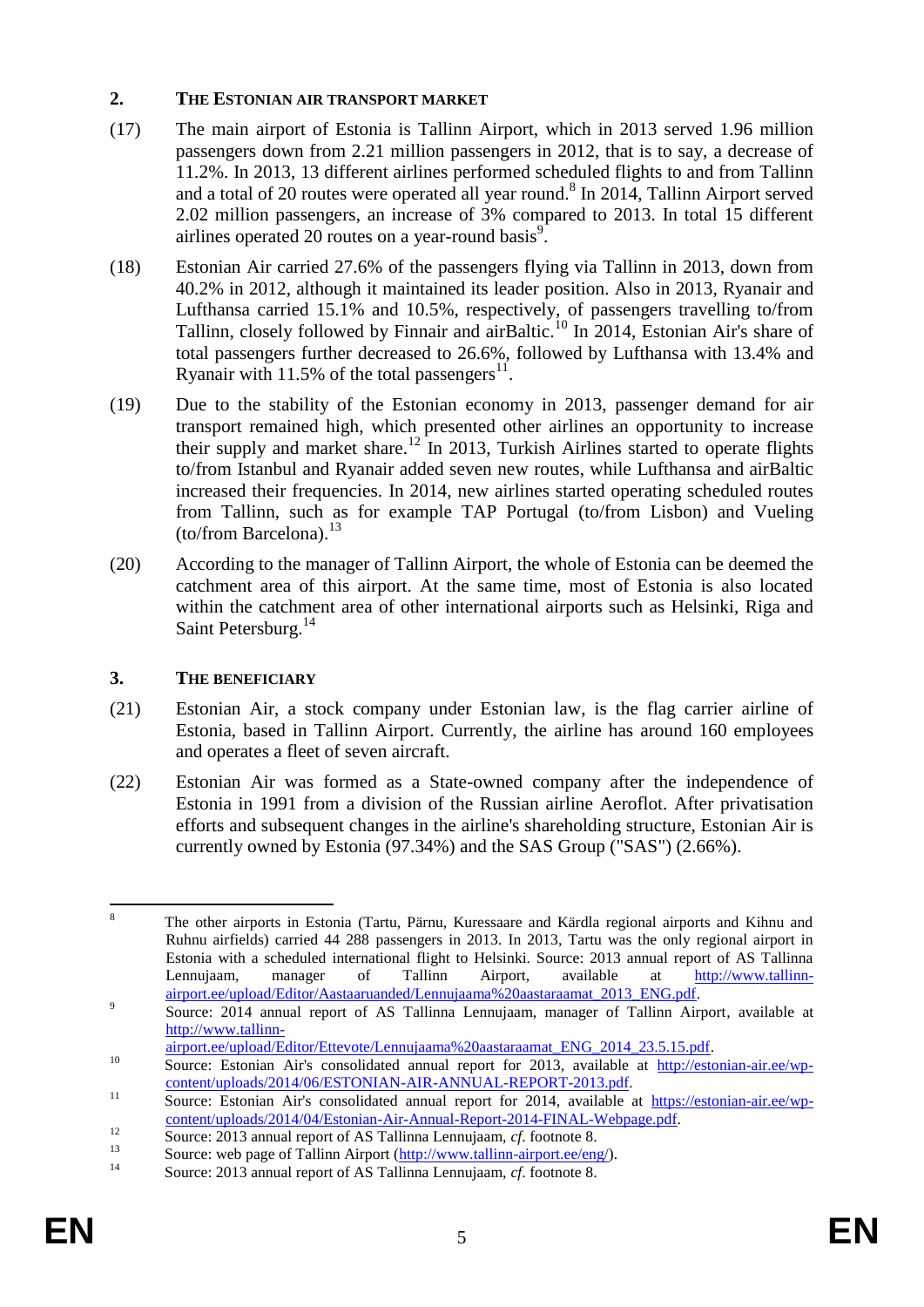- (23) Estonian Air participates in one joint venture: Eesti Aviokütuse Teenuste AS (51% share), which provides refuelling service to aircrafts at Tallinn Airport. Estonian Air also participated in the joint venture AS Amadeus Eesti (60% share), which provides Estonian travel agencies with booking systems and support, but in early 2014 it sold its stake to Amadeus IT Group, S.A.<sup>15</sup> Estonian Air also had a 100%-owned subsidiary, AS Estonian Air Regional, which operated commercial flights to neighbouring destinations in cooperation with Estonian Air. This subsidiary was sold in June 2013 to Fort Aero BBAA OÜ, a private jet operator.<sup>16</sup>
- (24) Estonian Air has made heavy losses since 2006. More than half of the airline's equity disappeared between 2010 and 2011. In that period, the airline lost more than one quarter of its capital.
- (25) Despite capital injections in 2011 and 2012, the airline's financial situation continued to deteriorate in 2012. In May 2012, a monthly loss of EUR 3.7 million was incurred, above the budgeted loss of EUR 0.9 million. By the first half of 2012, the losses of Estonian Air had reached EUR 14.9 million.<sup>17</sup> In June 2012, Estonian Air revised its forecast for 2012 and estimated EUR 25 million in operational losses for the year (the original budget forecasted an annual loss of EUR 8.8 million). By the end of July 2012, Estonian Air had reached a state of technical bankruptcy under Estonian law. In the financial year 2012, the airline made a loss of EUR 49.2 million.
- (26) The net loss of Estonian Air in 2013 amounted to EUR 8.1 million.<sup>18</sup> In 2014, its net loss reached EUR 10.4 million.<sup>19</sup>

## **4. DESCRIPTION OF THE MEASURES AND THE RESTRUCTURING PLAN**

(27) This section provides a description of the measures under assessment both as regards the rescue case (SA.35956), that is to say, measures 1 to 5, and the restructuring plan notified under the restructuring case (SA.36868).

## **4.1. The 2009 capital increase (measure 1)**

- (28) Tallinn Airport and the airline were a single company until 1993, when the airline became an independent entity. In 1996, Estonia privatised 66% of the shares of the airline. After privatisation, the shares were held as follows: 49% by Maersk Air, 34% by the Ministry of Economic Affairs and Communications of Estonia, and 17% by Cresco Investment Bank ("Cresco"), a local investment bank. In 2003, SAS bought the 49% stake of Maersk Air, while the other shareholdings remained the same.
- (29) According to the information provided by Estonia, the airline sought new capital from its shareholders in 2009 for two main reasons. First, at the beginning of 2008, Estonian Air made a down payment in cash of EUR […]\* million to acquire three new Bombardier regional jets in order to upgrade the fleet to more efficient aircraft.

 $15$ <sup>15</sup> See [http://www.baltic-course.com/eng/transport/?doc=86191.](http://www.baltic-course.com/eng/transport/?doc=86191)

See [http://www.aviator.aero/press\\_releases/13003.](http://www.aviator.aero/press_releases/13003) At the time of the sale, AS Estonian Air Regional was dormant and had no aircraft, no employees, and no assets.

<sup>&</sup>lt;sup>17</sup> Source: Estonian Air's review of performance for the first half of 2012, available at [http://estonian](http://estonian-air.ee/wp-content/uploads/2014/04/ENG-1H-2012.pdf)[air.ee/wp-content/uploads/2014/04/ENG-1H-2012.pdf.](http://estonian-air.ee/wp-content/uploads/2014/04/ENG-1H-2012.pdf)

<sup>18</sup> Source: Estonian Air's consolidated annual report for 2013, available at [http://estonian-air.ee/wp](http://estonian-air.ee/wp-content/uploads/2014/06/ESTONIAN-AIR-ANNUAL-REPORT-2013.pdf)[content/uploads/2014/06/ESTONIAN-AIR-ANNUAL-REPORT-2013.pdf.](http://estonian-air.ee/wp-content/uploads/2014/06/ESTONIAN-AIR-ANNUAL-REPORT-2013.pdf)

<sup>&</sup>lt;sup>19</sup> Source: Estonian Air's consolidated annual report for 2014, available at [https://estonian-air.ee/wp](https://estonian-air.ee/wp-content/uploads/2014/04/Estonian-Air-Annual-Report-2014-FINAL-Webpage.pdf)[content/uploads/2014/04/Estonian-Air-Annual-Report-2014-FINAL-Webpage.pdf.](https://estonian-air.ee/wp-content/uploads/2014/04/Estonian-Air-Annual-Report-2014-FINAL-Webpage.pdf) 

<sup>\*</sup> Business secret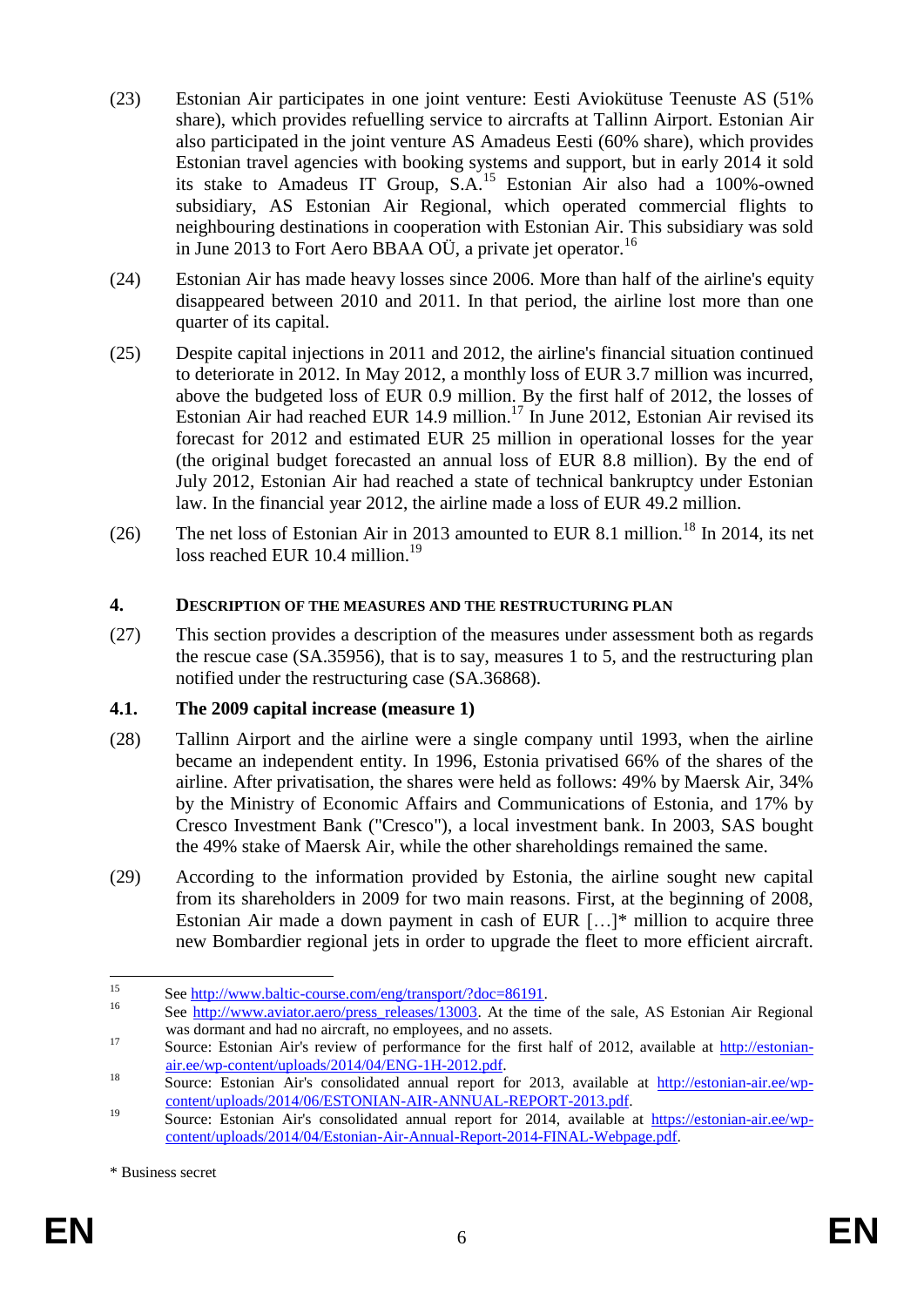Secondly, the business model did not work under the stress of the financial crisis and the airline faced liquidity problems at the end of the year.

(30) In February 2009 all the shareholders increased the airline's capital by EUR 7.28 million in proportion to their shareholdings. Estonia injected in cash EUR 2.48 million, while Cresco provided EUR 1.23 million also in cash. SAS injected a total of EUR 3.57 million, of which EUR 1.21 million in cash and EUR 2.36 million in the form of a loan-to-equity conversion. The shareholding structure of Estonian Air did not change as a result of measure 1.

# **4.2. The sale of the groundhandling section in 2009 (measure 2)**

- (31) In June 2009, Estonian Air sold its groundhandling business to the State-owned Tallinn Airport at a price of EUR 2.4 million. At the time of the sale, Tallinn Airport was 100% owned by Estonia.
- (32) The Estonian authorities explained that no open, transparent and unconditional tender took place. Also, the sale price was not based on an expert opinion but it was based on the book value of the assets for sale. Depreciated assets were taken into account by adding value. According to the Estonian authorities, the price was established in direct negotiations between Tallinn Airport and Estonian Air.

# **4.3. The 2010 capital injection (measure 3)**

- (33) On 10 November 2010, Estonia injected EUR 17.9 million (EEK 280 million) in cash into the capital of Estonian Air while SAS carried out a loan-to-equity conversion for an amount of EUR 2 million. At the same time, SAS acquired Cresco's 17% stake in the airline in exchange for a EUR […] loan write-off that Cresco held with SAS and thus Cresco ceased to be a shareholder.
- (34) The decision to acquire the majority ownership of the airline was based on a business plan dating from 2010 ("the 2010 business plan"). At the same time, Estonia wanted to ensure long-term flight connections between Tallinn and the most important business destinations and saw gaining control of the airline through a capital injection as the best way to reach this objective.
- (35) The capital was apparently used for pre-payments of USD […] million for three Bombardier CRJ900 aircraft which were delivered in 2011, as well as to cover part of the net loss in 2011 amounting to EUR 17.3 million.
- (36) As a result of the 2010 capital injection, Estonia became majority owner with 90% of the shares of Estonian Air, while SAS's participation was diluted to 10%. As indicated in recital (33), Cresco – which held 17% of the shares of Estonian Air since the airline's privatisation in 1996 – ceased to be a shareholder and decided not to inject more money into the airline.<sup>20</sup>

# **4.4. The 2011/2012 capital increase (measure 4)**

(37) In November 2011, Estonia decided to inject EUR 30 million in capital into Estonian Air and to increase its stake to 97.34%. The capital injection was carried out in two tranches of EUR 15 million each, one on 20 December 2011 and the other on 6 March 2012. SAS did not participate to this capital injection and its shareholding was diluted from 10% to 2.66%. Since then, the shareholding structure of Estonian Air has not changed.

 $20^{\circ}$ <sup>20</sup> See Baltic Reports of 7.6.2010, *Government sets bailout deal for Estonian Air*, [http://balticreports.com/?p=19116.](http://balticreports.com/?p=19116)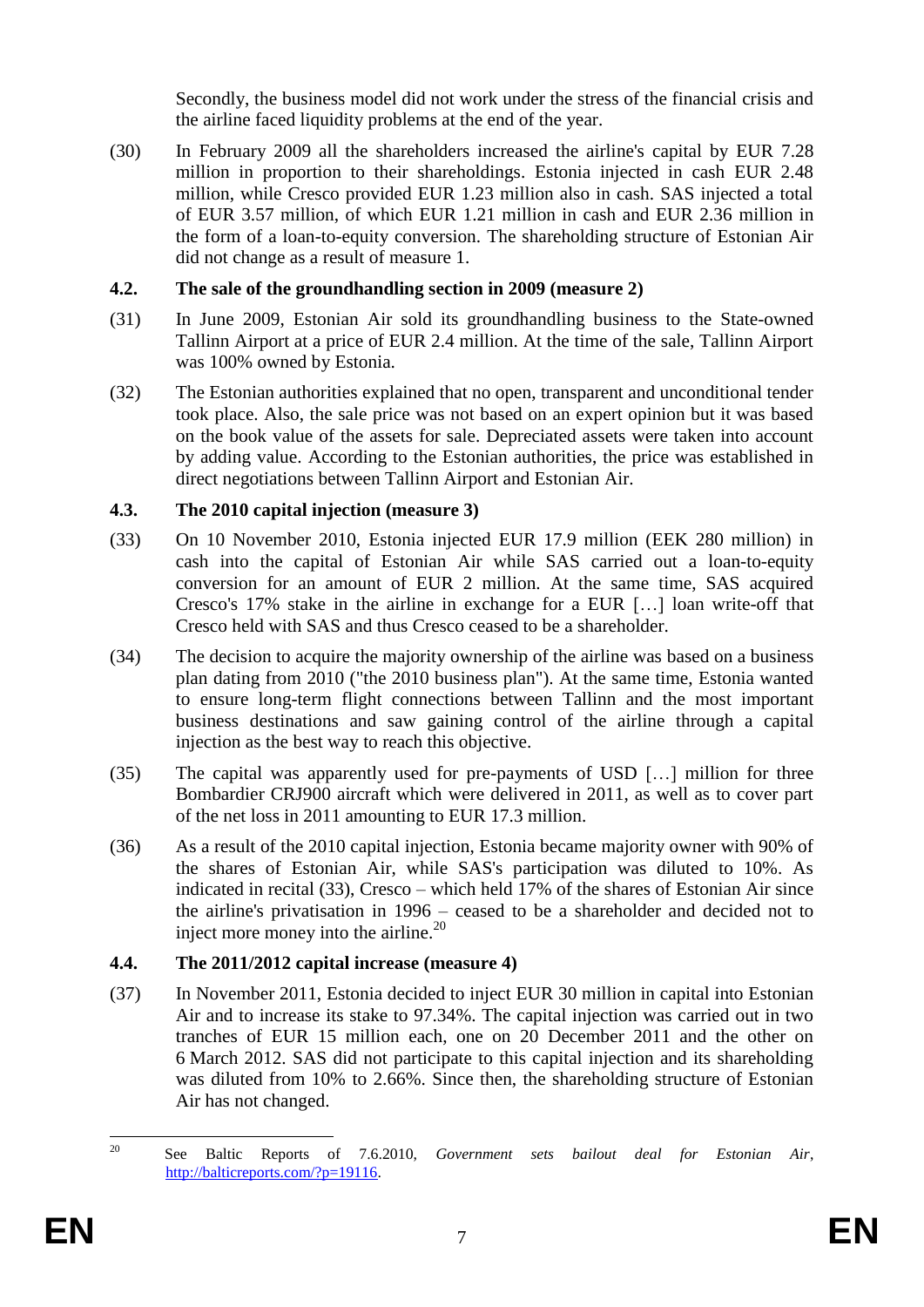- (38) The capital injection was apparently carried out on the basis of a business plan dated October 2011 ("the 2011 business plan"). The 2011 business plan was based on the assumption that a bigger network and more frequencies would improve the airline's competitiveness. It was considered that a good hub structure (hub-and-spoke network) would attract passengers and allow flexibility to reallocate traffic through a hub to counter seasonality or sudden changes in demand. In addition, the hub volumes were considered to allow the lowering of seat cost by utilising bigger aircraft. The regional network model was considered to allow the airline to grow in size and reduce risks. The 2011 business plan also implied an increase of connections to and from Estonia, of the fleet and consequently an increase of staff to handle more round trips.
- (39) According to the 2011 business plan, Estonian Air would require EUR 30 million from its shareholders and loan from the private bank […]. Although the Estonian branch of the bank allegedly approved the loan through its credit committee, the loan was in the end refused by the highest credit committee of [...] in November 2011. Notwithstanding this refusal, Estonia decided to provide EUR 30 million to Estonian Air.

## **4.5. Rescue loan facility (measure 5)**

- (40) In view of the bad mid-2012 results of Estonian Air (losses of EUR 14.9 million), it became clear to the management of the airline that the hub-and-spoke strategy of the 2011 business plan had not succeeded. In this context, Estonia decided to provide additional support to the airline in the form of rescue aid.
- (41) The rescue measure consisted of a loan amounting to EUR 8.3 million provided by the Ministry of Finance of Estonia with an annual interest rate of 15%. A first instalment of the loan of EUR 793,000 was already disbursed on 20 December 2012, the second instalment of EUR 3,000,000 on 18 January 2013 and the remaining EUR 4,507,000 on 11 February 2013.<sup>21</sup> Estonia committed to communicate to the Commission a restructuring plan or a liquidation plan or proof that the loan had been reimbursed in full not later than six months after the first implementation of the rescue aid measure, namely by 20 June 2013.
- (42) On 4 March 2013, the Estonian authorities informed the Commission of their decision dated 28 February 2013 to increase the rescue loan facility by EUR 28.7 million on the basis of a request of Estonian Air setting out its liquidity needs. Of that amount, EUR 16.6 million were granted to the airline on 5 March 2013 after signing an amendment to the previous loan agreement, while the remaining EUR 12.1 million of the rescue aid facility were provided to Estonian Air on 28 November  $2014^{22}$ . The terms of the additional rescue loan were the same as those of the original rescue loan, namely the loan had to be originally reimbursed at the latest by 20 June 2013 (reimbursement was then postponed following the notification of the restructuring case) and an interest of 15% p.a. would be charged.
- (43) The total amount of the rescue loan facility was thus of EUR 37 million and it has been all discharged to Estonian Air in several tranches as described in recitals (40) and (41).

 $21$ <sup>21</sup> See also  $\frac{http://www.e24.ee/1106240/estonian-airile-makstakse-valja-kolm-miljoint-eurot/22}$ 

<sup>22</sup> See Estonian Air's consolidated annual report for 2014, available at [https://estonian-air.ee/wp](https://estonian-air.ee/wp-content/uploads/2014/04/Estonian-Air-Annual-Report-2014-FINAL-Webpage.pdf)[content/uploads/2014/04/Estonian-Air-Annual-Report-2014-FINAL-Webpage.pdf](https://estonian-air.ee/wp-content/uploads/2014/04/Estonian-Air-Annual-Report-2014-FINAL-Webpage.pdf) as well as press article "*Estonian government approves of last loan payment to Estonian Air*" of 20 November 2014: http://www.baltic-course.com/eng/transport/?doc=99082.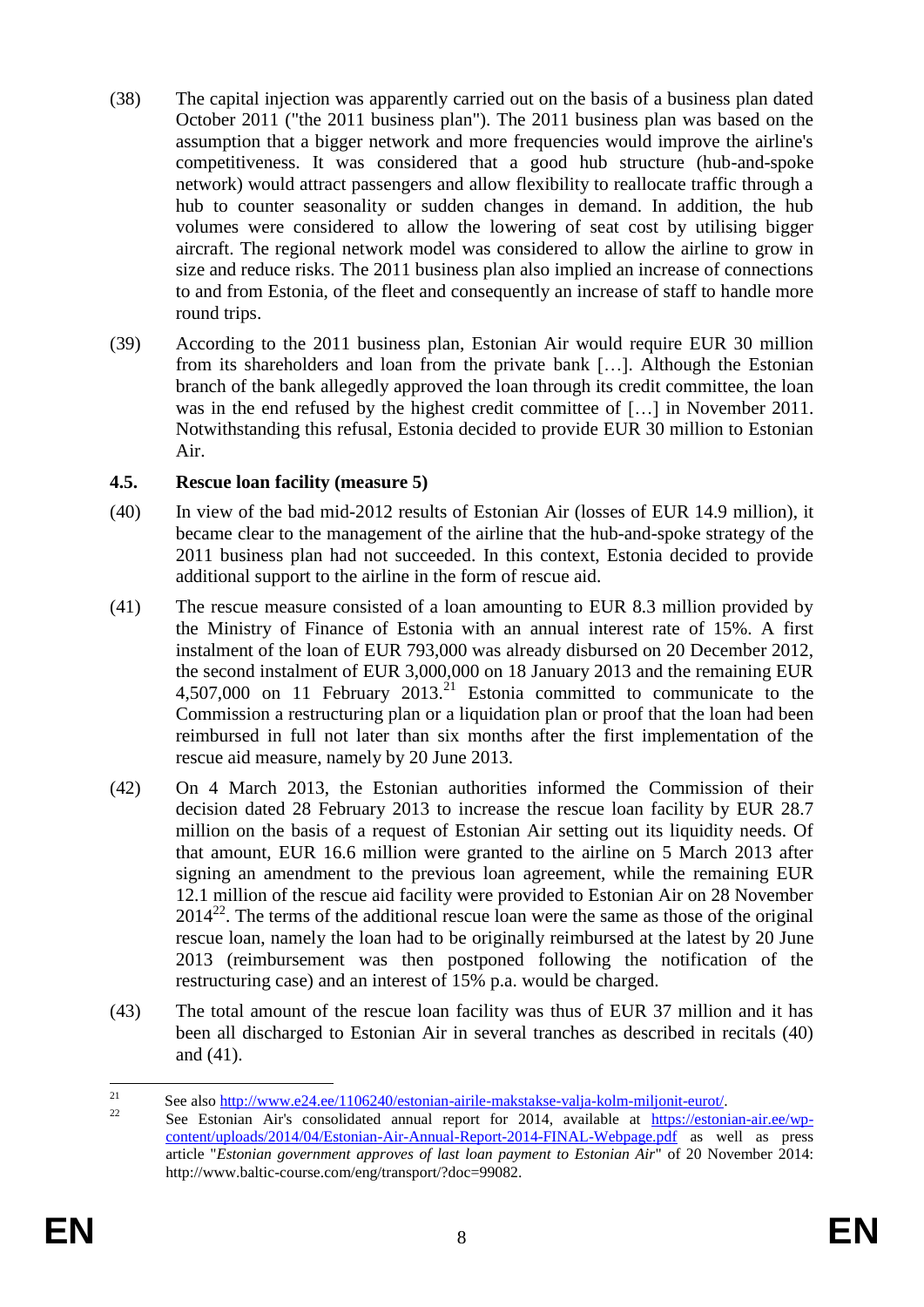(44) On 5 December 2013, at the request of Estonian Air, Estonia decided to lower the interest rate of the rescue loan from the initial 15% to 7.06% as from July 2013. According to the Estonian authorities, the reason for this decision was that the airline's risk profile had changed since the rate was set in December 2012.

## **4.6. The notified restructuring aid and the restructuring plan (measure 6)**

- (45) On 20 June 2013, Estonia notified restructuring aid of EUR 40.7 million to Estonian Air in the form of an equity injection, on the basis of a restructuring plan ("the restructuring plan") covering a five-year restructuring period from 2013 to 2017.
- *4.6.1. Return to viability by 2016.*
- (46) The restructuring plan aims at restoring Estonian Air's long-term viability by 2016. The restructuring plan assumes that it will be possible to turn around the existing level of losses from earnings before taxes ("EBT") of EUR -49.2 million in 2012 to break-even level by 2015 and to profitability by 2016. According to the restructuring plan's assumptions, Estonian Air will generate EBT of EUR 1.3 million by 2016.

|                      | 2009         | 2010    | 2011     | 2012     | 2013(f) | 2014(f) | 2015(f) | 2016(f) | 2017(f) |
|----------------------|--------------|---------|----------|----------|---------|---------|---------|---------|---------|
| Revenues             | 62.759       | 68.583  | 76.514   | 91.508   | 71.884  | 73.587  | 76.584  | 78.790  | 80.490  |
| EBITDA <sup>23</sup> | 2.722        | 3.181   | (6.830)  | (10.037) | 6.510   | 8.454   | 9.918   | 10.000  | 10.813  |
| <b>EBT</b>           | (4.434)      | (2.617) | (17.325) | (49.218) | (7.052) | (1.577) | (0.002) | 1.296   | 2.031   |
| EBT margin           | $7\%)$       | (4%)    | (23%)    | (54%)    | $10\%)$ | $(2\%)$ | $(0\%)$ | 2%      | 3%      |
| Total equity         | $7.931^{24}$ | 23.958  | 36.838   | (14.683) | 18.964  | 17.387  | 17.385  | 18.681  | 20.712  |

*TABLE 1: PROFIT AND LOSS 2009-2017 (IN EUR MILLION)*

(47) Concerning profitability, the restructuring plan aims at achieving a return on capital employed ("ROCE") of 6.2% and a return on equity ("ROE") of 6.9% by 2016, and of 9.8% and 8.9% respectively by 2017.

*TABLE 2: FORECASTED ROE AND ROCE 2013-2017*

|             | 2013       | 2014      | 2015      | 2016 | 2017 |
|-------------|------------|-----------|-----------|------|------|
| <b>ROE</b>  | $(37.2\%)$ | $(9.1\%)$ | $(0.0\%)$ | 6.9% | 9.8% |
| <b>ROCE</b> | $(6.6\%)$  | 0.8%      | 7.1%      | 6.2% | 8.9% |

*4.6.2. Restructuring measures*

- (48) To achieve those results, the restructuring plan envisages a number of key actions. For instance, Estonian Air decreases the size of its fleet, passing from 11 aircraft in December 2012 to 7 planes as of August 2013. The airline also rationalises the fleet: from the initial aircraft mix (including four Embraer E170, three Bombardier CRJ900, three Saab 340 and one Boeing 737), Estonian Air aims at having a single type fleet of seven CRJ900 by the end of 2015. Of these seven aircraft, five would be used to serve the airline's route network and the remaining two would be wet leased or chartered.
- (49) Estonian Air has downsized its route network, passing from 24 routes available in 2012 to 12 routes, of which two are seasonal.<sup>25</sup> The airline thus discontinued 12

 $23$ <sup>23</sup><br>Earnings before interest, taxes, depreciation and amortization.

<sup>&</sup>lt;sup>24</sup> Exchange rate EUR 1 = EEK 15.65.

<sup>25</sup> The restructuring plan maintains the following 10 "core" routes: Amsterdam (AMS), Stockholm (ARN), Brussels (BRU), Copenhagen (CPH), Kiev (KBP), Saint Petersburg (LED), Oslo (OSL), Moscow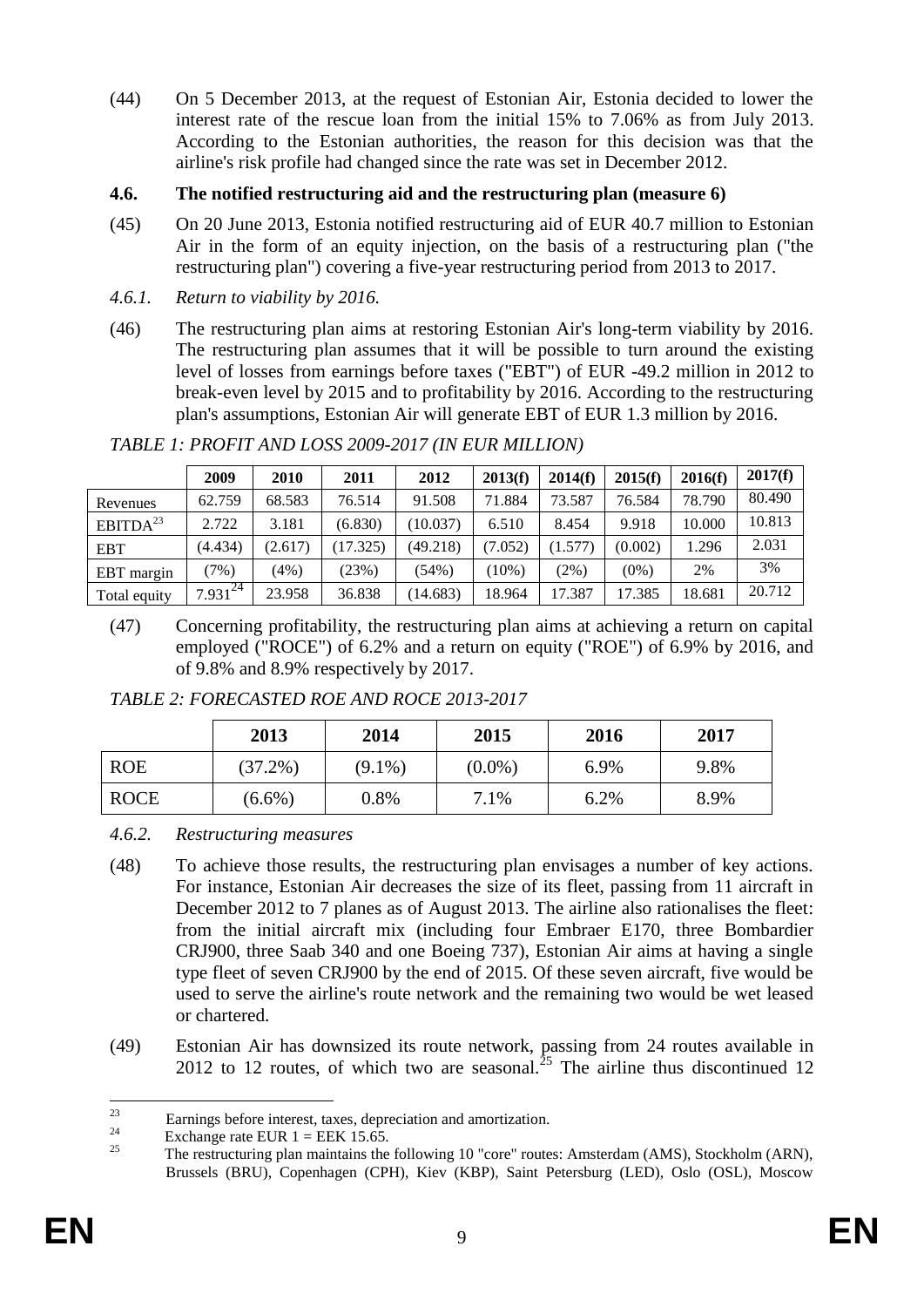routes, which are designated as compensatory measures (see Table 4). The downsizing of the route network entails a capacity reduction of 37% in terms of  $ASK^{26}$  and 35% in terms of seats offered (in 2013 figures compared to 2012). Furthermore, Estonian Air reduced by 23% the ASK in those routes maintained as core.

- (50) Estonian Air has already reduced its headcount from 337 employees in April 2012 to 197 in March 2013 and around 160 at present, beyond the original plan to reduce staff down to 164 employees. Furthermore, Estonian Air sold to Tallinn Airport an office building and a hangar.
- (51) According to the restructuring plan, Estonian Air also plans to implement a new pricing model (fewer booking classes/price groups and fare regulations, as well as product disaggregation aimed at generating higher levels of ancillary income) and a number of measures to improve the quality of its services, including the channels through which they are sold. In particular, Estonian Air intends to increase the revenues resulting from marketing campaigns – mainly through digital channels – from EUR [200-500 thusand] in 2013 to EUR [1.5-2.5] million in 2017. Also, the new on-line service fee will increase revenues from EUR [200-500 thousand] in 2013 to EUR [1-2] million in 2017. Those measures should increase revenues by EUR [10-20] million in the next five years.
- (52) In addition, according to the restructuring plan, Estonian Air plans to implement a number of measures to reduce costs, including the signing of a collective agreement regarding pay scale increases, vacation and pilot utilisation; the introduction of a multifunctional employee concept, especially in back office staff; increased fuel efficiency via improved flight operations, including reduced take off power and fine tuning, reduced distribution and commission costs; efficiencies from the single type fleet; and contractual renegotiations such as ground handling, catering and airport charges. Those measures should yield EUR [20-30] million in the next five years.
- (53) Furthermore, the restructuring plan envisages the reorganisation of the airline's senior management team.
- *4.6.3. Compensatory measures*
- (54) As part of its restructuring, Estonian Air discontinued a total of 12 routes, which are designated as compensatory measures. The restructuring plan also highlights that the slots given up in London Gatwick (LGW), Helsinki (HEL) and Vienna (VIE) should be counted as compensatory measures since these are coordinated (capacity constrained) airports.

*TABLE 3: ROUTES DESIGNATED AS COMPENSATORY MEASURES*

 $\overline{a}$ 

Sheremetyevo (SVO), Trondheim (TRD) and Vilnius (VNO). The seasonal routes are Paris Charles de Gaulle (CDG) and Nice (NCE). However, it appears from press articles and public statements of Estonian Air that Estonian Air has operated – and intends to operate in the future – seasonal routes beyond the ones contained in the restructuring plan, namely Munich (MUC), Split (SPU) and Berlin (TXL). It also appears that as from 2015, Estonian Air intends to add Milan (MXP) to its offers of seasonal routes.

<sup>&</sup>lt;sup>26</sup> ASK stands for available seat kilometre (seats flown multiplied by the number of kilometres flown). ASK is the most important capacity indicator of an airline as employed by the air transport industry and by the Commission itself in previous restructuring cases in the air transport sector.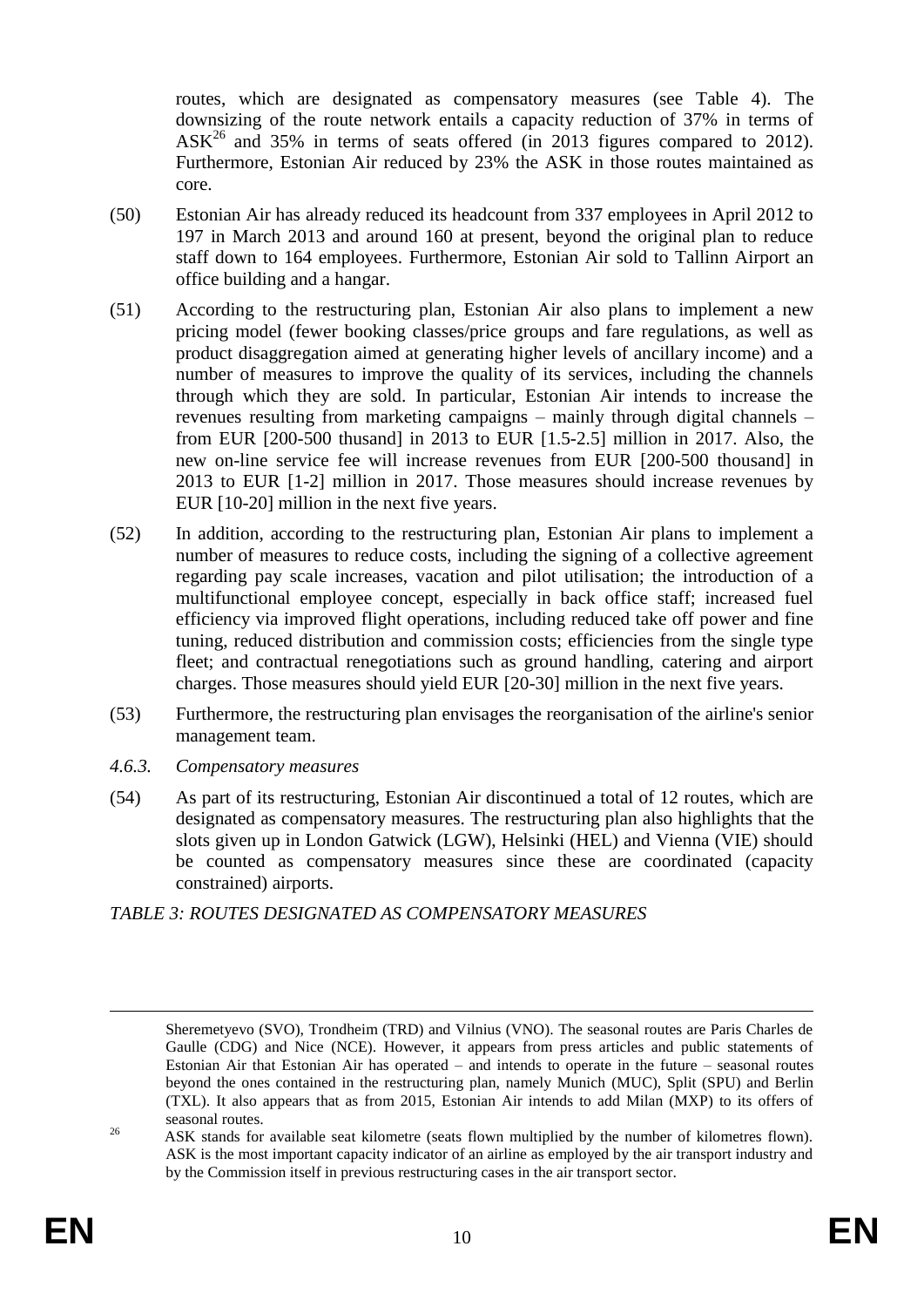| <b>Destination</b>             | <b>Load factor</b><br>(2012) | Level 1<br>$\mbox{contribution}^{27}$<br>(2012) | <b>DOC</b><br>$\mbox{contribution}^{28}$<br>(2012) | Profitability<br>margin $(2012)$ | Capacity given up in<br>ASK (% compared to<br>total capacity pre-<br>restructuring) |
|--------------------------------|------------------------------|-------------------------------------------------|----------------------------------------------------|----------------------------------|-------------------------------------------------------------------------------------|
| Hannover (HAJ)                 | 66%                          | 82%                                             | $-18%$                                             | $-67%$                           | 2%                                                                                  |
| Helsinki (HEL)                 | 54%                          | 60%                                             | $-64%$                                             | $-126%$                          | 1%                                                                                  |
| Joensuu (JOE)                  | 60%                          | 77%                                             | $-35%$                                             | $-111%$                          | 0%                                                                                  |
| Jyväskylä (JYV)                | 53%                          | 76%                                             | $-40%$                                             | $-117%$                          | 0%                                                                                  |
| Kajaani (KAJ)                  | 42%                          | 75%                                             | $-82%$                                             | $-168%$                          | 0%                                                                                  |
| Riga (RIX)                     | 45%                          | 59%                                             | $-143%$                                            | $-310%$                          | 1%                                                                                  |
| <b>London Gatwick</b><br>(LGW) | 80%                          | 85%                                             | $-1\%$                                             | $-36\%$                          | 5%                                                                                  |
| Tartu (TAY)                    | 42%                          | 62%                                             | $-100%$                                            | $-183%$                          | 1%                                                                                  |
| Tbilisi (TBS)                  | 76%                          | 84%                                             | $-27%$                                             | -89%                             | 4%                                                                                  |
| Kuressaare (URE)               | 33%                          | 86%                                             | 8%                                                 | $-36\%$                          | 0%                                                                                  |
| Venice (VCE)                   | 87%                          | 84%                                             | 10%                                                | $-35%$                           | 1%                                                                                  |
| Vienna (VIE)                   | 71%                          | 84%                                             | $-13%$                                             | $-59%$                           | 3%                                                                                  |

## *4.6.4. Own Contribution*

- (55) According to the restructuring plan the own contribution would consist of EUR 27.8 million from the planned sale of three aircraft in 2015, EUR 7.5 million from the sale of property, EUR 2 million from the sale of other non-core assets, and EUR 0.7 million from a new loan to be provided by […]. Given the total restructuring costs of EUR 78.7 million, the own contribution (totalling EUR 38 million) would correspond to 48.3% of the restructuring costs. The remaining part of the restructuring costs would be funded by restructuring aid granted by Estonia in the amount of EUR 40.7 million in the form of equity, part of which would be used to repay the rescue loan.
- *4.6.5. Risk and scenario analysis*
- (56) The restructuring plan provides a scenario analysis including, beside the base case on which the restructuring plan is based, a best case ('high case') and a worst case ('low case') scenario. On the one hand, the high case assumes an annual GDP growth in Europe of 5%, a growth in ancillary revenues of EUR 7 million resulting from improved product positioning and a 5% average passenger increase. According to the restructuring plan, the high case would result in positive EBT already in 2014. On the other hand, the low case is based on the assumption that GDP growth in Europe will continue to be low until 2017 which will lead to a 12% decrease in the number of passengers. The negative consequences of the fall in the number of passengers would however be mitigated by a number of management actions, namely a 10% roundtrip frequency reduction, a 1% increase in the price of tickets, an increase in the number of ancillary revenues from EUR 4.5 per passenger in 2015 to EUR 6.5 per passenger in 2017, a 10% reduction in consulting costs and other department costs, and further reduction of crew (5 pilots and 5 cabin crew members between 2014 and

 $27$ Level 1 contribution margin is defined as total revenue less passenger-related variable costs over total revenue.

<sup>&</sup>lt;sup>28</sup> The plan defines DOC contribution as total revenue less passenger, round trip and fuel-related costs over total revenue.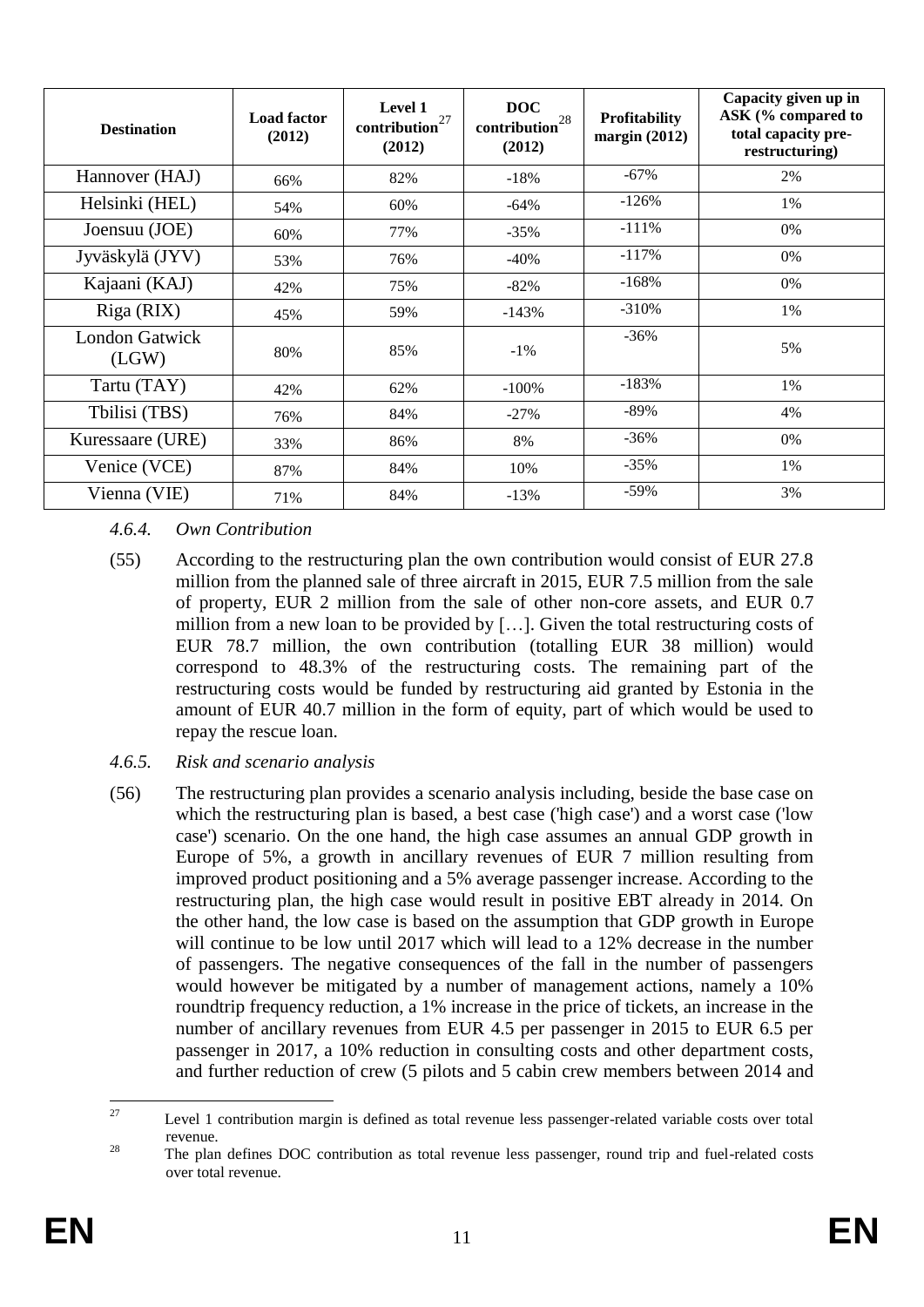2016). Taking into consideration the mitigating management actions, the low case would result in slightly positive EBT in 2017 but still lead to negative net cash before financing. The restructuring plan claims that in none of the cases additional funding would be needed.

|                  |                              | 2013         | 2014        | 2015        | 2016      | 2017      |
|------------------|------------------------------|--------------|-------------|-------------|-----------|-----------|
|                  | <b>EBT</b>                   | $[(8)-(7)]$  | $[0-1]$     | $[3-4]$     | $[6-7]$   | $[9-10]$  |
| <b>High case</b> | Net cash before<br>financing | $[(10)-(9)]$ | $[7-8]$     | $[6-7]$     | $[5-6]$   | $[8-9]$   |
|                  | <b>EBT</b>                   | $[(8)-(7)]$  | $[(4)-(3)]$ | $[(3)-(2)]$ | $[(1)-0]$ | $[0-1]$   |
| Low case         | Net cash before<br>financing | $[(10)-(9)]$ | $[2-3]$     | $[1-2]$     | $[(1)-0]$ | $[(1)-0]$ |

# *TABLE 4: SCENARIO ANALYSIS 2013-2017 (IN EUR MILLION)*

(57) The restructuring plan also provides a sensitivity analysis upon the base case which covers selected factors: 5% or 10% decrease in yield targets, 5% decrease in the number of passengers, 5% or 10% increase in fuel costs, 5% or 10% decrease in the target sale price for the aircraft to be sold in 2015 (see recital (55) above) and 5% appreciation and depreciation in the USD/EUR exchange rate. The restructuring plan considers the impact that each factor individually considered would have on the recovery of the airline and concludes that additional funding between EUR [1-10] million and EUR [30-40] million would be needed in all cases (except in case there is a 5% USD/EUR exchange rate appreciation). In addition, in most of the cases, breakeven would not be reached by the end of the planned restructuring period, namely 2017.

# **4.7. The modified restructuring plan of 31 October 2014**

- (58) On 31 October 2014, the Estonian authorities submitted a substantially modified restructuring plan. The modifications of the plan relate in particular to the following:
	- (1) Planned acquisition of Estonian Air by a private investor, the Estonian investment group Infortar,<sup>29</sup> which is envisaged to acquire  $[\dots]$ % shares from Estonia by […] 2015;
	- (2) Extension of the restructuring period from five to more than six years, with the start date moved backwards from 2013 to November 2010 and the end date moved from end 2017 to November 2016;
	- (3) A modified business plan, taking into account privatisation and envisaged synergies with the ferry operator Tallink, partly owned by Infortar, as well as additional adjustments due to recent developments (Ukraine crisis, lower than expected passenger numbers on some lines due to competition, etc.).
- (59) By moving backwards the start date of the restructuring period to November 2010, the modified restructuring plan also captures as restructuring aid the capital injections of 2010 (measure 3) and 2011/2012 (measure 4). The total restructuring

 $29$ <sup>29</sup> Infortar is one of the largest private investment groups in Estonia with interests in shipping (including a 36% stake in Tallink, a large passenger and cargo shipping company active in the Baltic Sea region), real estate, financial services, etc. In 2013, the Infortar group made a net profit of EUR 20 million and held assets worth EUR 432 million.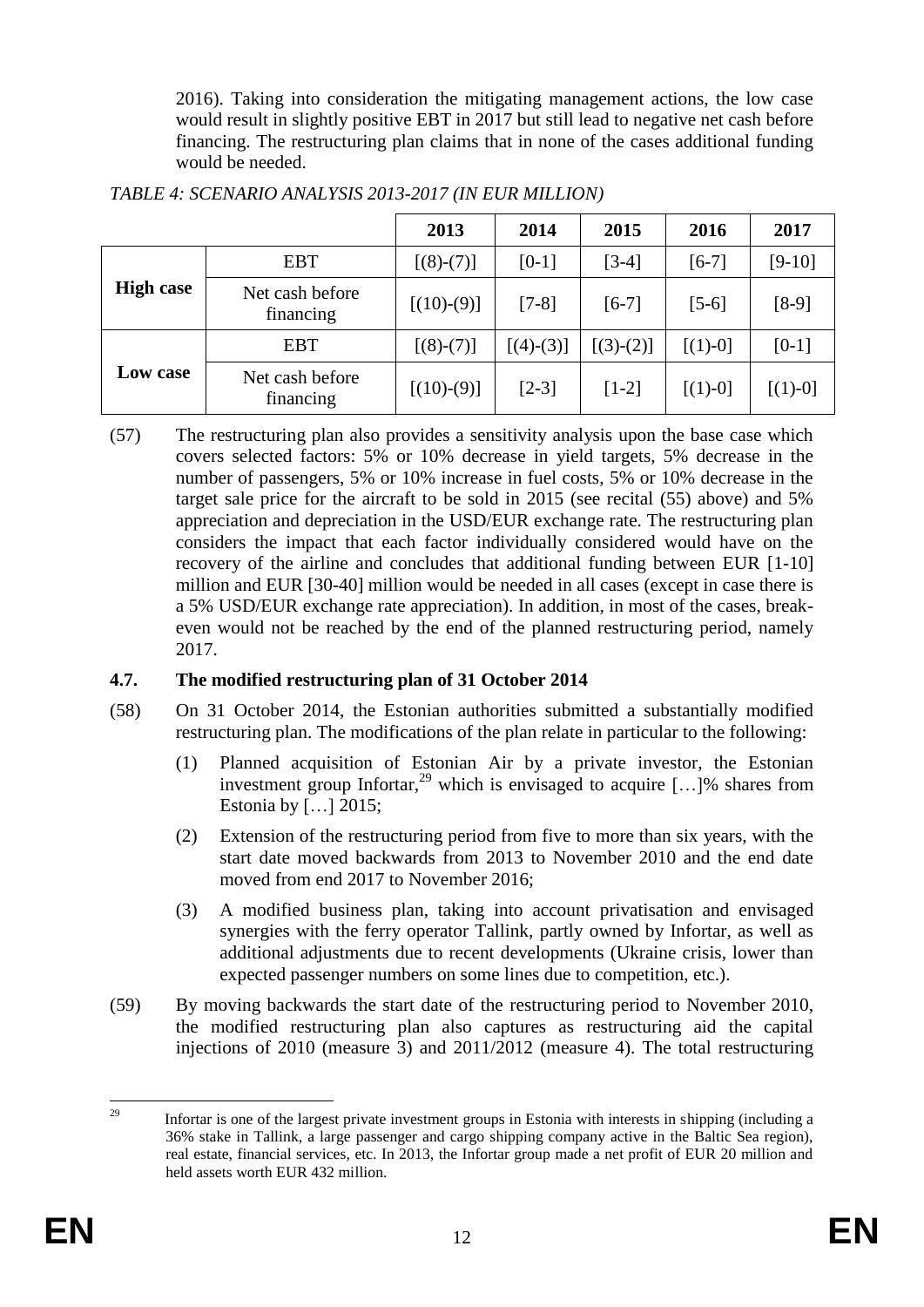aid amount would thus increase from EUR 40.7 million as per the original restructuring plan to EUR 84.7 million.

- (60) As a result of the extension of the restructuring period and the planned entry of a private investor in 2015, the modified restructuring plan covers three distinct business strategies based on separate contemporaneous business plans:
	- (1) 2011 April 2012: Strategy to expand and develop a regional hub-and-spoke operator (financed to a large part by the two State capital injections under measures 3 and 4 and based on a business plan prepared by the new management appointed after the State had acquired 90% of Estonian Air shares in November 2010), involving among others:
		- (a) expansion of the fleet from 8 to 11 aircraft (plus 2 additional on order);
		- (b) developing Tallinn into a regional hub with significantly increased number of routes operated (from 13 in March 2011 to 24 in September 2012);
		- (c) increased number of staff from 255 to 337.
	- (2) April 2012 2014: Strategy to reduce capacity and change business model to a point-to-point regional network carrier, focusing on a limited number of core routes. The measures included among others:
		- (a) reduction of the fleet from 11 to 7 aircraft;
		- (b) reduction of routes operated from 24 to 12 routes;
		- (c) reduction of the number of staff from 337 to 164;
		- (d) replacement of the previous CEO and the management team.
	- (3) 2015-2016: Strategy providing for the entry of a private investor, synergies with the ferry operator Tallink and additional adjustments taking into account weaker performance in 2014:
		- (a) continue focusing on [5-15] core routes but increase the number of seasonal routes from [1-5] to [5-10] by 2016;
		- (b) supplement the current 7 aircraft with […] small regional aircraft ATR42s (wet-leased) to service the additional seasonal routes;
		- (c) utilise revenue and cost synergies with the private investor and its subsidiaries (Tallink ferry, hotels, taxi services etc.).
- (61) The Estonian authorities argue that despite changing strategies, the restructuring period from November 2010 to November 2016, namely from the acquisition by the State of 90% of the shares of Estonian Air until the airline returns to profitability according to the modified restructuring plan, can be considered as part of one "restructuring continuum" with the single goal of making the airline profitable and economically sustainable. They claim that it is one long-term process with changing tactics of how to achieve the desired outcome – once it was found that the hub-andspoke strategy did not function, it was abandoned and replaced by a different strategy but with the same desired goal of profitability and sustainability.
- (62) The modified restructuring plan envisages return to viability by 2016, at the end of the 6-year restructuring period as shown in Table 5.

*TABLE 5: PROFIT AND LOSS 2011-2016 (IN EUR MILLION)*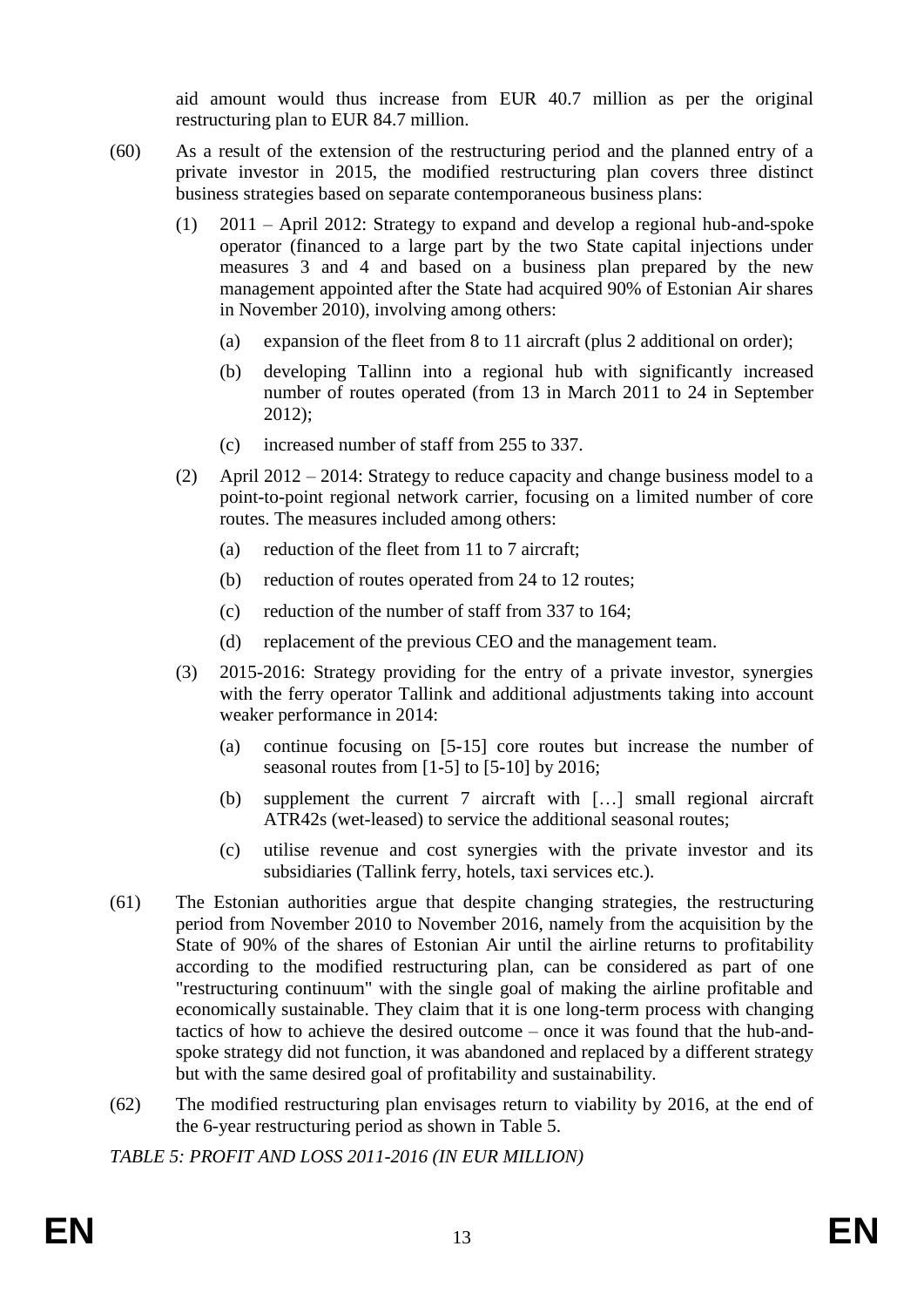|               | 2011     | 2012     | 2013     | 2014(f)  | 2015(f) | 2016(f) |
|---------------|----------|----------|----------|----------|---------|---------|
| Revenues      | 76.514   | 91.508   | 72.123   | 68.463   | 81.244  | 97.098  |
| <b>EBITDA</b> | (6.830)  | (10.037) | 6.943    | 5.735    | 11.907  | 21.715  |
| <b>EBT</b>    | (17.325) | (49.218) | (8.124)  | (11.417) | (3.316) | 3.874   |
| EBT margin    | (23%)    | $(54\%)$ | $(11\%)$ | (17%)    | (4%)    | 4%      |
| Total equity  | 36.838   | (14.683) | (22.808) | (32.406) | 6.548   | 10.423  |

- *(63)* Compared to the original restructuring plan, the airline should increase its focus on non-core routes and businesses (for example, adding further seasonal routes or expanding its wet-lease business). Further, the airline should take advantage of a number of synergies that it can develop both on revenue and costs side with Tallink. Therefore, the modified restructuring plan envisages much stronger revenue growth in 2015 and 2016 than the original restructuring plan.
- (64) As regards own contribution, the modified restructuring plan envisages a total own contribution of EUR [100-150] million, representing [50-60]% of the restructuring costs. That amount includes – apart from the revenues from asset sales and a new [ loan, already accounted for in the originally notified restructuring plan – financing provided in 2010 in equity and loans by SAS (EUR […] million), financing for the purchase of aircraft obtained in 2011 from Export Development Canada (EDC) and [...] (EUR [...] million), a planned equity contribution by Infortar in 2015 (EUR [...] million) and an intra-group credit line to be provided by Infortar in 2015 (EUR […] million).
- (65) The compensatory measures proposed in the modified restructuring plan include fleet downsizing, discontinuation of routes and resulting market share reduction. Between 2010 and 2016, the airline would have reduced its permanent fleet by one aircraft (from eight to seven). Compared to 2012, the reduction in 2016 would be down to four aircraft. Further, between 2010 and 2016, the modified restructuring plan envisages an overall reduction of routes from [20-25] to [15-20]. While the airline has given up eight routes (Athens, Barcelona, Dublin, Rome, Hamburg, London, Berlin and Kuressaare), three routes would be added (Gothenburg, Split and Trondheim). Overall, the capacity flown would remain stable with [1,000-1,200] million ASKs in 2016 compared to [1,000-1,200] million ASKs in 2011. As regards market share, the Estonian authorities argue that Estonian Air's market share dropped from 40.2% in 2012 to 26.3% in 2014.
- (66) As regards the entry of a private investor, the modified restructuring plan envisages that Infortar would not pay anything to the State for its stake in Estonian Air. Instead, it would provide a capital injection of EUR […] million into Estonian Air (thereby acquiring by April 2015 between […] of its shares) plus an additional intra-group credit line of EUR […] million. Estonia would provide the remaining part of the rescue loan (up to EUR […] million) and then write-off a majority of its loans (up to EUR […] million […]) and give up its shareholding by agreeing to a reduction of the share capital to zero and then waiving its right to subscribe for the new capital increase, while possibly retaining up to […]% of Estonian Air shares.
- (67) Infortar was not chosen on the basis of an open, transparent and unconditional tender but rather through direct negotiations with Estonia. The Estonian authorities argue that there was no time to organise a long tender process and that it actively approached a number of potential investors while others also had an opportunity to express their interests. Infortar was the only one to express a real interest backed by a contribution to the modified restructuring plan. In addition, the Estonian authorities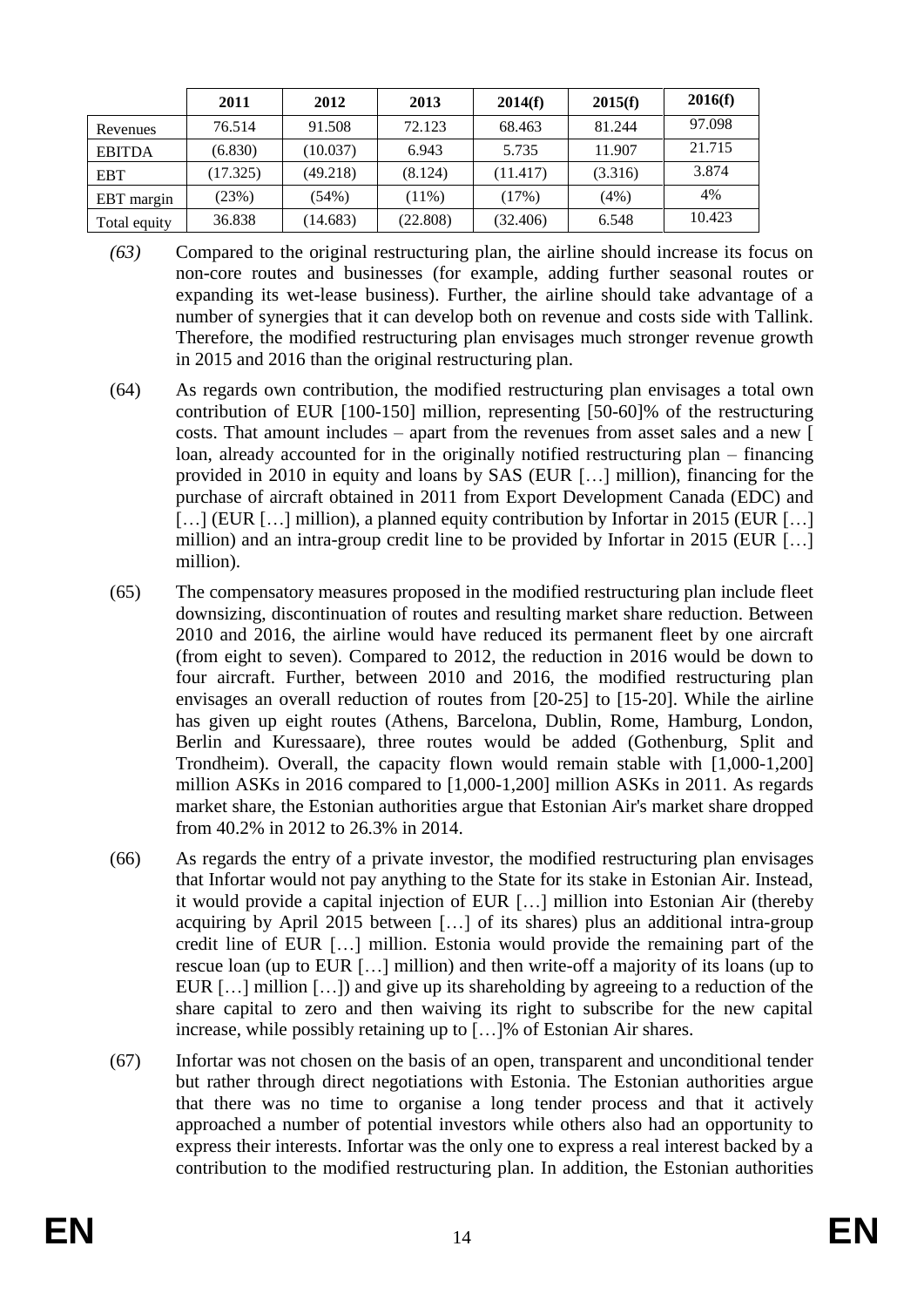argue that the value of Estonian Air was determined by an independent and reputed expert which concluded that the total equity value of Estonian Air as of 31 March 2015 from the perspective of a potential private investor would fall within a range of EUR […] million.

### **5. THE OPENING DECISIONS**

## **5.1. The rescue aid opening decisions**

- (68) On 20 February 2013, the Commission decided to initiate the formal investigation procedure in respect of the measures granted in the past (measures 1 to 4) and the rescue loan facility. On 4 March 2013, the Commission extended the formal investigation procedure to the increase of the rescue loan facility.
- (69) In the rescue aid opening decisions, the Commission highlighted that Estonian Air has continuously registered significant losses since 2006. In addition, the Commission noted that the airline showed some of the usual signs of a firm being in difficulty in the sense of the Community guidelines on State aid for rescuing and restructuring firms in difficulty<sup>30</sup> ("the 2004 R&R Guidelines") and that more than half of the airline's equity disappeared between 2010 and 2011. Also, by the end of July 2012, Estonian Air had reached a state of technical bankruptcy under Estonian law. On this basis, the Commission's preliminary view was that Estonian Air qualified as a firm in difficulty between 2009 and 2012.
- (70) The Commission also expressed doubts as regards the measures under assessment and came to the preliminary conclusion that they entailed incompatible State aid. In relation to **measure 1**, although it appeared that it had been carried out on *pari passu* terms by the three shareholders of the airline at the time, the Commission observed that the new shares were paid in cash and through loan-to-equity conversion. Since the Commission had no detailed information on which shareholders had injected fresh money and which had accepted a loan-to-equity conversion, the Commission could not exclude the presence of an undue advantage to Estonian Air and thus took the preliminary view that measure 1 entailed unlawful State aid. As regards its compatibility with the internal market, the Commission noted that given the difficulties of the airline, only Article 107(3)(c) of the Treaty seemed applicable. However, the Commission came to the preliminary view that this was not the case since measure 1 did not meet several of the criteria of the 2004 R&R Guidelines.
- (71) As regards **measure 2**, the Commission observed that, at the time of the sale, Tallinn Airport was 100% owned by Estonia and that it lied within the jurisdiction of the Ministry of Economic Affairs and Communications, which seemed to indicate that the actions of Tallinn Airport could be deemed imputable to the State. In addition, since no open, transparent and unconditional tender had taken place, the Commission could not automatically exclude the presence of an undue advantage to Estonian Air and came to the preliminary view that measure 2 entailed unlawful State aid. It also preliminarily concluded that that aid was incompatible since the criteria of the 2004 R&R Guidelines were not met, including a possible breach of the 'one time, last time' principle.
- (72) In relation to **measure 3**, the Commission first noted that it was not carried out on *pari passu* terms. It also highlighted that – as was the case for measure 2 – the contributions of the State and SAS had a different nature (fresh money from the State

 $30$ <sup>30</sup> OJ C 244, 1.10.2004, p. 2.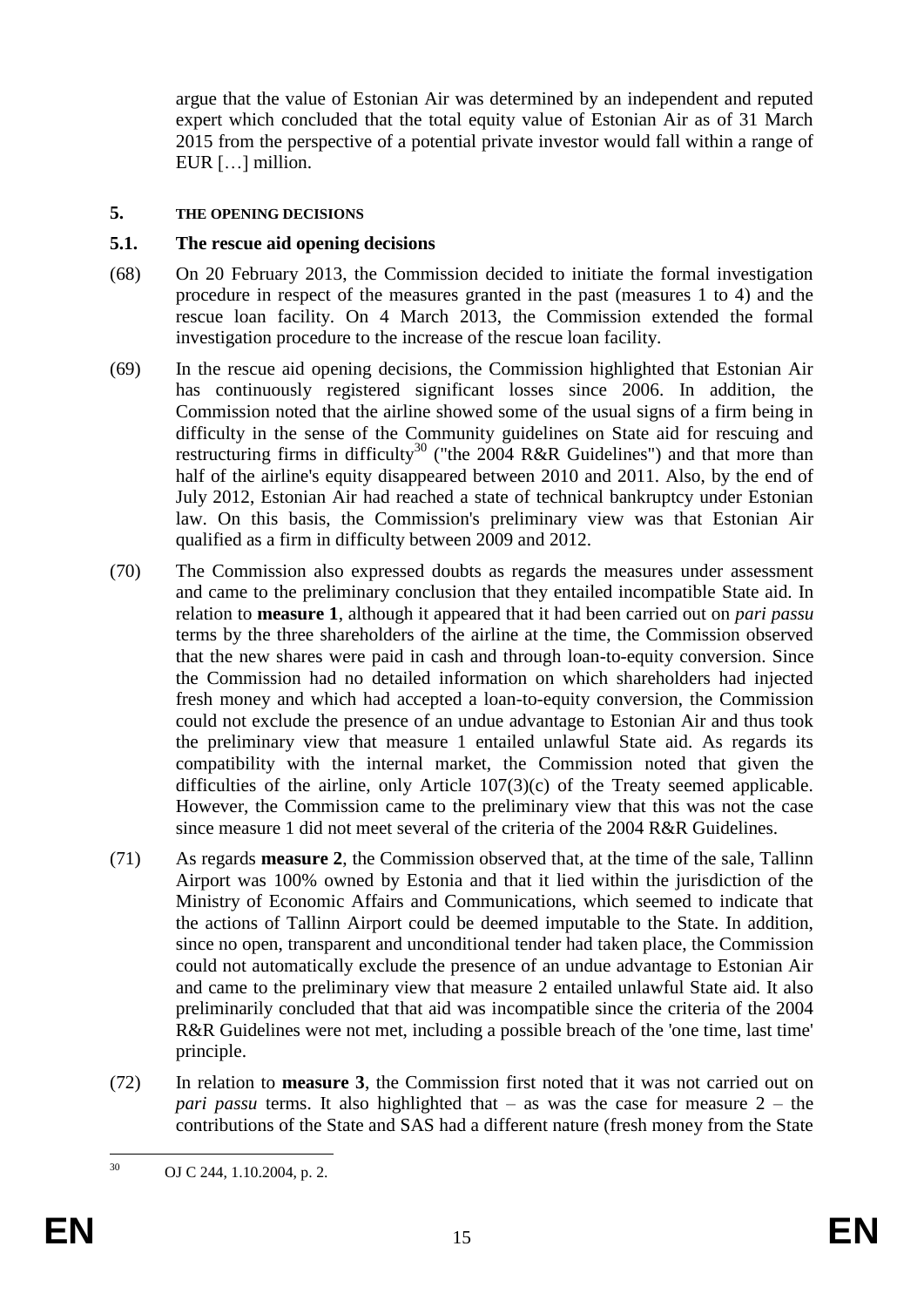v. conversion of debt from SAS) and were not of comparable amounts. As regards the 2010 business plan, the Commission doubted whether it could be regarded as sufficiently sound to conclude that a prudent private investor would have entered into the transaction in question on the same terms and also noted that Cresco had apparently disagreed with the plan and refused to inject additional money in the airline. Also, the Commission observed that Estonia had stated that the decision to increase capital in 2010 was taken in order to ensure the long-term flight connections to the most important business destinations and to gain control of the airline. On that basis, the Commission preliminarily concluded that measure 3 entailed unlawful State aid, which would be not be compatible with the internal market since it did not seem to respect the legal requirements of the 2004 R&R Guidelines, including a possible breach of the 'one time, last time' principle.

- (73) The Commission also assessed whether **measure 4** would be in accordance with the market economy investor principle ("MEIP"). It first raised doubts as to whether the 2011 business plan was reliable and whether it was realistic to consider that only a bigger network and more frequencies, implying a capacity increase in terms of connections, fleet and staff, would improve the airline's competitiveness. The Commission also observed that the forecast growth prospect of the 2011 business plan seemed overoptimistic and the proposed hub-and-spoke strategy appeared extremely risky, something which appeared to be confirmed by the fact that neither the remaining private shareholder  $(SAS)$  nor any private creditor  $([-...]$  was willing to participate in the transaction. In view of those considerations, the Commission came to the preliminary view that measure 4 entailed unlawful State aid and that it did not meet the criteria set out for rescue or restructuring aid under the 2004 R&R Guidelines.
- (74) Finally, as regards the rescue loan facility (**measure 5**), the presence of aid was not disputed by Estonia. The Commission preliminarily noted that the aid seemed to fulfil most of the criteria of section 3.1 of the 2004 R&R Guidelines concerning rescue aid. However, the Commission had doubts as to whether the 'one time, last time' principle had been respected in view of the fact that measures 1 to 4 could have entailed unlawful and incompatible aid. Since the Estonian authorities did not provide any justification allowing for an exception to the 'one time, last time' principle, the Commission came to the preliminary view that measure 5 could be regarded as unlawful and incompatible aid.
- (75) For the part of the rescue loan not been disbursed at the time, namely EUR 12.1 million (see recitals (42) and (43) above), the Commission reminded Estonia of the suspensory effect of Article 108(3) of the Treaty. It added that Estonia should refrain from providing that amount to Estonian Air until the Commission had reached a final decision.

## **5.2. The restructuring aid opening decision**

- (76) On 20 June 2013, Estonia notified restructuring aid to Estonian Air of EUR 40.7 million in the form of equity on the basis of the restructuring plan (**measure 6**). The State-aid character of the measure was not disputed by Estonia, *inter alia* given that the planned capital injection would come directly from the State budget and would exclusively benefit Estonian Air at conditions that a prudent market economy investor would normally not accept.
- (77) The Commission then assessed the compatibility of measure 6 on the basis of the restructuring aid provisions of the 2004 R&R Guidelines. The Commission came to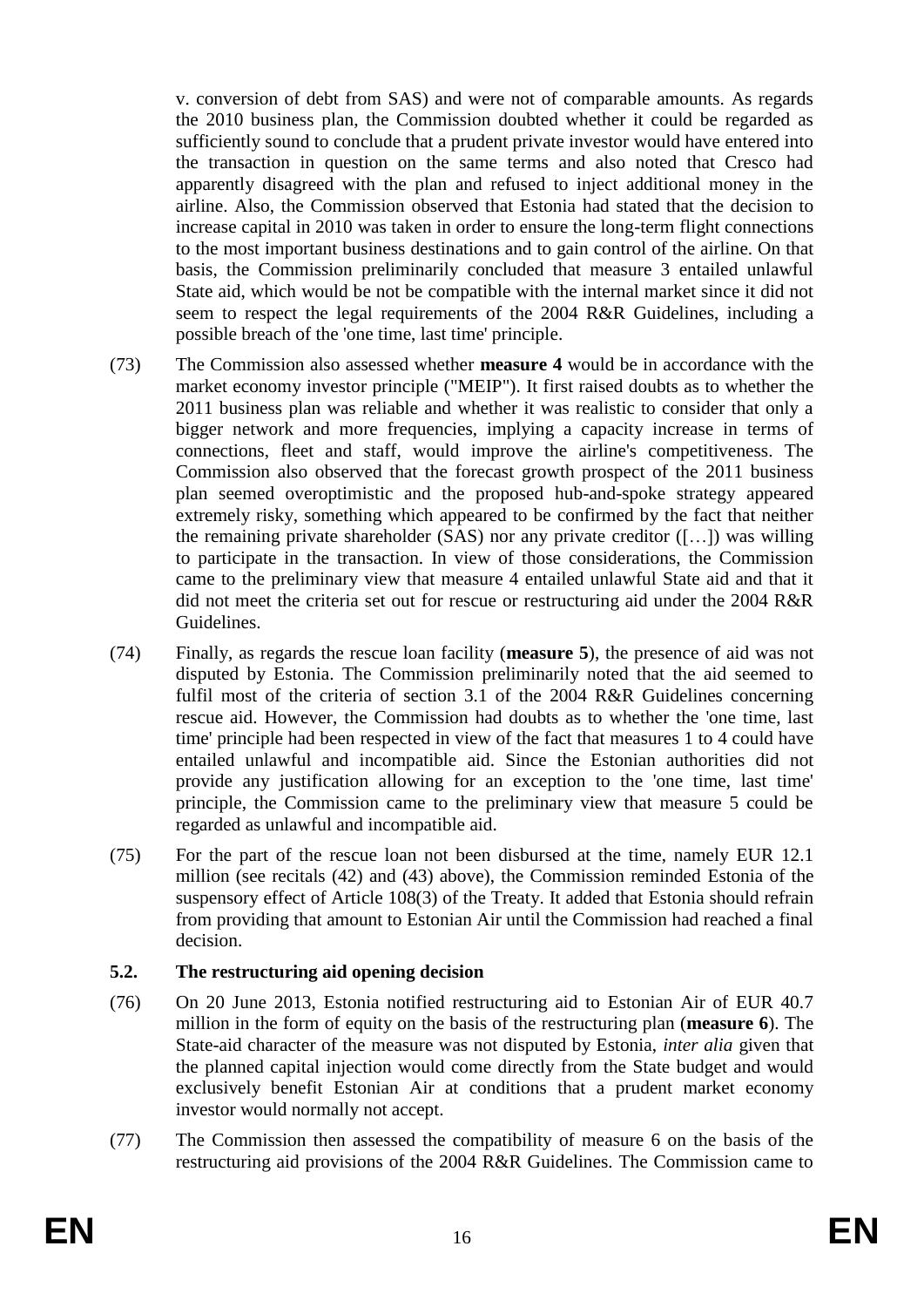the preliminary opinion that Estonian Air would be eligible for restructuring aid since it would qualify as a firm in difficulty (see recital (69)).

- (78) The Commission then looked at whether the restructuring plan would allow Estonian Air to restore its long-term viability. The Commission observed that the scenario analysis and the sensitivity analysis of the restructuring plan showed significant weaknesses. In particular, it noted that in the low case scenario, Estonian Air would reach a slightly positive EBT in 2017. However, the net cash before financing would remain negative even after additional restructuring measures are adopted by the management of the airline (see Table 4). Moreover, the sensitivity analysis showed that relative minor changes in the assumptions would result, on a stand-alone basis, in the need for additional funding except in one case. On that basis, the Commission doubted whether the original restructuring plan provided a sound basis for restoring the long-term viability of Estonian Air.
- (79) As regards compensatory measures, the Commission expressed doubts concerning the acceptability of the release of slots in a number of coordinated airports. Additional information on the capacity-constrained nature of the airports and economic value of the slots was necessary in order to assess whether these slots could be accepted as compensatory measures. As regards the discontinuation of 12 routes considered as compensatory measures (see recital (54) above), it was unclear to the Commission how the "Level 1 contribution", "DOC contribution" and the profitability margin of those routes had been calculated. The Commission noted that the difference between those profitability indicators was very pronounced and that it was unclear whether Estonian Air would have had to give up the routes in any event in order to return to viability. In particular, the Commission noted that all routes had a negative profitability margin. Also, if the Commission were to use the DOC contribution level to assess route profitability, only two routes - corresponding to a capacity decrease of around 1% in terms of ASK - would have a DOC contribution level above 0 and would be acceptable.
- (80) In relation to the proposed own contribution of Estonian Air of EUR 38 million (or 48.3% of the total restructuring costs of EUR 78.7 million), the Commission noted that it appeared in principle acceptable. However, the Commission expressed doubts on the sale of three aircraft CRJ900 in 2015, the sale of AS Estonian Air Regional and the sale of Estonian Air's 51% stake in Eesti Aviokütuse Teenuste AS. The Commission nonetheless considered that the sale of property, a new loan from […] and the sale of Estonian Air's 60% stake in AS Amadeus Eesti could be accepted as own contribution.
- (81) Finally, the Commission recalled its doubts in the rescue aid opening decisions as regards the compatibility of measures 1 to 5, which could lead to a breach of the 'one time, last time' principle.
- (82) On that basis, the Commission doubted whether the notified restructuring measure complied with the 2004 R&R Guidelines and would be compatible with the internal market. It requested Estonia to submit comments and to provide all information as may help to assess the capital injection notified as restructuring aid.
- (83) As regards the complaint received on 23 May 2013 regarding a sale-and-lease-back agreement between Estonian Air and Tallinn Airport (see recital (10) above), the Commission concluded that it did not entail an undue advantage to Estonian Air and thus excluded the presence of State aid.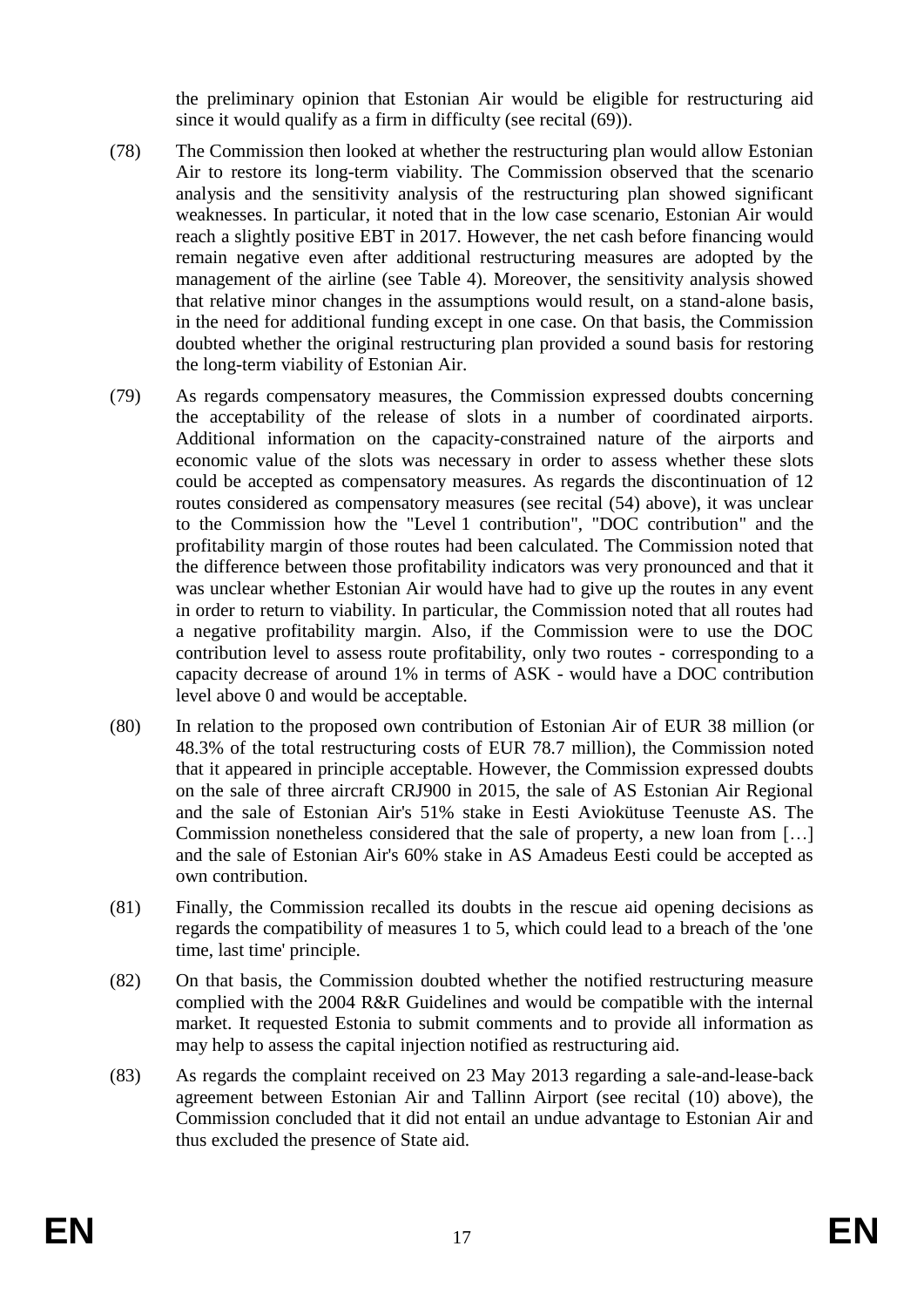#### **6. COMMENTS ON THE OPENING DECISIONS**

### **6.1. Comments from Estonia**

- (84) Estonia provided comments on the Commission's rescue aid opening decisions by letters of 9 April and 17 May 2013. As regards **measure 1**, Estonia is of the view that the investment was completed on the basis of a credible business plan and a positive valuation of the airline. Estonia indicates that SAS' contribution (which partly took the form of a loan-to-equity conversion) is to be seen in a broader context in which SAS had provided loans to Estonian Air of USD […] million in 2008 and of EUR [...] million in 2009. As regards the State's participation, Estonia explains that it based its decision on a valuation report produced by the Ministry of Economic Affairs and Communications according to which the value of the airline postinvestment would exceed its pre-investment value. In addition, Estonia highlights that each shareholder carried out its own analysis of the operation and that they all decided to inject capital in proportion to their shareholdings, which would render measure 1 *pari passu*.
- (85) Estonia first notes in relation to **measure 2** that the absence of a tender is in no way conclusive that State aid is present and that in any event the sale was based on a transaction value that reflected the true market price of the groundhandling business of Estonian Air, which was moreover profit-making. According to Estonia, measure 2 consisted of the sale of the groundhandling assets of the airline without employees or liabilities and the book value of the assets represented a floor price. In addition, Estonia is of the opinion that the transaction was comparable to similar ones. Estonia moreover emphasises that Tallinn Airport is an independent entity with no State interference and that all members of the management and supervisory boards are independent business people and not representatives or appointees of the State.
- (86) Moreover, Estonia provides clarifications as regards the exact structure of **measure 3**, which it also considers aid-free. Estonia also claims that the participation of SAS amounts to EUR […] million, namely the EUR 2 million injected in cash plus the acquisition of Cresco's stake for EUR […] million. As regards the 2010 business plan, Estonia is of the opinion that that plan was based on sustainable growth and was based on positive expectations for the recovery and growth of the Estonian economy and of the international Air Transport Association's (IATA) expectations at the time for international traffic growth. According to Estonia, the 2010 business plan included all the drivers necessary for a prudent and credible investment decision. As regards the fact that the State took into account macroeconomic considerations, Estonia argues that these considerations were not the sole drivers of the State's investment decision. Estonia also provides a valuation of the airline by a senior economics analyst of the Ministry of Economic Affairs and Communications indicating the total value of equity of Estonian Air after the additional investment (on the basis of discounted forecasted cash flows) as EUR [0-10] million.
- (87) As regards the State's decision to invest EUR 30 million in 2011/2012 (**measure 4**), Estonia first observes that in 2011 the Eastern European market was relatively stable in its growth prospects and that in the summer of 2011 the European aviation market was not yet in turmoil. Estonia moreover argues that SAS did not participate to measure 4 because it was facing severe financial difficulties at the time. As regards [...] loan, which was supposed to be granted to the airline but which was not in the end, Estonia considers that it has to be seen separately from its equity investment. Estonia also highlights that the 2011 business plan was robust and credible, and that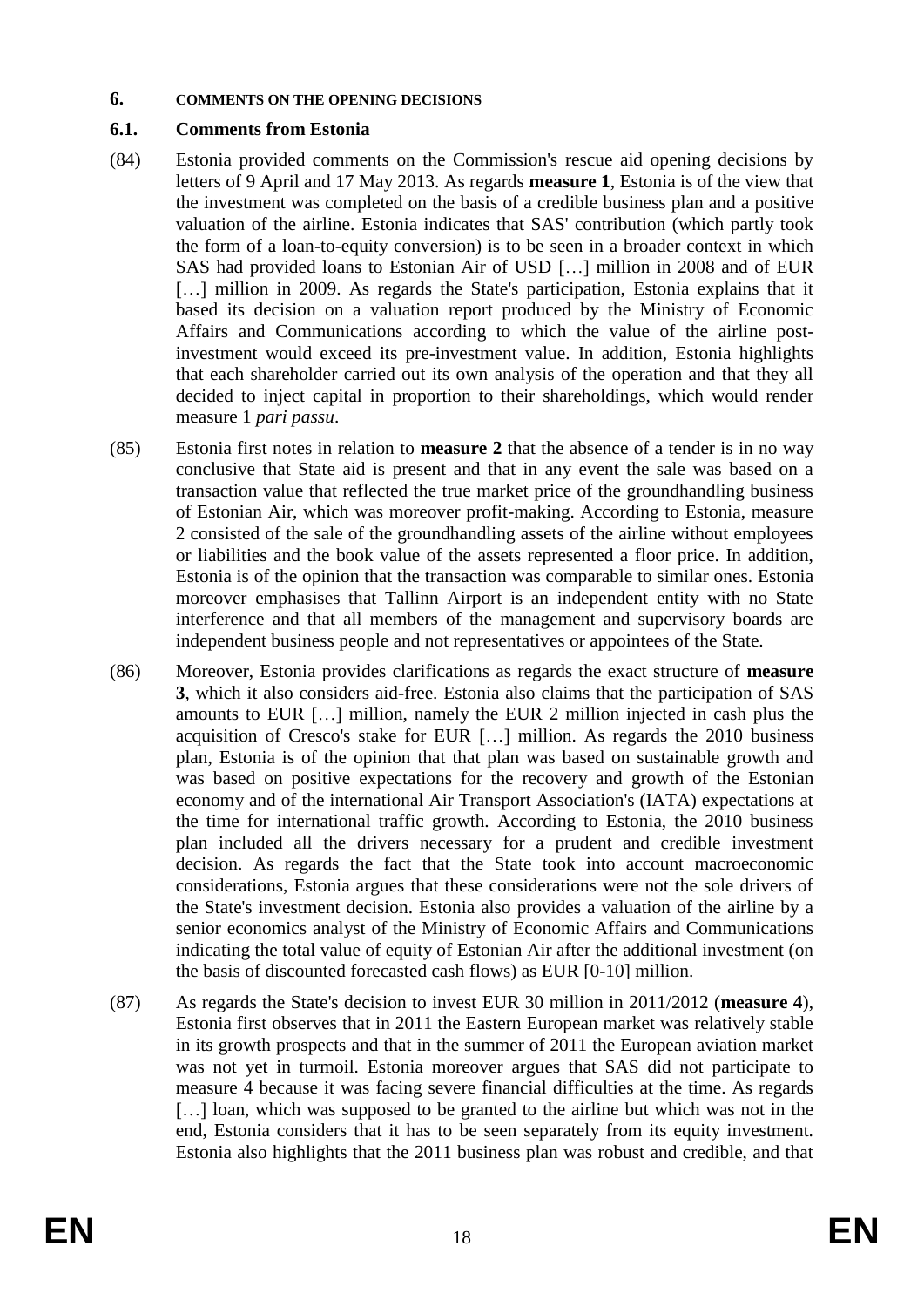it included an expansionary strategy based on a solid and elaborate economic analysis of the aviation market of the region and the envisaged economic development of the surrounding countries. Estonia also claims that in 2011 the airline's equity was valuable both *pre* and *post* the capital injection. Although Estonia acknowledges that the 2011 business plan was not viable and was abandoned in mid-2012, it claims that at the time of deciding whether to carry out measure 4 the State believed that the airline would be able to restore its viability.

- (88) In relation to the rescue loan facility (**measure 5**), Estonia is of the view that all the conditions of rescue aid of the 2004 R&R Guidelines were met. Estonia however considers that Estonian Air could be considered to be in difficulty only as of June/July 2012. Since it concludes that measures 1 to 4 did not entail State aid, the 'one time, last time' principle of the 2004 R&R Guidelines is not breached. Estonia nonetheless adds that if the Commission were to find a breach of the 'one time, last time' principle, it should take into account that Estonian Air serves only 0.17% of the intra-European traffic and that there are no adverse spill-over effects on other Member States or any undue distortions of competition as a result of the aid.
- (89) In its comments of 19 March 2014 on the restructuring aid opening decision (**measure 6**), Estonia reiterates the arguments in relation to the 'one time, last time' principle. As regards the restoration of Estonian Air's long-term viability, Estonia considers that the Commission should allow for the inclusion of mitigation actions by the management in the sensitivity analysis, since this is how normal businesses work.
- (90) Estonia also provides some clarifications on how the Level 1 and DOC contributions and the profitability margin of the routes offered as compensatory measures were calculated (see recital (79)). According to Estonia, Level 1 contribution defines the marginal revenue each passenger brings, not counting flying costs, while the DOC contribution defines the contribution a passenger brings including all the variable costs of flying but not aircraft-related costs or any other overheads. Estonia moreover claims that the routes are to be considered acceptable compensatory measures because they all had a positive contribution at Level 1 and refuses the Commission's argument that the abandoned routes would not be profitable under the new business model.
- (91) In relation to own contribution, Estonia explains that the valuation report for the sale of the aircraft is realistic and provides details on the sale price of AS Estonian Air Regional and of Estonian Air's stake in AS Amadeus Eesti.

### **6.2. Comments from interested parties**

- (92) As regards the rescue aid opening decisions, the Commission received comments from IAG and Ryanair.
- (93) IAG claims to be affected by the rescue aid to Estonian Air through its investment in FlyBe and its relationship with Finnair. IAG also notes that, in its view, the connectivity of Estonia would not be hampered if Estonian Air were to exit the market. IAG expressed concerns regarding the alleged breach of the 'one tine, last time' principle.
- (94) Ryanair welcomes the Commission's formal investigation into the recue aid for Estonian Air, in particular in view of Estonian Air's inefficiency when compared to Ryanair. In relation to measures 1 to 5, Ryanair first notes that Cresco decided to give up its stake which is to be seen as a strong indication that the capital injections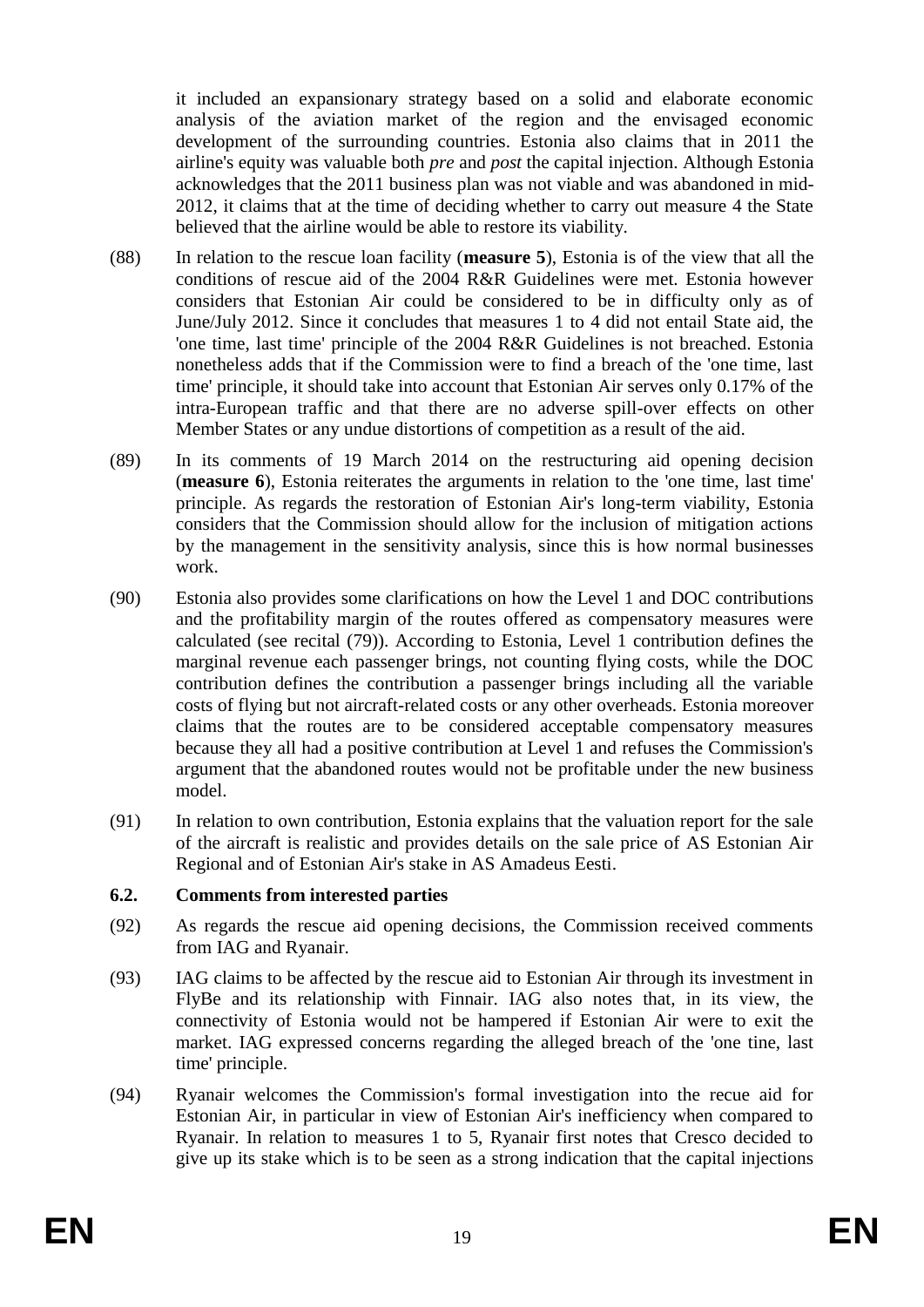were not MEIP-compliant. Ryanair notes that low-cost carriers are a better alternative to national flag carriers such as Estonian Air and that EU law does not recognize the right of each Member State to have a flag carrier. Finally, Ryanair claims that its market position is directly and substantially affected by the State aid to Estonian Air and that this aid strongly distorts competition.

- (95) Regarding the restructuring aid opening decision, two interested parties provided comments: an interested party who does not wish its identity to be disclosed and Ryanair.
- (96) The interested party who does not wish its identity to be disclosed considers that Estonian Air's restructuring plan is neither credible nor achievable in view of the fact that its losses in 2012 were extraordinarily high, leading to a net margin below -50%. As regards the restructuring of the fleet and the operations, the interested party is of the view that Estonian Air's plans to use two aircraft for charter flights are not viable in view of the very competitive nature of that market and criticises the mix of aircraft of the new fleet. The interested party also notes that the calculation of the profitability of the routes offered as compensatory measures shows that they are not acceptable and comes to the view that, overall, the restructuring aid should not be authorised. Finally, the interested party provides a case study of Hungary's connectivity after the collapse of Malév and comes to the conclusion that the market can compensate adequately for the loss of a flag carrier.
- (97) Ryanair first notes that the Commission should assess whether Estonia had other options available (such as liquidation) rather than providing State aid. Ryanair also claims that the assumptions of the restructuring plan are extremely optimistic and that the plan is doomed to fail. For instance, Ryanair believes that it is unrealistic that Estonian Air will be able to sell some of its aircraft to raise capital. Ryanair also considers that the 12 routes cancelled by Estonian Air are non-profitable and cannot be deemed compensatory measures. Moreover, it notes that the conditions of the 2004 R&R Guidelines are not met, in particular the 'one time, last time' principle. Finally, Ryanair reiterates that the aid to Estonia Air harms its market position substantially.

### **6.3. Observations from Estonia on the comments of interested third parties**

- (98) Estonia addressed in detail the arguments raised by the interested parties. As regards the comments of IAG on the rescue aid opening decisions, Estonia notes that Estonian Air and FlyBe do not fly to the same airports and thus are not competing. As regards the connectivity of the country, Estonia considers that it would be affected if Estonian Air exits the market and argues that low-cost carriers do not provide the type of connectivity that is important to Estonia.
- (99) In relation to Ryanair's comments on the rescue aid opening decisions, Estonia observes that the efficiency of low-cost carriers cannot be compared to that of regional carriers. As regards the rationale of the State to invest into the airline, Estonia observes that a profitable and sustainable airline is highly important as it provides Estonia with regular and dependable links to a number of countries that constitute Estonia's key economic trading partners, a role that is not fulfilled by the airline's main competitors. Finally, Estonia claims that low-cost carriers have failed in Estonia because of the small size of the market, not because of Estonian Air's presence and excludes competition between Ryanair and Estonian Air since they target different customer segments.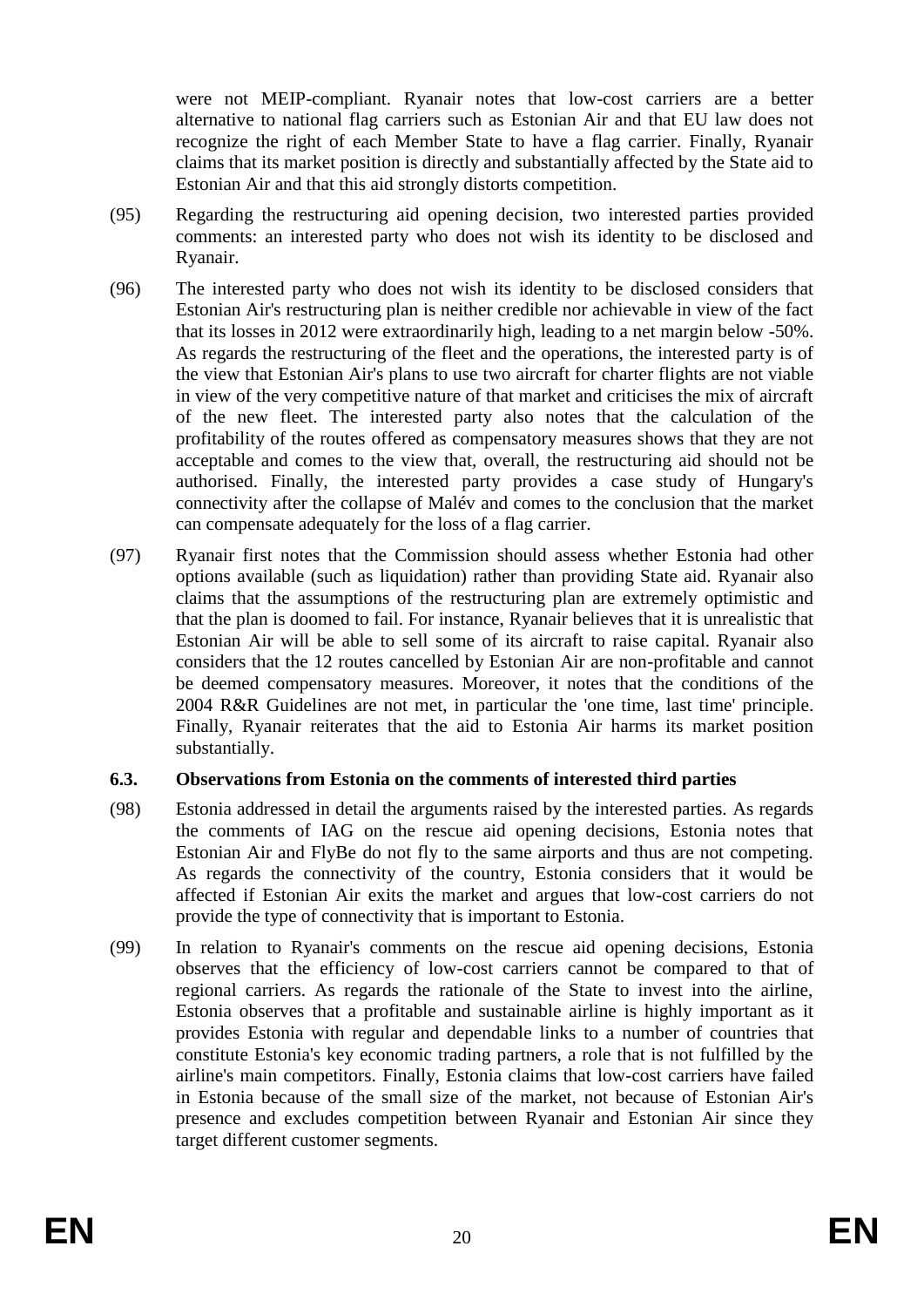- (100) Estonia also addressed the comments received in the context of the restructuring aid opening decision. As regards the comments of the interested party who does not wish its identity to be disclosed, Estonia does not provide observations on some of them arguing that it would submit a new restructuring plan and therefore that those comments were no longer relevant. Estonia nonetheless indicates that there is no overcapacity on the routes to and from Estonia and that there is no risk of undermining the internal market by shifting an unfair share of structural adjustments to other Member States. As regards the comparison with the case study of Hungary's connectivity, Estonia argues that Estonia is a small and isolated market and that the demise of Estonian Air would mean a loss on the quantity and quality of air connections, and claims its case to be more similar to that of Lithuania after the bankruptcy of its flag carrier FlyLAL, which – according to Estonia – lost 26% of its mobility factor<sup>31</sup> compared to 4% for Hungary.
- (101) In relation to Ryanair's comments, Estonia reiterates that Ryanair's position would not be affected by the State aid granted to Estonian Air. In addition, Estonia considers that Ryanair's claim that Estonian Air should be liquidated is not supported by data. Finally, Estonia reiterates that there is no breach of the 'one time, last time' principle in relation to measures 1 to 3.

## **7. ASSESSMENT OF THE MEASURES AND THE RESTRUCTURING PLAN**

- (102) By virtue of Article 107(1) of the Treaty, any aid granted by a Member State or through State resources in any form whatsoever which distorts or threatens to distort competition by favouring certain undertakings or the production of certain goods shall, in so far as it affects trade between Member States, be incompatible with the internal market. The concept of State aid thus applies to any advantage granted directly or indirectly, financed out of State resources, granted by the State itself or by any intermediary body acting by virtue of powers conferred on it.
- (103) To be State aid, a measure must stem from State resources and be imputable to the State. In principle, State resources are the resources of a Member State and of its public authorities as well as the resources of public undertakings on which the public authorities can exercise, directly or indirectly, a controlling influence.
- (104) In order to determine whether the different measures assessed conferred an economic advantage to Estonian Air and therefore whether the measures involve State aid, the Commission will assess whether the airline received an economic advantage which it would not have obtained under normal market conditions.
- (105) The Commission applies the MEIP test in its assessment. According to the MEIP test, no State aid would be involved where, in similar circumstances, a private investor of a comparable size to that of the bodies concerned in the public sector, operating in normal market conditions in a market economy, could have been prompted to provide to the beneficiary the measures in question. The Commission therefore has to assess whether a private investor would have entered into the transactions under assessment on the same terms. The attitude of the hypothetical private investor is that of a prudent investor whose goal of profit maximisation is tempered with caution about the level of risk acceptable for a given rate of return. In principle, a contribution from public funds does not involve State aid if it is *pari passu*, namely if it takes place at the same time as a significant capital contribution

 $31$ 

Mobility factor is the number of air transport passengers divided by the country's population.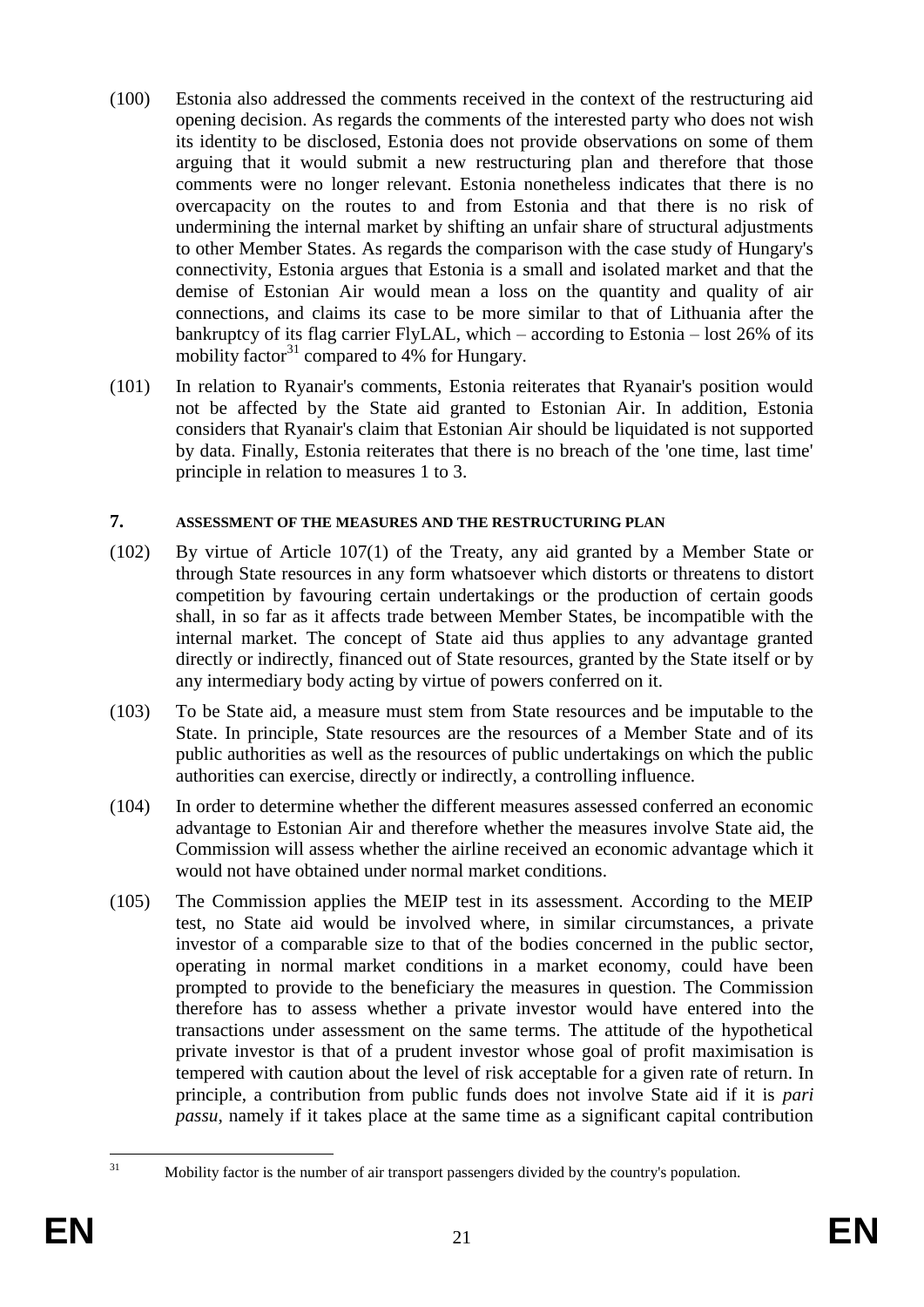on the part of a private investor made in comparable circumstances and on comparable terms.

- (106) Finally, the measures in question must distort or threaten to distort competition and be liable to affect trade between Member States.
- (107) Inasmuch as the measures under assessment entail State aid within the meaning of Article 107(1) of the Treaty, their compatibility must be assessed in the light of the exceptions laid down in paragraphs 2 and 3 of that Article.

## **7.1. Existence of State aid**

- *7.1.1. Measure 1*
- (108) The Commission will first assess the presence of aid in respect of the EUR 2.48 million capital injection of 2009 (measure 1). As explained in recital (105)**Error! Reference source not found.**, it is considered that a contribution from public funds does not entail an undue advantage – and does not constitute aid – if it is carried out in *pari passu* terms.
- (109) In that respect, the Commission notes that measure 1 was carried out by the shareholders of Estonian Air at the time in proportion to their stakes, namely 34% by Estonia (EUR 2.48 million), 49% by SAS (EUR 3.57 million) and 17% by Cresco (EUR 1.23 million). Estonia was confirmed that the State and Cresco injected cash only while SAS provided EUR 1.21 million in cash and EUR 2.36 million in the form of a loan-to-equity conversion. In addition, Estonia explained that SAS provided loans to Estonian Air of USD […] million in 2008 and of EUR […] million in 2009 (see recital (84)).
- (110) In the rescue aid opening decisions the Commission noted that the different nature of the contributions (fresh money increase v. conversion of debt by SAS) was sufficient to create reasonable doubts about whether measure 1 was *pari passu*. However, the information provided by Estonia has allayed the doubts of the Commission, given that the capital contribution was carried out on clear *pari passu* terms at least with Cresco. Both the State and Cresco contributed rather significant amount of fresh money in cash in proportion to their shareholding. In addition, the overall contributions of Cresco and SAS in cash are significant and comparable to that of the State. Moreover, the loan-to-equity conversion of SAS is to be seen in the broader context of its previous loans to Estonian Air in 2008 and 2009, which demonstrate that SAS believed in the viability of the airline.
- (111) A private participation of 66% is clearly not negligible by comparison to the public intervention according to settled case-law.<sup>32</sup> Moreover, nothing suggests that the decision of SAS and Cresco to invest into Estonian Air could have been influenced by the conduct of the State.
- (112) In addition, the Commission observes that according to the 1994 Aviation guidelines<sup>33</sup> "*[c]apital injections do not involve State aid when the public holding in a company is to be increased, provided the capital injected is proportionated to the number of shares held by the authorities and goes together with the injection of*

 $32$ <sup>32</sup> Judgment of 12 December 1996, *Air France v Commission*, T-358/94, ECR, EU:T:1996:194, paragraphs 148 and 149.

<sup>&</sup>lt;sup>33</sup> Guidelines on the application of Articles 92 and 93 of the EC Treaty and Article 61 of the EEA Agreement to State aids in the aviation sector (OJ C 350, 10.12.1994, p. 5).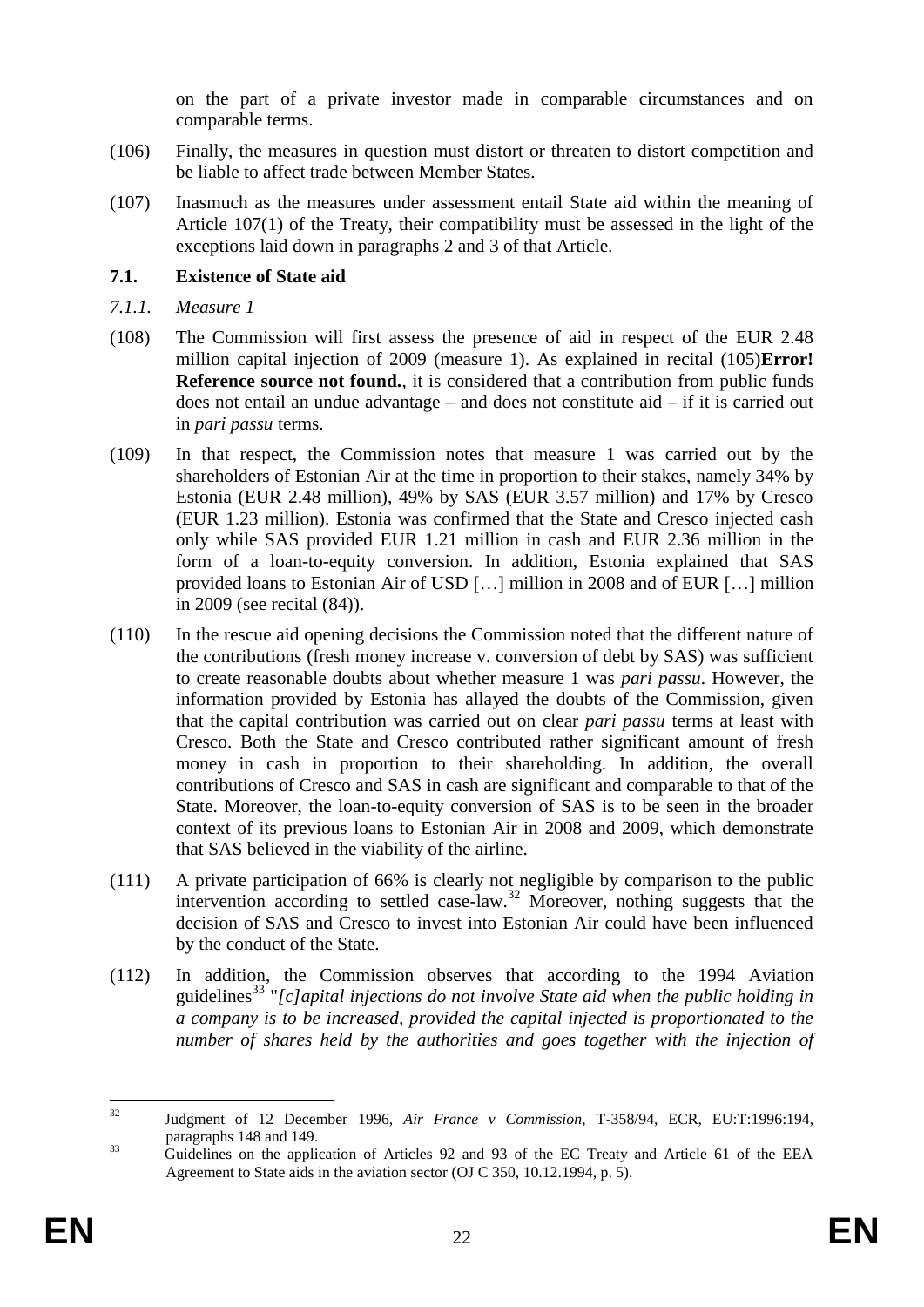*capital by a private shareholder; the private investor's holding must have real economic significance*". Therefore, it results that this is the case for measure 1.

- (113) On that basis, the Commission considers that the decision Cresco to invest in Estonian Air was made *pari passu* with that of the State and that the investment of both Cresco and SAS was significant. In addition, the Commission has no reasons to doubt that SAS and Cresco decided to invest in Estonian Air for profit-seeking motives. The Commission therefore concludes that financing of Estonian Air through the EUR 2.48 million capital injection (measure 1) did not entail an undue advantage to Estonian Air and therefore excludes the presence of State aid, without it being necessary to assess further whether the rest of the cumulative conditions of Article 107(1) of the Treaty would be met.
- *7.1.2. Measure 2*
- (114) In June 2009, Estonian Air sold its groundhandling business to the 100% Stateowned Tallinn Airport for EUR 2.4 million (measure 2). In order to determine the price, no open, transparent and unconditional tender took place and no valuation was carried out by independent valuators. Instead, the price was fixed through direct negotiations between Tallinn Airport and Estonian Air.
- (115) The Commission observes that in the absence of a tender or an independent valuation it cannot exclude the presence of aid. Therefore, the Commission needs to assess the transaction and its context in detail to determine whether it provided Estonian Air with any undue advantage.
- (116) Estonia clarified in the course of the formal investigation procedure that the groundhandling business was profitable between 2005 and 2008, namely the years preceding the sale. In addition, the transaction took the form of an asset sale excluding liabilities and employees and other 'legacy costs'. In order to determine the price, the book value of the assets was established as a floor price. Furthermore, the Estonian authorities submitted their internal analysis demonstrating that the enterprise value-to-sales multiple  $(EV/sales)^{34}$  for the transaction corresponds to multiples observed in several other transactions where a target company was a groundhandling business. That would seem to suggest that the transaction took place on market terms.
- (117) Moreover, Estonia claims that Tallinn Airport, despite being 100% State-owned, is independent from the State and that the members of the management and supervisory boards are independent business people and not representatives of the State. In the rescue aid opening decisions, the Commission raised doubts as to whether the actions of Tallinn Airport could be deemed imputable to the State in view of the fact that the Ministry of Economic Affairs and Communications was the only shareholder of Tallinn Airport and that it came within the Ministry's jurisdiction.
- (118) However, the Court of Justice of the European Union has consistently held that measures taken by public undertakings under State control are not *per se* attributable to the State. Indeed, the Court of Justice explained in *Stardust Marine* and subsequent case-law that in order to conclude on imputability it is necessary to "*examine whether the public authorities must be regarded as having been involved, in one way or another, in the adoption of [the] measures*".<sup>35</sup> In relation to measure 2,

 $34$ <sup>34</sup> EV/sales multiple is valuation measure that compares the enterprise value of a company to the company's sales, giving investors an idea of how much it costs to purchase the company's sales.

<sup>35</sup> Judgment in *France v Commission (Stardust Marine)*, C-482/99, EU:C:2002:294, paragraph 52.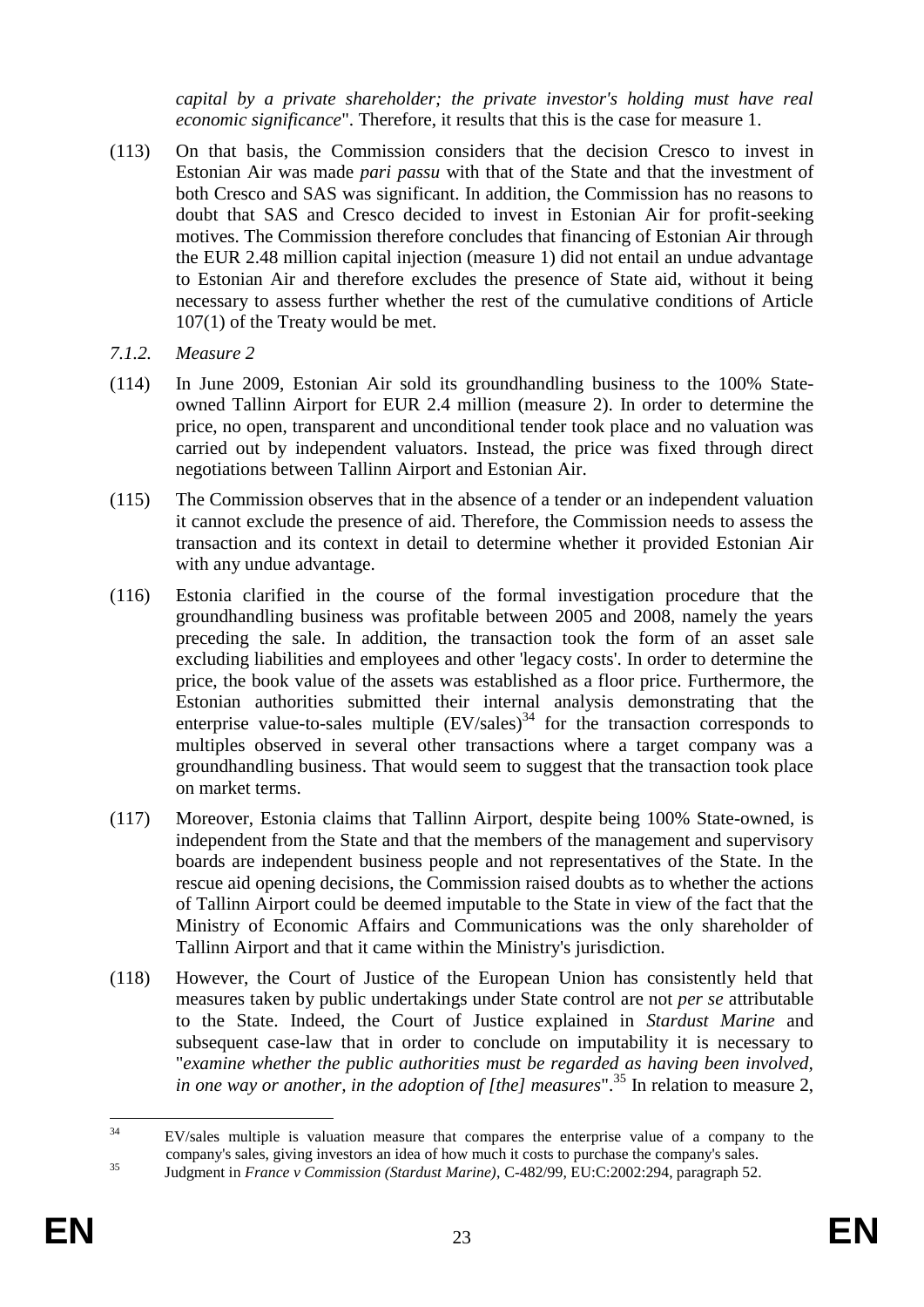the Commission cannot conclude that the decision of Tallinn Airport to invest in Estonian Air was imputable to the State. Also, the Commission did not find either any indirect evidence in this respect in the sense of the *Stardust Marine* case-law. For those reasons, the Commission considers that Tallinn Airport's decision to participate to measure 2 is not imputable to Estonia.

- (119) Since Tallinn Airport's decision to participate to measure 2 was not imputable to the State and since the transaction seemingly took place on market terms, the Commission excludes the presence of State aid in relation to measure 2, without it being necessary to assess further whether the rest of the cumulative conditions of Article 107(1) of the Treaty are met.
- *7.1.3. Measure 3*
- (120) In relation to the 2010 capital injection (**measure 3**), Estonia explained in the course of the formal investigation procedure that the State injected EUR 17.9 million in cash while SAS converted into equity a EUR 2 million loan. At the same time, SAS acquired Cresco's stake in Estonian Air for EUR […] million (in exchange for a EUR [...] million loan write-off that Cresco held with SAS). As a result, Cresco ceased to be a shareholder, the State's participation increased to 90% and SAS's participation was diluted to 10%. Estonia argues that its decision to invest again in Estonian Air was based on the 2010 business plan.
- (121) The Commission first notes that the injections of the State and SAS took place under different forms and in amounts not in proportion to the shareholdings. An injection of EUR 17.9 million of fresh money by the State is not comparable to SAS' debt-toequity swap of EUR 2 million, in particular since Estonia has not provided evidence that the loan was fully collateralised and thus that SAS would have assumed new risk by converting the loan into equity. As regards the debt write-off by SAS of a EUR [...] million that Cresco held with SAS in exchange for Cresco's shares in Estonian Air, the Commission observes that this operation did not entail fresh money for Estonian Air. Moreover, it is uncertain whether SAS run new risk by accepting the debt write-off in exchange for Cresco's shares in Estonian Air. These elements are sufficient to allow the Commission to conclude that measure 3 was not carried out on *pari passu* terms.
- (122) The Estonian authorities argue that measure 3 was MEIP-conform since it was adopted on the basis of the 2010 business plan, which they consider robust and credible. According to the plan, Estonian Air would break even already in 2013 if it changed the fleet in accordance with the plan, and would remain significantly profitable thereafter until at least 2020.
- (123) The Commission acknowledges that the 2010 business plan analyses the situation of the airline, but it nonetheless has shortcomings that do not make it a reliable basis for a market-oriented investment decision. For instance, the financial forecasts are based on overly ambitious passenger growth numbers (average annual growth above 6% for the period 2010-2020). Such growth prospects seem very much optimistic in view of the 2009 global economic and financial crisis. The 2010 business plan refers to IATA estimations of more than 5% average growth for the next four years. However, IATA also indicates that this recovery will be very unevenly divided geographically and that a rapid recovery is not to be expected in Europe.<sup>36</sup>

 $36$ 

See 2010 business plan, pages 16 and 17.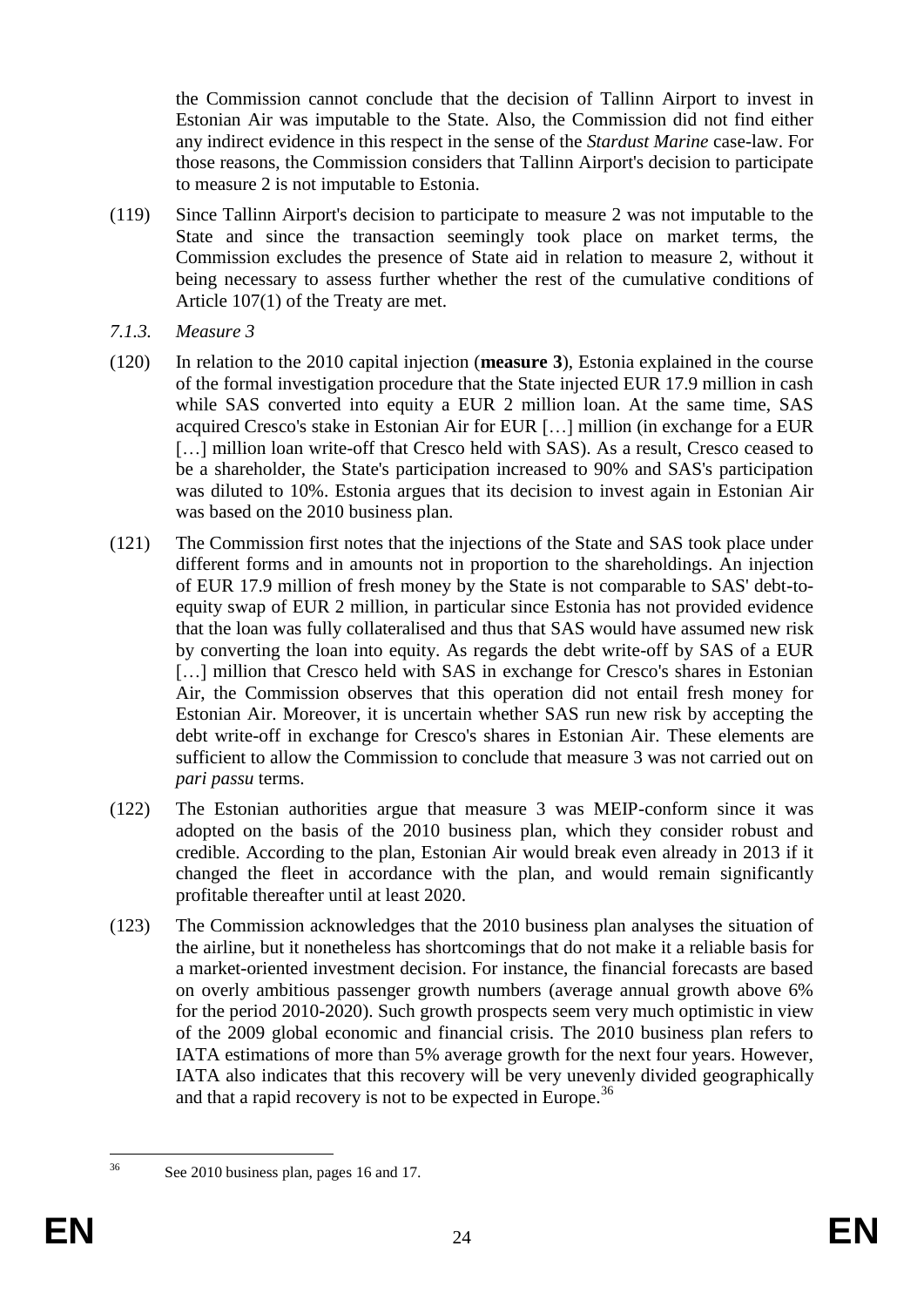- (124) Another shortcoming is that the sensitivity analysis of the 2010 business plan appears insufficient. As regards the risk of lower passenger numbers, the plan states that a 10% decrease in the number of passengers would reduce by approximately EUR 6.4 million the net result for the first two years, which would more than double the negative net results expected for those two years. However, the 2010 business plan does not indicate the consequences for the overall period analysed and specific corrective actions to be taken.
- (125) The Commission also highlights that Cresco decided not to invest further in Estonian Air and instead decided to sell its stake to SAS. While Cresco may have had various reasons for doing so, it appears logical to consider that the 2010 business plan was not sufficient to reassure the private investor about its return on investment. A similar argument can be applied to SAS, who decided to participate in the 2010 capital injection but not in proportion to its stake and therefore was diluted to just 10% from its previous 49% stake.
- (126) The Estonian authorities also argue that a valuation undertaken by the State in 2010 came to the conclusion that the airline would have positive value following the investment. This valuation calculated the value of equity based on discounted cash flow analysis taking into account expected cash flows in the years 2010-2019 plus a terminal value after 2019 of EUR [0-10] million (discounted) and deducting net debt of EUR [0-10] million. On this basis, the resulting total value of equity in a postinvestment scenario would amount to EUR [0-10] million. Based on an alternative valuation method, it valued the airline by comparison with financial indicators for five smaller publicly-traded companies, resulting in a value of Estonian Air of around EUR [5-15] million.
- (127) However, the Commission cannot consider this valuation as a valid basis for accepting the investment by a hypothetical private investor. First, the valuation itself points out substantial risks, uncertainties and sensitivity to the assumptions used and states that its forecasts should be regarded with caution<sup>37</sup>. Further, some crucial assumptions underlying the valuation are not substantiated. In particular, the basis for establishing the substantial terminal value (representing more than 60% of the resulting total discounted cash flow) is not indicated. Choosing a lower terminal value could even lead to a negative total value of equity. Secondly, the valuation states that the measures of the 2010 business plan may not be sufficient to solve some of the sustainability problems of Estonian Air (e.g. the loss-making operation of the turboprop aircraft Saab 340). Therefore, the cash-flow-based calculation assumes additional changes and thus deviates from the 2010 business plan which represents the basis for the investment. Thirdly, the valuation based on comparison with other airlines is extremely fragile. It compares Estonian Air with only five airlines, of which three have capacities several times bigger than Estonian Air's. Further, due to the bad financial situation of Estonian Air, the only reference basis that could realistically be used is the price-to-sales-revenue ratio whereas ratios based on other indicators give very different results. Fourthly, even accepting its results, the valuation does not explain why a private investor would have agreed to inject EUR 17.9 million in fresh capital to hold 90% of the shares of a company whose total value of equity is estimated at only EUR [0-10] million (or as a maximum EUR [5-15] million). Finally, the Estonian authorities did not analyse any counterfactual situation to the capital increase in order to compare the expected

 $37$ See internal valuation of Estonian Air prepared by the Estonian authorities "Value assessment of AS Estonian Air", page 2.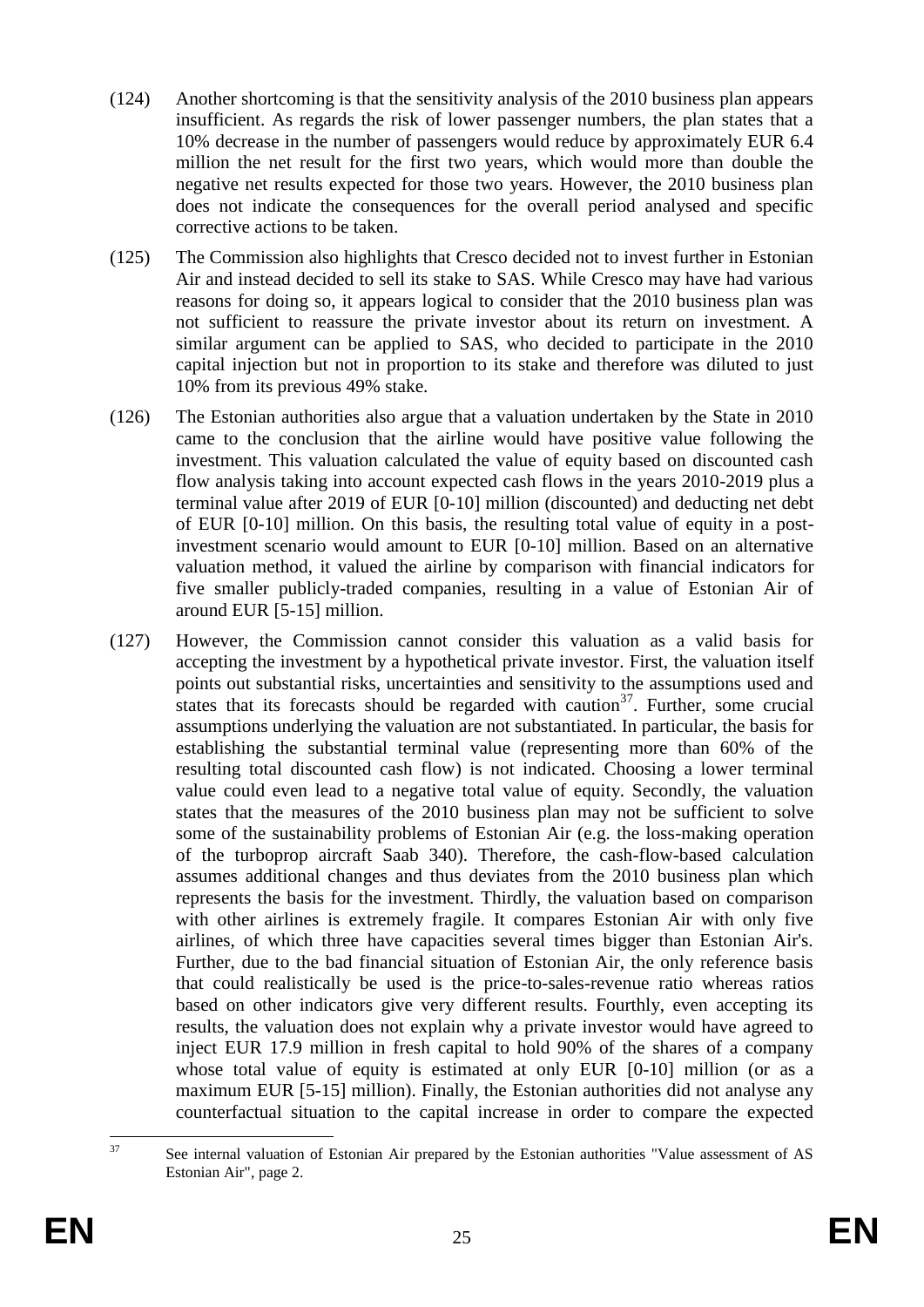return on their investment with results of possible alternative scenarios. While it might make economic sense for an existing shareholder to invest additional capital into an ailing company to safeguard its investment, such an investor would normally compare such investment to the costs/revenues of possible alternative scenarios, possibly including the liquidation of the company.

- (128) In addition, the submission of the Estonian authorities of 9 April 2014 suggests that the capital increase was not motivated solely by the economic attractiveness of the investment. Estonia acknowledges that the objective of the 2010 business plan to secure long-term flight connections to important business destinations "*coincided with the State's own macro-economic policy goals*". Although Estonia argues that these considerations were not the sole drivers of the State's investment decision, this suggests that the State was not solely taking into consideration profit-seeking motives. In this respect, it appears that members of the Estonian Government at the time of measure 3 stated that "*[the Government's] stance has been that Estonian Air is a strategic company for the country and we are prepared to take a majority stake*" <sup>38</sup> and that "*it's very important to have flights from […] Tallinn to some other important cities*",<sup>39</sup> which do not appear to be concerns that a prudent market investor would take into consideration at the time of making an investment decision. In this respect, the Commission recalls that in the *Boch* judgement the Court indicated that "*the test is, in particular, whether in similar circumstances a private shareholder, having regard to the foreseeability of obtaining a return and leaving aside all social, regional policy and sectoral consideration would have subscribed the capital in question*".<sup>40</sup>
- (129) Overall, taking into account the absence of any private investor willing to invest fresh money into Estonian Air in a way similar to the State, the weaknesses of the 2010 business plan and the existence of macro-economic objectives not relevant for any private investor, the Commission concludes that measure 3 was not MEIPconform.
- (130) In addition, for a measure to constitute State aid, it must stem from State resources and be imputable to the State. This criterion is not disputed in relation to the 2010 capital injection, given that it was the Ministry of Economic Affairs and Communication of Estonia, as shareholder of the airline, who injected the cash from the State budget.
- (131) Finally, the Commission observes that the measure affects trade and threatens to distort competition between Member States as Estonian Air is in competition with other airlines of the European Union, in particular since the entry into force of the third stage of liberalisation of air transport ("third package") on 1 January 1993. $41$ Measure 3 thus enabled Estonian Air to continue operating so that it would not have

 $38$ See [http://www.bloomberg.com/news/2010-04-22/estonia-government-nears-accord-on-buying-control](http://www.bloomberg.com/news/2010-04-22/estonia-government-nears-accord-on-buying-control-of-estonian-air-from-sas.html)[of-estonian-air-from-sas.html.](http://www.bloomberg.com/news/2010-04-22/estonia-government-nears-accord-on-buying-control-of-estonian-air-from-sas.html)

 $\frac{39}{5}$  See http://news.err.ee/v/economy/fe650a96-9daa-43e4-91eb-ab4396445593.

<sup>40</sup> Judgment *Belgium v Commission (Boch)*, C-40/85, EU:C:1986:305, paragraph 13. See also judgment of 21 January 1999, *Neue Maxhütte Stahlwerke GmbH v Commission*, T-129/95, T-2/96 and T-97/96, ECR, EU:T:1999:7, paragraph 132.

<sup>41</sup> The "third package" included three legislative measures: (i) Council Regulation (EEC) No 2407/92 of 23 July 1992 on licensing of air carriers (OJ L 240, 24.8.1992, p. 1); (ii) Council Regulation (EEC) No 2408/92 of 23 July 1992 on access for Community air carriers to intra-Community air routes (OJ L 240, 24.8.1992, p. 8); and (iii) Council Regulation (EEC) No 2409/92 of 23 July 1992 on fares and rates for air services (OJ L 240, 24.8.1992, p. 15).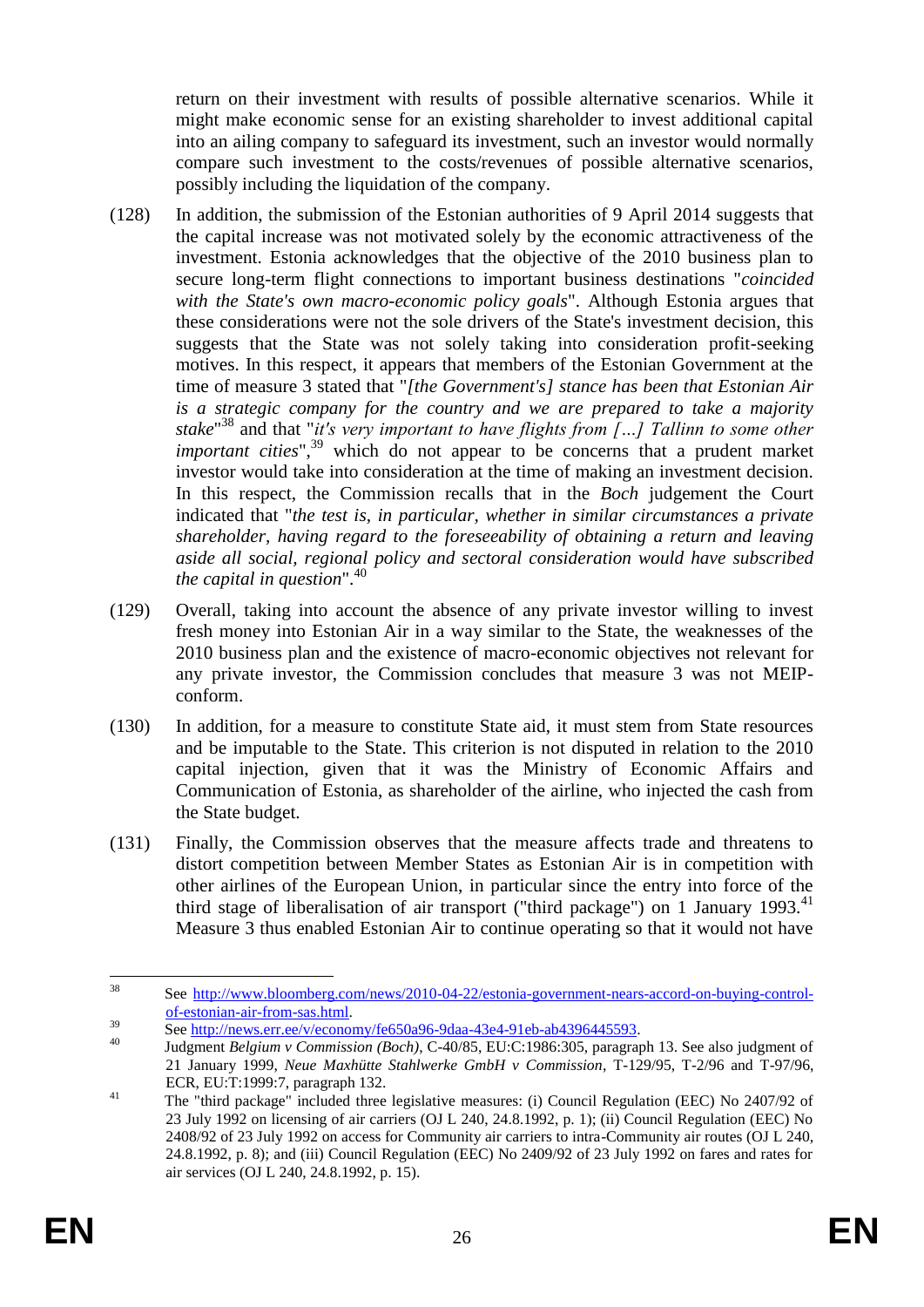to face, as other competitors, the consequences normally deriving from its poor financial results.

- (132) The Commission therefore concludes that measure 3 entailed State aid in favour of Estonian Air.
- *7.1.4. Measure 4*
- (133) As regards the EUR 30 million cash injection decided by Estonia in December 2011 (measure 4), Estonia is of the opinion that it did not entail State aid. No other investor participated in this capital injection, as a result of which SAS's stake was diluted from 10% to 2.66%, while the State's stake increased from 90% to 97.34%.
- (134) The Commission remains unconvinced by the arguments provided by the Estonian authorities in the course of the formal investigation procedure. In the first place, the decision to invest was made by the State alone without any private intervention: SAS decided not to participate in this capital injection and the private bank […], who initially considered granting a loan to Estonian Air, refused to provide it in the end. Therefore, the investment cannot be deemed *pari passu*.
- (135) In addition, the 2011 business plan, on the basis of which the investment decision was taken, foresees an expansionary strategy and a radical change of business model from point-to-point to hub-and-spoke on the basis of a regional network. Estonia has provided a presentation of the plan according to which the airline would acquire new aircraft (passing from 7 planes in 2011 to 13 in 2013 and 2014) and make Tallinn a hub for Europe-Asia flights. According to this presentation, Estonian Air would require EUR 30 million from its shareholder and EUR […] million from a […] loan. Despite the fact that […] decided not to provide the loan in the end, the Commission highlights that Estonia granted EUR 30 million, without giving any kind of consideration to the impact that […] decision would have for the outcome of the 2011 business plan. This cannot be seen as the rational behaviour of an informed market operator.
- (136) It also appears unrealistic to consider that Estonian Air would be able to almost triple its revenue in just 4 years and pass from EBT of EUR -15.45 million in 2011 to EUR 4.2 million in 2014, in particular in a context of economic and financial crisis. In this respect, the Commission recalls that according to the December 2011 financial forecast of IATA, $42$  profit margins in the airline industry in 2011 were squeezed as oil and fuel prices surged. For 2012, IATA foresaw that the European airline industry would face pressure due to the economic turmoil that would result from a failure of governments to resolve the Eurozone sovereign debt crisis. Considering that the European airlines were likely to be hit badly by recession in their home markets, IATA's 2012 forecast for European airlines was an Earnings before interest and taxes (EBIT) margin of 0.3%, with net losses after tax of USD 0.6 billion (namely EUR 0.46 billion).
- (137) It also appears unrealistic to consider that Estonian Air would increase the number of seats from 1 million in 2011 to 2.45 million in 2014 while substantially increasing the load factor from 59.2% to 72.3% in the same period. The key risks also appear undervalued and the mitigation measures do not seem sufficiently assessed. The huband-spoke model was abandoned very rapidly by mid-2012 in view of the extremely negative results of the airline.

 $42$ 

See [http://www.iata.org/whatwedo/Documents/economics/Industry-Outlook-December2011.pdf.](http://www.iata.org/whatwedo/Documents/economics/Industry-Outlook-December2011.pdf)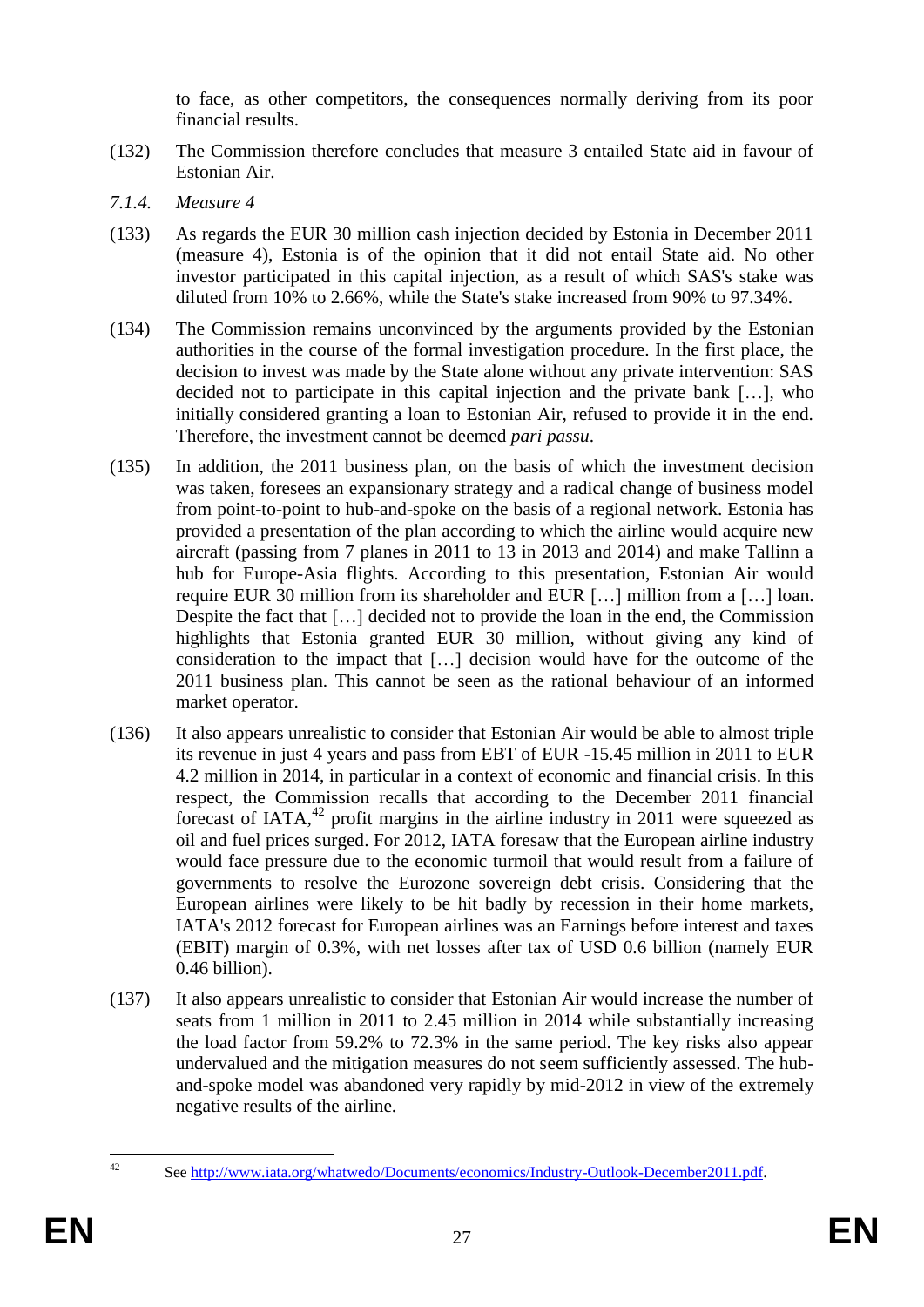- (138) In addition, the 2011 business plan explicitly takes into account various macroeconomic and political benefits to the State which are irrelevant from the perspective of a private investor. For instance, the plan indicates that the benefits of the investment for Estonia are significant and explicitly states that "*the chosen network model is preferred taking into account current needs of business people and government directives"*. In addition, the plan indicates that as a result of the investment, 2 000 jobs would be created and that Estonia would improve its position in global competitiveness rankings. Moreover, the Estonian authorities state that the proposed strategy fed into the Government Action Plan for 2011 – 2015 to develop direct air links to all major European business centres and to turn Tallinn Airport into a hub for Asia-Europe flights. For the reasons explained in recital (128), such considerations would not have been taken into account by a prudent market investor.
- (139) Therefore, the Commission considers that measure 4 entailed a selective undue advantage to Estonian Air. For the same reasons stated in recitals (130) and (131), the Commission considers that measure 4 stems from State resources and is imputable to the State and that it affects trade and threatens to distort competition between Member States.
- (140) The Commission therefore concludes that measure 4 entailed State aid in favour of Estonian Air.
- *7.1.5. Measure 5*
- (141) The Commission comes to the conclusion that the rescue loan facility should be considered State aid within the meaning of Article 107(1) of the Treaty since the loan, stemming from State resources, entails a selective advantage for Estonian Air which affects trade between the Member States and threatens to distort competition (see recital (131)). In view of the financial situation of Estonian Air (it had been lossmaking since 2006 and, by the end of July 2012, it had reached a state of technical bankruptcy under Estonian law – see details in Section 7.4.1), it was highly unlikely that a private creditor would be willing to provide any additional loans to cover the severe liquidity problems of Estonian Air. The Estonian authorities themselves regard this measure as State aid within the meaning of Article 107(1) of the Treaty since they claimed the fulfilment of rescue aid conditions of the 2004 R&R Guidelines.
- *7.1.6. Measure 6*
- (142) The decision of the Estonian authorities to inject EUR 40.7 million into Estonian Air in the form of equity should be considered State aid. The capital injection comes directly from the State budget and thus from State resources. Moreover, since it exclusively benefits one undertaking (namely Estonian Air) and is provided subject to conditions that a prudent market economy investor would normally not accept (financial difficulties of Estonian Air, investment not based on an appropriate analysis of return on the investment but on public interest considerations such as connectivity of Estonia and strategic importance of Estonian Air for the Estonian economy), the planned capital injection entails a selective advantage to Estonian Air. Moreover, the measure affects trade between Member States and threatens to distort competition (see recital (131)). The measure in question thus enables Estonian Air to continue operating so that it does not have to face, as other competitors, the consequences normally deriving from its poor financial results. The Estonian authorities themselves regard this measure as State aid within the meaning of Article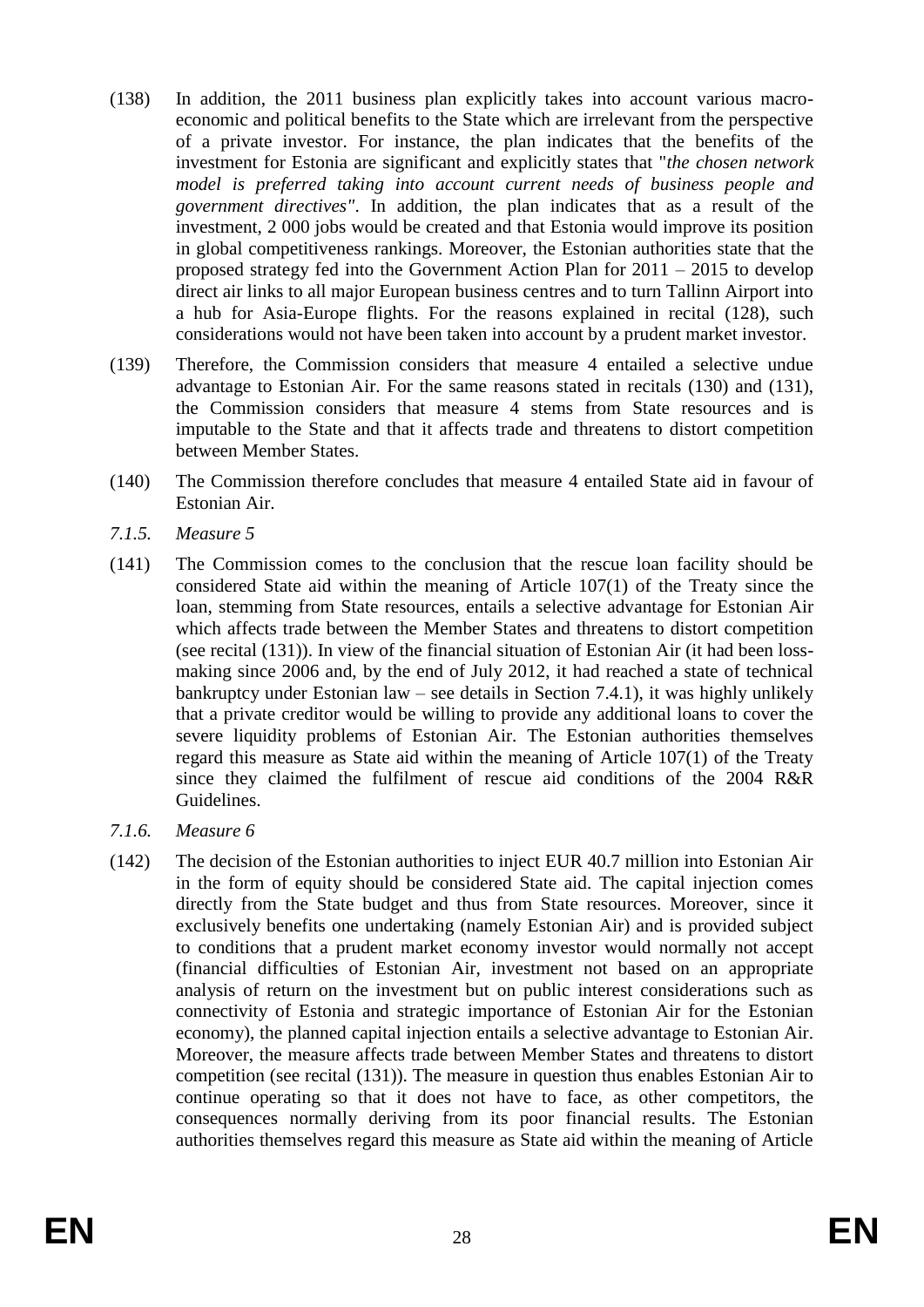107(1) of the Treaty since they claimed the fulfilment of restructuring aid conditions of the 2004 R&R Guidelines.

- (143) The Commission therefore concludes that the notified restructuring measure constitutes State aid within the meaning of Article 107(1) of the Treaty. This is not disputed by the Estonian authorities.
- *7.1.7. Conclusion as regards the existence of aid*
- (144) For the reasons stated in recitals (108)-(119), the Commission concludes that measures 1 and 2 did not entail State aid to Estonian Air within the meaning of Article 107(1) of the Treaty.
- (145) However, for the reasons stated in recitals (120)-(143)the Commission considers that measures 3, 4, 5 and 6 constitute State aid within the meaning of Article 107(1) of the Treaty and will therefore assess their lawfulness and compatibility with the internal market.

## **7.2. Legality of the aid**

- (146) Article 108(3) of the Treaty states that a Member State shall not put an aid measure into effect before the Commission has adopted a decision authorising the measure.
- (147) The Commission first observes that Estonia implemented measures 3, 4 and 5 without notifying them previously to the Commission for approval. The Commission regrets that Estonia did not comply with the stand-still obligation and has therefore violated its obligation according to Article 108(3) of the Treaty.
- (148) As regards measure 6, the Commission understands that the EUR 40.7 million capital injection has not yet been carried out. Thus, Article 108(3) of the Treaty has been respected in relation to the notified restructuring measure.

## **7.3. Acceptability of the modified restructuring plan of 31 October 2014**

- (149) Before analysing the compatibility of the aid measures identified described in Section 7.1, the Commission needs to establish on which of the submitted restructuring plans such analysis should be conducted. Since the modified restructuring plan of October 2014 significantly extends the restructuring period from 5 years to 6 years and one month, moves backwards its start date by more than two years and includes additional aid measures, it cannot be considered as a simple development of the notified restructuring plan of June 2013.
- (150) As described in Section 4.7, the extension of the restructuring period effectively means that three distinct and opposing business strategies would be combined into a single restructuring plan. The strategy of Estonian Air in 2011 and at the beginning of 2012 was to expand operations (additional aircraft, routes, staff, etc.) with the aim of becoming a regional hub-and-spoke operator, while the strategy in 2012-2014 (developed by a newly appointed management team) was exactly the opposite – reduction of capacities and focus on point-to-point operations on a limited number of core routes. Further, the last part of the restructuring plan for 2015-2016, taking into account the entry of Infortar, envisages again a limited expansion. The restructuring plan would thus combine several radically different business strategies based on different business plans and prepared by different management teams with totally different business objectives.
- (151) It is evident that originally (in November 2010 when the third measure was granted) the strategies described in Section 4.7 were not considered as one continuous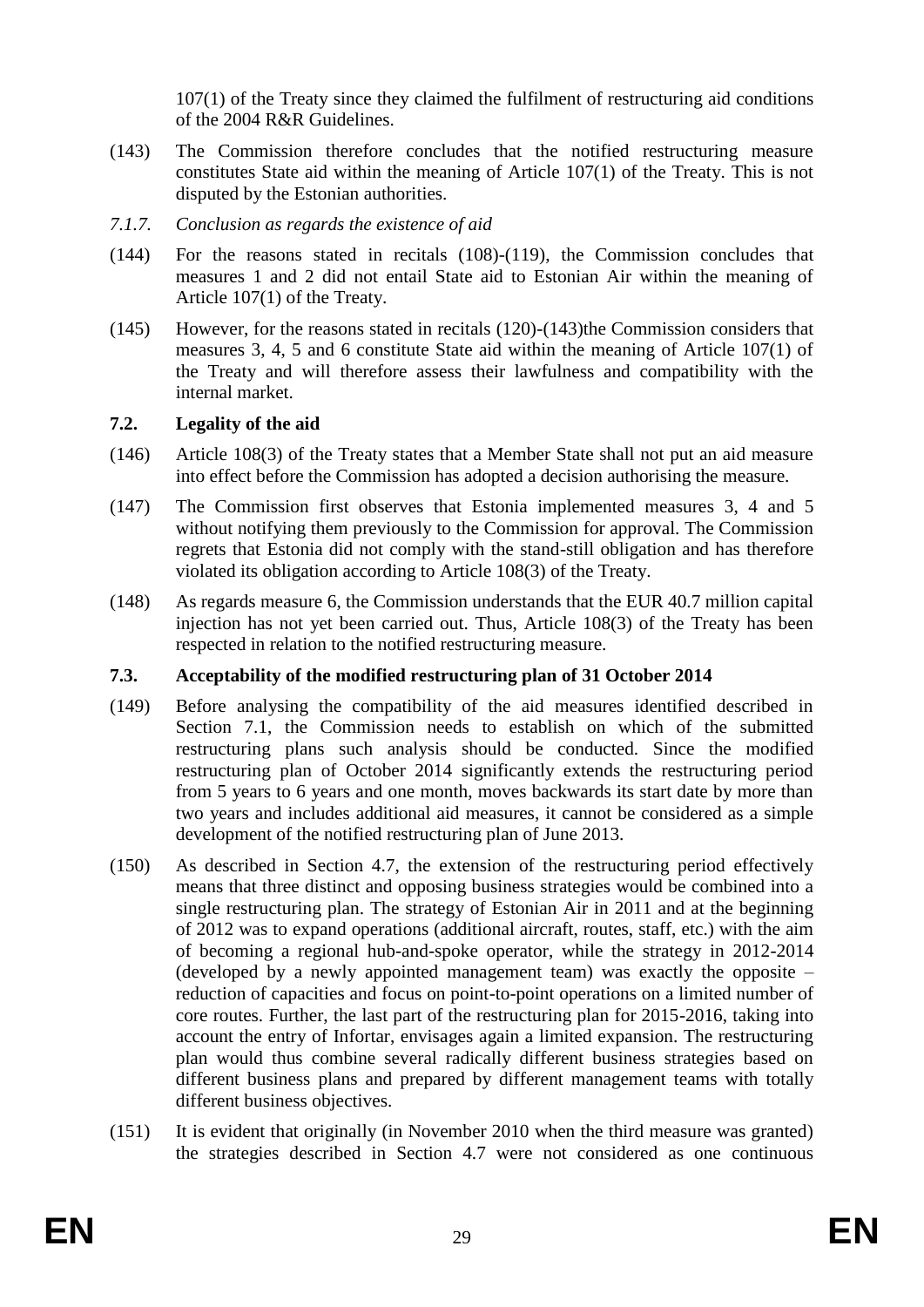restructuring plan. Further, their differences are such that they cannot be considered as mere adaptations to the original plan notified in June 2013 reacting to developments during its implementation. Their combination into one plan is made *ex post* with the sole apparent aim of including within restructuring aid the measures of the State in the period 2010-2012 (namely measures 3 and 4), in an attempt to avoid a breach of the "one time, last time" principle for the originally notified restructuring aid. In addition, accepting the modified restructuring plan would lead to an absurd situation where part of the assessed restructuring aid was used in 2011/2012 to expand Estonian Air's capacity and operations while another part of the restructuring aid was subsequently used to reduce its capacities and operations as of 2013. No single restructuring plan would have included both of these mutually incompatible strategies.

- (152) Moreover, the Commission notes that if Estonia had notified and the Commission had authorised – measures 3 and 4 as restructuring aid, the fact that new aid in 2013 would have been in breach of the "one time, last time" principle would be undisputable. Thus, if the Commission accepted the modified restructuring plan, which – due to the backward extension of the restructuring period – includes measures 3 and 4, Estonia would be better off by not notifying the aid than if it had notified it.
- (153) In the past, the Commission has accepted the existence of restructuring continuums based on a single restructuring strategy, with some amendments and developments over time but never with totally opposing business strategies as in this case. For instance in the Varvaressos case,  $43$  the Commission considered that the measures granted to this firm between 2006 and 2009 were to be assessed as part of a restructuring continuum on the basis of a restructuring plan dated 2009 (covering the period 2006-2011). The 2009 restructuring plan of Varvaressos was considered as an evolution of a "strategic and business plan" dating from 2006 and was based on the same business strategy with basically the same restructuring measures which started as of 2006 and continued to be implemented till 2009 and beyond. The facts in the Varvaressos case were thus significantly different from the current case where the business model has radically changed twice throughout the extended restructuring period.
- (154) For those reasons, the Commission considers that the modified restructuring plan of October 2014 cannot be accepted as a basis for assessing the notified restructuring aid. The assessment of the aid will thus be based on the originally notified restructuring plan of June 2013.
- (155) The Commission also notes that even if, hypothetically, it were to accept the modified restructuring plan as a basis for assessment of the restructuring aid (*quid non*), significant compatibility issues would remain (such as the unusually long restructuring period of more than six years<sup>44</sup>, the apparent lack of adequate

 $43$ <sup>43</sup> Commission Decision of 14 December 2010 on the State aid C 8/10 – *Varvaressos S.A.*, OJ L 184, 14.7.2011, p. 9. See as well Commission Decision of 9 July 2014 on the State aid SA.34191 (2012/C) – *A/S Air Baltic Corporation*, OJ L 183, 10.7.2015, p. 1.

<sup>44</sup> A restructuring period of 5 years and 6 months was considered as unreasonably long in case of restructuring aid to Cyprus Airways – see Commission Decision of 9 January 2015 in cases SA.35888 (2013/C) (ex 2013/NN), SA.37220 (2014/C) (ex 2013/NN) and SA.38225 (2014/C) (ex 2013/NN) on State aid for Cyprus Airways (Public) Ltd, OJ L 179, 8.7.2015, p. 83, recitals 144 and 157. The restructuring period in previous positive decisions concerning restructuring aid to airlines normally did not exceed 5 years, see Commission decision of 9 July 2014 in case SA.34191 (2012/C) regarding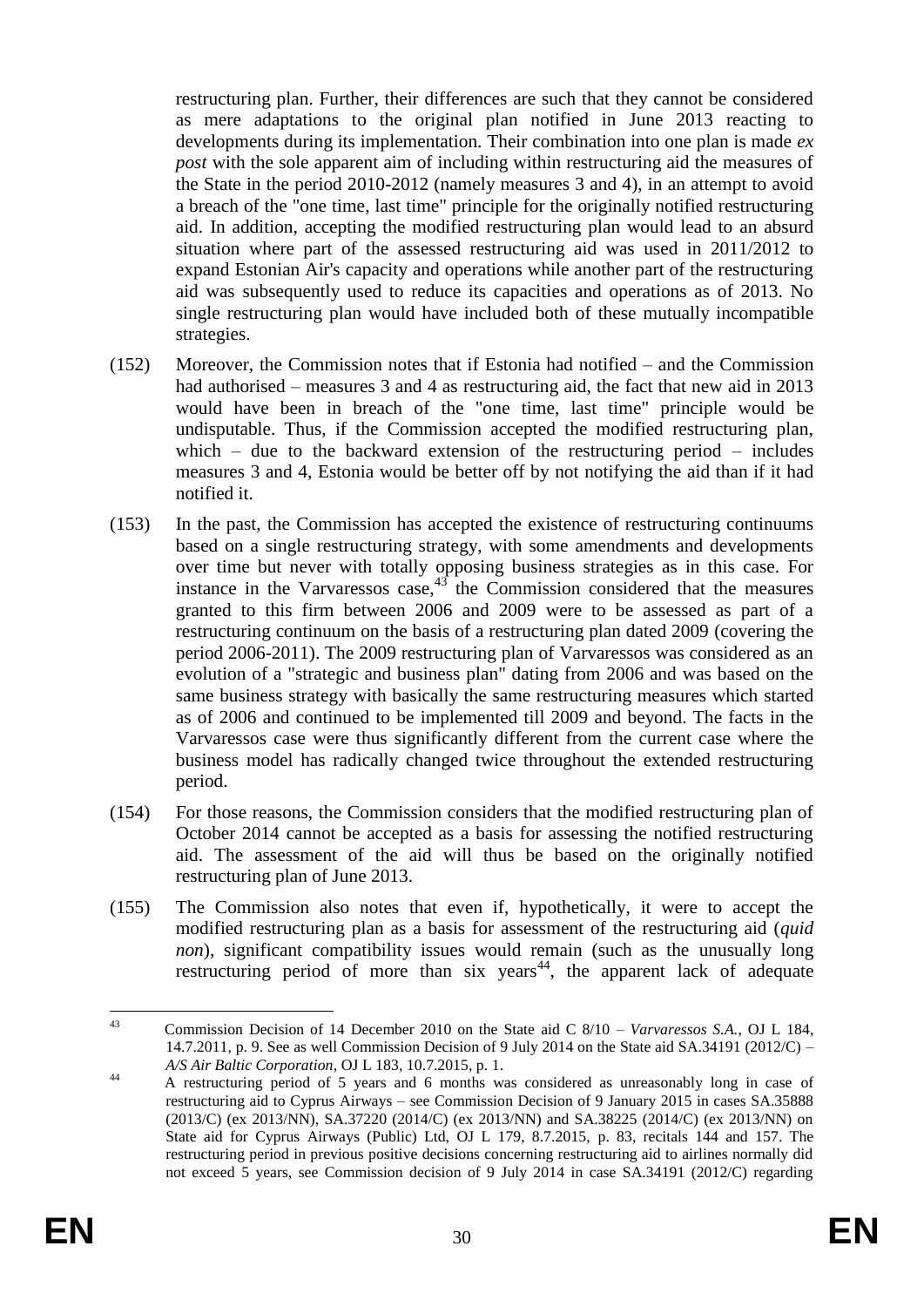compensatory measures which, despite an increase in the total amount of aid, are even less significant than in the June 2013 restructuring plan).

(156) Finally, the privatisation of Estonian Air through the sale by the State of […]% of its shares to Infortar for a negative price without any tendering procedure could lead to additional concerns about possible aid to Infortar. Despite an independent expert study provided by the Estonian authorities indicating the total equity value of Estonian Air at the time of Infortar's acquisition of those shares within a range of EUR […] million, Infortar would not actually pay anything to the State for that shareholding.

# **7.4. Compatibility of the aid**

- (157) Insofar as measures 3, 4, 5 and 6 constitute State aid within the meaning of Article 107(1) of the Treaty, their compatibility must be assessed in the light of the exceptions laid down in paragraphs 2 and 3 of that Article. According to the case-law of the Court of Justice, it is up to the Member State to invoke possible grounds of compatibility and to demonstrate that the conditions for such compatibility are met.<sup>45</sup>
- (158) The Estonian authorities are of the view that measures 5 and 6 entail State aid and have therefore provided arguments for assessing their compatibility Article 107(3) (c) of the Treaty, and in particular with the 2004 R&R Guidelines.
- (159) However, on the basis of the originally notified restructuring plan, the Estonian authorities consider that measures 3 and 4 do not entail State aid and have not provided any possible grounds for compatibility. The Commission has nonetheless assessed whether any of the possible compatibility grounds laid down in the Treaty would be applicable to those measures.
- (160) As stated in the rescue aid opening decisions, the Commission considers that the exceptions laid down in Article 107(2) of the Treaty are not applicable in view of the nature of measures 3 and 4. The same conclusion would apply to the exceptions provided for in Article 107(3), points (d) and (e), of the Treaty.
- (161) In view of the difficult financial situation of Estonian Air at the time when measures 3 and 4 were provided (see recitals (24) to (26) above), it does not appear that the exception relating to the development of certain areas or of certain sectors laid down in Article 107(3)(a) of the Treaty could be applicable. This is so despite the fact that Estonian Air is located in an assisted area and could be eligible for regional aid. Also, as regards the crisis rules laid down in the Temporary Framework<sup>46</sup>, the Commission notes that measures 3 and 4 do not fulfil the conditions for its applicability.

 $\overline{a}$ 

measures implemented by Latvia for A/S Air Baltic Corporation (airBaltic), OJ L 183, 10.7.2015, p. 1, recital 179; Commission decision of 9 July 2014 in case SA.32715 (2012/C) regarding Adria Airways d.d., OJ L 78, 24.3.2015, p. 18, recital 131; Commission decision of 19 September 2012 in case SA.30908 – CSA – Czech Airlines – Restructuring plan, OJ L 92, 3.4.2013, p. 16, recital 107 and Commission decision of 27 June 2012 in case SA.33015 – Air Malta pic., OJ L 301, 30.10.2012, p. 29, recital 93; Commission decision of 29 July 2014 in case SA.36874 (2013/N) regarding restructuring aid for LOT Polish Airlines S.A., OJ L 25, 30.1.2015, p. 1, recital 241.

<sup>45</sup> Judgment in *Italy v Commission*, C-364/90, EU:C:1993:157, paragraph 20.

<sup>46</sup> Commission Communication - Temporary Community framework for State aid measures to support access to finance in the current financial and economic crisis, (OJ C 16, 22.1.2009, p. 1), as modified by the Communication from the Commission amending the Temporary Community Framework for State aid measures to support access to finance in the current financial and economic crisis, (OJ C 303, 15.12.2009, p. 6). The Temporary Framework expired in December 2011.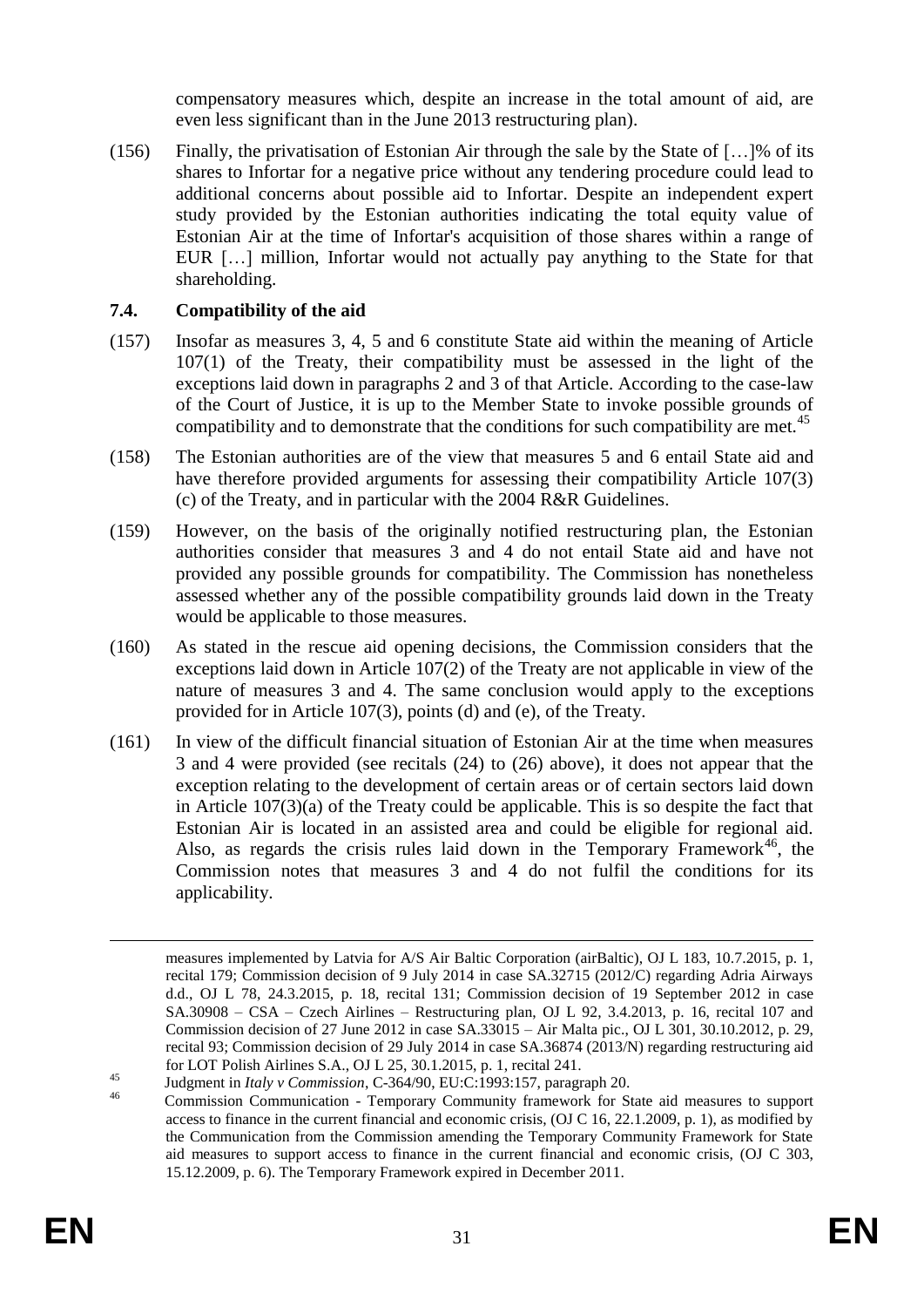- (162) Therefore, it appears that the compatibility of measures 3 and 4 can only be assessed under Article  $107(3)(c)$  of the Treaty, which states that aid can be authorised where it is granted to promote the development of certain economic sectors and where this aid does not adversely affect trading conditions to an extent contrary to the common interest. In particular, the compatibility of measures 3 and 4 should be assessed in the light of the 2004 R&R Guidelines,<sup>47</sup> also bearing in mind the provisions of the 1994 Aviation guidelines. In view of the disbursement of the remaining part of the rescue loan facility on 28 November 2014, measure 5 needs to be assessed under Guidelines on State aid for rescuing and restructuring non-financial undertakings in difficulty  $(2014 \text{ R&R Guidelines})^{48}$ .
- (163) The Commission will in turn assess whether at the time of measures 3, 4, 5 and 6 Estonian Air was eligible for rescue and/or restructuring aid under the 2004 R&R Guidelines (measures 3,4, and 6) and 2014 R&R Guidelines (measure 5).
- *7.4.1. Difficulties of Estonian Air*
- (164) Recital (9) of the 2004 R&R Guidelines states that the Commission regards a firm as being in difficulty when it is unable, whether through its own resources or with the funds it is able to obtain from its owners/shareholders or creditors, to stem losses which without outside intervention by the public authorities, will almost certainly condemn it to going out of business in the short or medium term.
- (165) Recital (10) of the 2004 R&R Guidelines clarifies that a limited liability company is regarded as being in difficulty where more than half of its registered capital has disappeared and more than one quarter of that capital has been lost over the preceding 12 months, or where it fulfils the criteria under its domestic law for being the subject of collective insolvency proceedings.
- (166) Recital (11) of the 2004 R&R Guidelines adds that, even if the conditions in recital (10) are not satisfied, a firm may be considered to be in difficulty in particular where the usual signs of a firm being in difficulty are present, such as increasing losses, diminishing turnover, growing stock inventories, excess capacity, declining cash flow, mounting debt, rising interest charges and falling or nil net asset value.
- (167) The Commission first notes that Estonian Air has continuously registered significant losses since 2006:

*TABLE 6: NET RESULTS OF ESTONIAN AIR SINCE 2006 (IN EUR THOUSANDS)<sup>49</sup>*

| 2006 | $-3767$ |
|------|---------|
| 2007 | $-3324$ |

 $47$ <sup>47</sup> On 1 August 2014, the 2004 R&R Guidelines were replaced by the Guidelines on State aid for rescuing and restructuring non-financial undertakings in difficulty (OJ C 249, 31.7.2014, p. 1, "2014 R&R Guidelines"). According to recital (136) of the 2014 R&R Guidelines, notifications registered by the Commission prior to 1 August 2014 will be examined in the light of the criteria in force at the time of notification. Since measure 6 was notified on 20 June 2013, that measure will be assessed under the 2004 R&R Guidelines. Also, in line with recitals (137) and (138) of the 2014 R&R Guidelines, the Commission will assess the compatibility of measures 3 and 4 on the basis of the 2004 R&R Guidelines.

 $^{48}_{49}$  OJ C 249, 31.7.2014, p.1.

Source: annual reports of Estonian Air, available at [http://estonian-air.ee/en/info/about-the](http://estonian-air.ee/en/info/about-the-company/financial-reports/)[company/financial-reports/.](http://estonian-air.ee/en/info/about-the-company/financial-reports/) From 2006 to 2010 the annual reports of Estonian Air are expressed EEK. The conversion rate used is EUR  $1 = EEK$  15.65.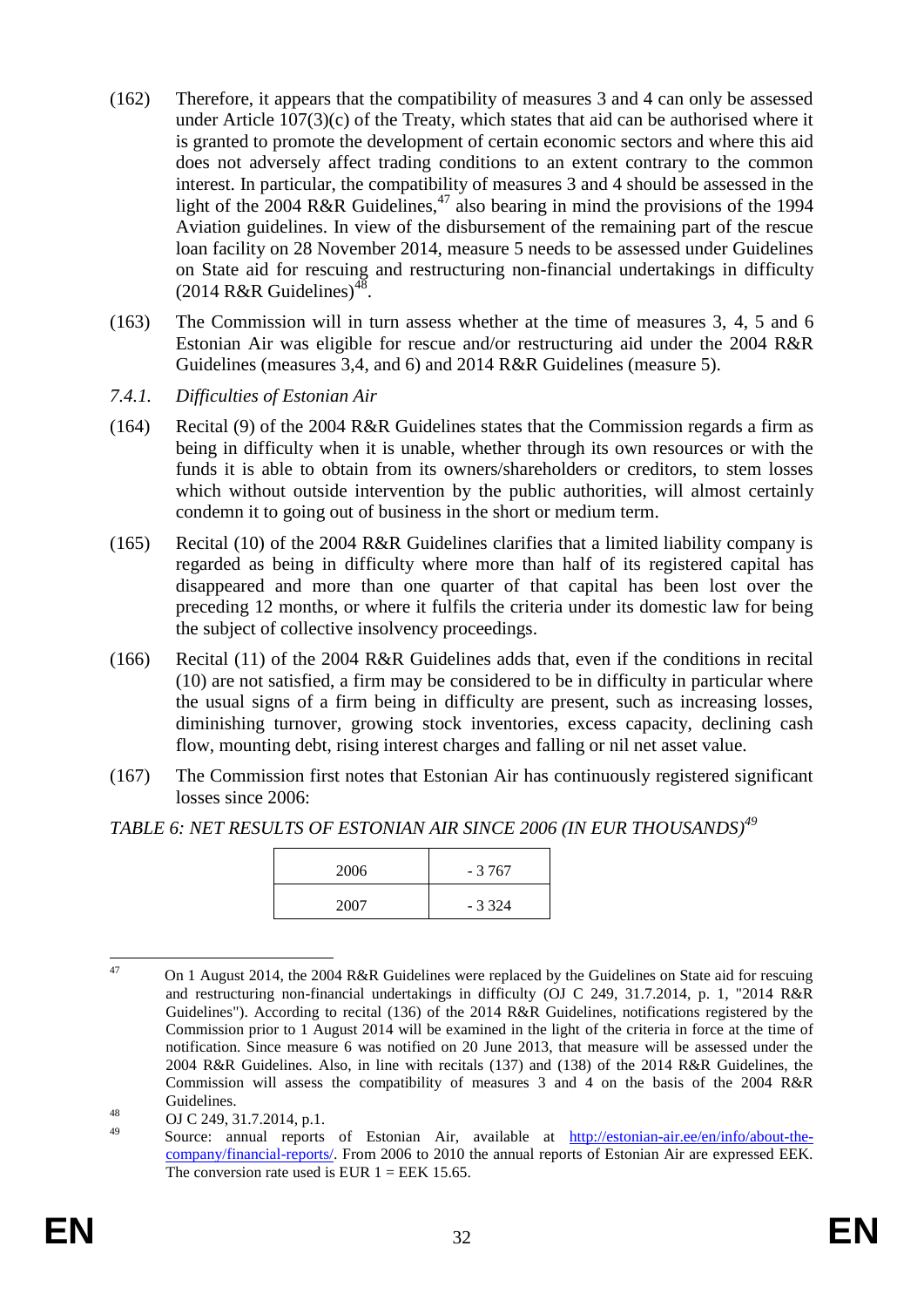| 2008 | $-10895$ |
|------|----------|
| 2009 | - 4 744  |
| 2010 | $-3856$  |
| 2011 | $-17120$ |
| 2012 | $-51521$ |
| 2013 | $-8124$  |
| 2014 | $-10405$ |

- (168) The significant losses of Estonian Air constitute a first indication of the airline's difficulties. In addition, it appears that some of the usual signs of a firm being in difficulty were also present. For instance, it appears that Estonian Air's interest expenses have been constantly increasing since 2008:
- TABLE 7: INTEREST EXPENSES OF ESTONIAN AIR SINCE 2006 (IN EUR)<sup>50</sup>

| 2006 | $-94523$   |
|------|------------|
| 2007 | - 99 764   |
| 2008 | - 94 842   |
| 2009 | $-212309$  |
| 2010 | - 337 325  |
| 2011 | $-2010000$ |
| 2012 | $-2436000$ |
| 2013 | $-4212000$ |
| 2014 | $-3474000$ |

- (169) Estonian Air's return on assets and return on equity have consistently been negative since 2006, while the debt-to-equity ratio constantly increased between 2006 and 2008, when it reached [80-90]%. The reason why this ratio went down in 2009 and 2010 is due to the capital increases that took place in those years and not because Estonian Air's debt was reduced. In addition, between 2010 and 2011, the net debt of Estonian Air exploded, passing from EUR [5-10] million to EUR [40-50] million. The net debt continued to grow further in 2012 (EUR [50-60] million), 2013 (EUR [50-60] million) and 2014 (EUR [60-70] million).
- (170) In addition, the Estonian authorities explained that at the end of November 2011, the airline had only EUR 3.1 million in cash, and was set to breach a cash covenant to [...] at the end of the year, meaning the airline would have been in default of its loans to […]. Also, Estonian Air stopped paying some major suppliers in November 2011 and by the end of that month the working capital was not in balance: the accounts receivable were EUR 5.5 million, while the accounts payable were EUR

<sup>50</sup> <sup>50</sup> *Ibid*.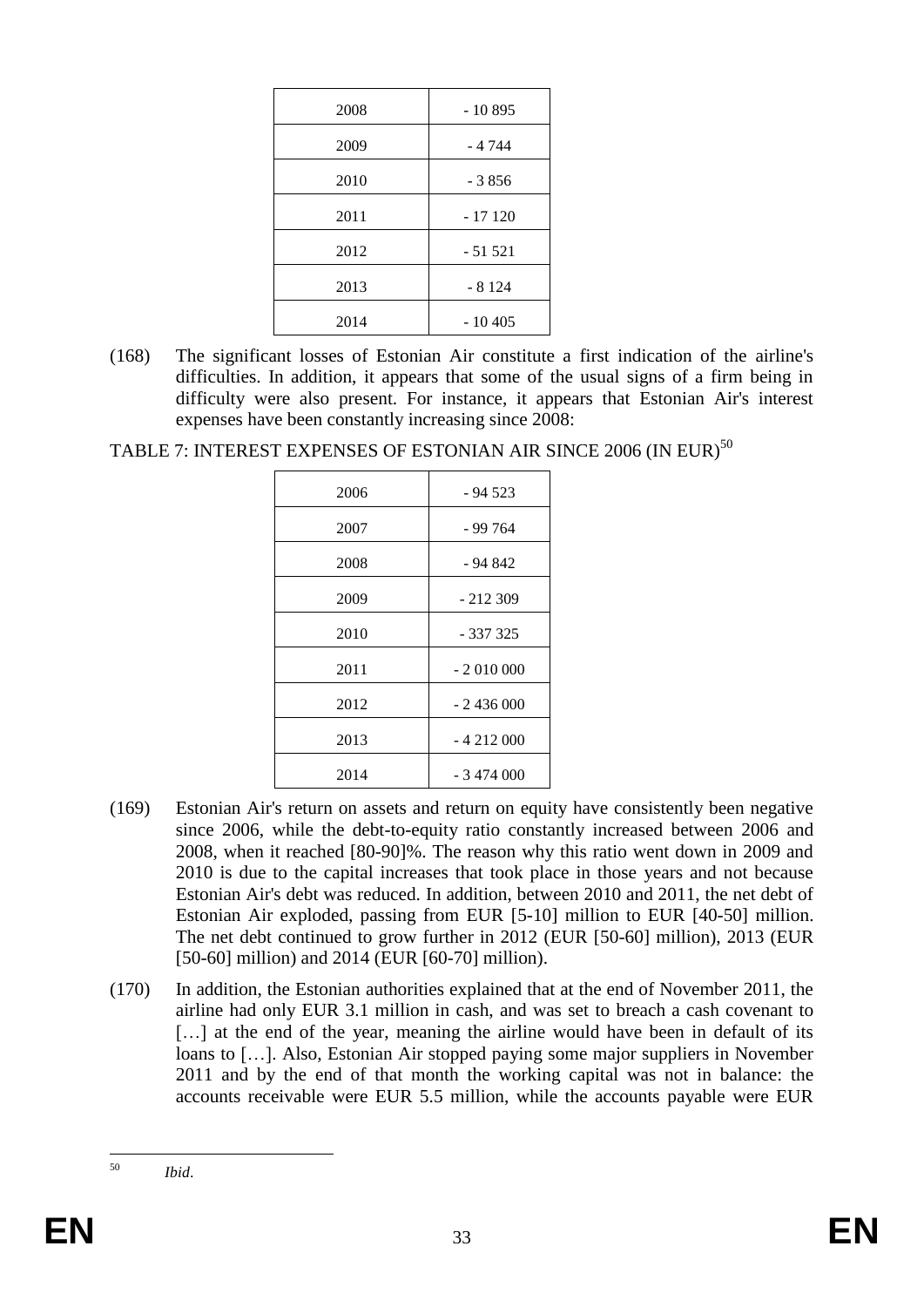10.6 million. Without measure 4, the airline would have been in default of its loans to […]. Default of payment is a typical sign of a firm in difficulty.

- (171) The Commission also notes that more than half of the airline's equity disappeared between 2010 and 2011. In that period, the airline lost more than one quarter of its capital. Therefore, the criterion of recital (10)(a) of the 2004 R&R Guidelines also seems to be fulfilled.
- (172) Despite the capital injections in December 2011 and March 2012 (measure 4), the airline's financial situation deteriorated in 2012 and by the end of July 2012, Estonian Air had reached a state of technical bankruptcy under Estonian law (see recital (25) above). Therefore, as from this point in time, Estonian Air could also be considered a firm in difficulty on the basis of recital  $(10)(c)$  of the 2004 R&R Guidelines.
- (173) Therefore, the Commission concludes that Estonian Air would qualify as a firm in difficulty under recital (11) of the 2004 R&R Guidelines since at least 2009. In addition, Estonian Air would also fulfil the requirements of recitals (10)(a) and  $(10)(c)$  of the 2004 R&R Guidelines at later points in time.
- (174) In addition, Estonian Air would be regarded as a firm in difficulty under the 2014 R&R Guidelines since its total equity in 2014 was significantly negative amounting to EUR –31.393 million. Therefore, Estonian Air fulfils the requirements of recital  $(20)(a)$  of the 2014 R&R Guidelines.
- (175) Recital (12) of the 2004 R&R Guidelines as well as recital (21) of the 2014 R&R Guidelines states that a newly created firm is not eligible for rescue or restructuring aid even if its initial financial position is unsecure. A firm is in principle considered as newly created for the first three years following the start of operations in the relevant field of activity. Estonian Air was founded in 1991 and cannot be regarded as a newly created firm. In addition, Estonian Air does not belong to a business group in the sense of recital (13) of the 2004 R&R Guidelines and recital (22) of the 2014 R&R Guidelines.
- (176) The Commission therefore concludes that Estonian Air was a firm in difficulty at the time when measures 3, 4, 5 and 6 were provided and that it meets the rest of requirements of the 2004 and 2014 R&R Guidelines to be eligible for rescue and/or restructuring aid.
- *7.4.2. Compatibility of measure 3*
- (177) The Commission first observes that the cumulative conditions for rescue aid laid down in point (25) of the 2004 R&R Guidelines are not met:
	- (a) Measure 3 is a capital injection in the form of cash (EUR 17.9 million) and therefore does not consist of liquidity support in the form of loan guarantees or loans;
	- (b) Estonia has provided no justification allowing the Commission to consider that measure 3 was provided on the grounds of serious social difficulties;
	- (c) Estonia did not communicate to the Commission a restructuring plan or a liquidation plan six months after the first implementation of the measure;
	- (d) Measure 3 was not restricted to the amount needed to keep the Estonian Air in business for the period during which the aid is authorised.
- (178) The Commission also assessed whether the compatibility criteria for restructuring aid are met. Recital (34) of the 2004 R&R Guidelines requires that the granting of the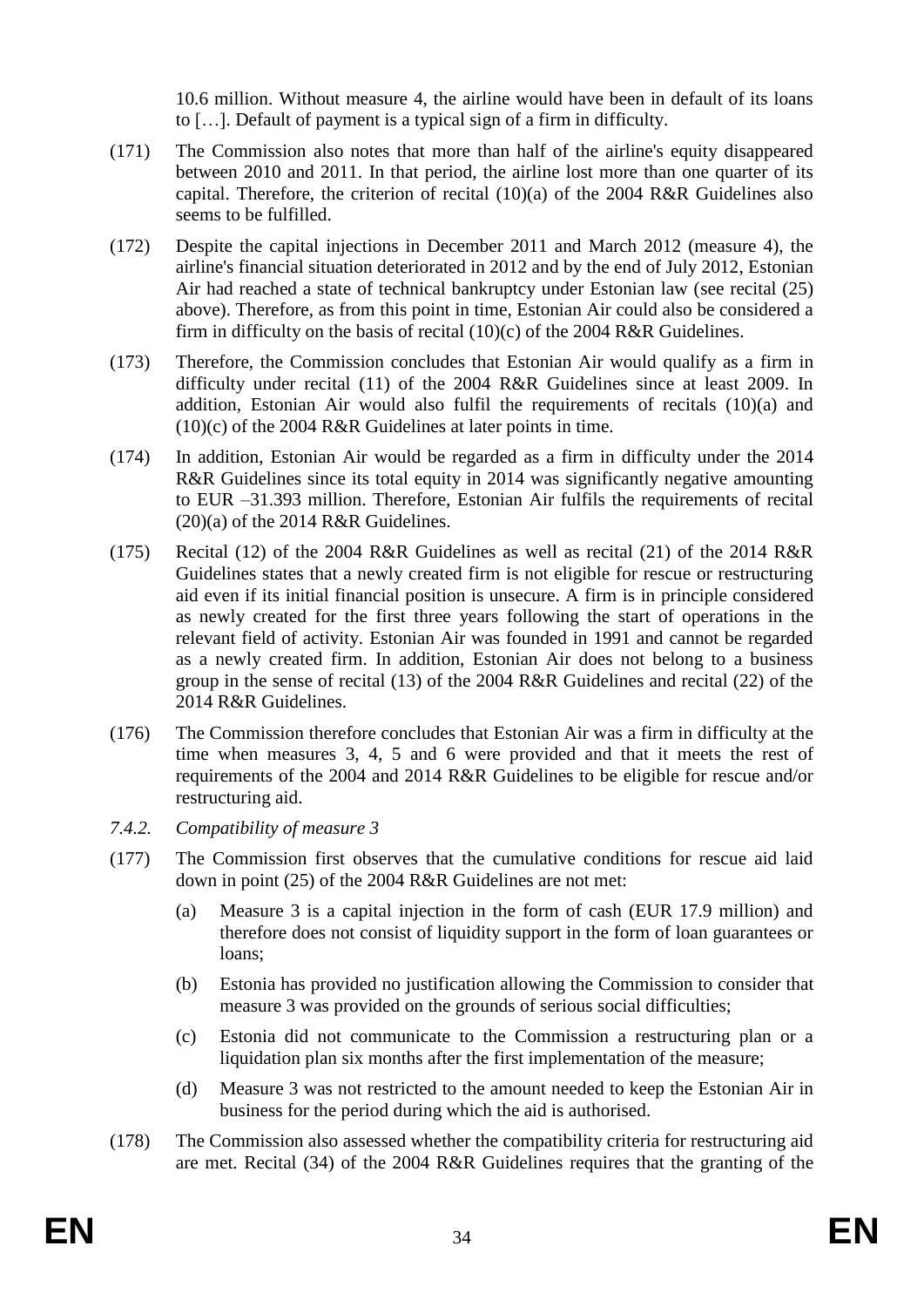aid is conditional on implementation of a restructuring plan, which must be endorsed by the Commission in all cases of individual aid, and which must aim at restoring the long-term viability of the firm within a reasonable timescale and on the basis of realistic assumptions as to future operating conditions. However, the Commission observes that Estonia granted measure 3 to Estonian Air in the absence of a credible restructuring plan satisfying the conditions laid down in the 2004 R&R Guidelines. Even though the 2010 business plan contained some elements of a restructuring plan under the 2004 R&R Guidelines (analysis of the market, restructuring measures, financial forecasts etc.), it cannot be considered as sufficiently robust and credible, ensuring a long-term viability of the company. As explained in recitals (123) and (124), the 2010 business plan was based on overly ambitious passenger growth forecasts and its sensitivity analysis was insufficient. That circumstance would in itself be sufficient to exclude the measure's compatibility with the internal market.<sup>51</sup>

- (179) Moreover, the Estonian authorities have not put forward any possible measures to avoid undue distortions of competition (compensatory measures) and have not provided any contribution from Estonian Air to its own restructuring. Those are essential elements for finding a measure compatible with the internal market as restructuring aid on the basis of the 2004 R&R Guidelines.
- (180) Measure 3 therefore amounts to State aid incompatible with the internal market.
- *7.4.3. Compatibility of measure 4*
- (181) In relation to measure 4, the same conclusions as regards measure 3, described in recitals (177) to (180), apply mutatis mutandis.
- (182) In particular, the capital increase of EUR 30 million does not meet the requirements of point (15) of 2004 R&R Guidelines for a rescue aid since (a) it does not consist of liquidity support in the form of loan guarantees or loans, (b) Estonia has provided no justification allowing the Commission to consider that measure 3 was provided on the grounds of serious social difficulties, (c) Estonia did not communicate to the Commission a restructuring plan or a liquidation plan six months after the first implementation of the measure, and (d) Measure 3 was not restricted to the amount needed to keep the Estonian Air in business for the period during which the aid is authorised.
- (183) Further, the capital increase of EUR 30 million does not meet the compatibility conditions for restructuring aid under 2004 R&R Guidelines. The 2011 business plan cannot be considered as a credible restructuring plan since its forecasts were not realistic (see recitals (135) to (137)) and it was in fact abandoned very rapidly by mid-2012 in view of the extremely negative results of the airline. In addition, the Estonian authorities have proposed neither appropriate own contribution by Estonian Air nor adequate compensatory measures. On the contrary, the capital increase was used to expand Estonian Air's operations and enter new routes.
- (184) In addition, the Commission observes that according to the 'one time, last time' principle of section 3.3 of the 2004 R&R Guidelines, "*where less than 10 years have elapsed since the rescue aid was granted or the restructuring period came to an end or implementation of the restructuring plan has been halted (whichever is the latest), the Commission will not allow further rescue or restructuring aid*". Insofar as

<sup>51</sup> <sup>51</sup> See in this sense the judgment of the EFTA Court in joined cases E-10/11 and E-11/11 *Hurtigruten ASA, Norway v EFTA Surveillance Authority*, EFTA Ct. Rep [2012], p. 758, paragraphs 228 and 234- 240.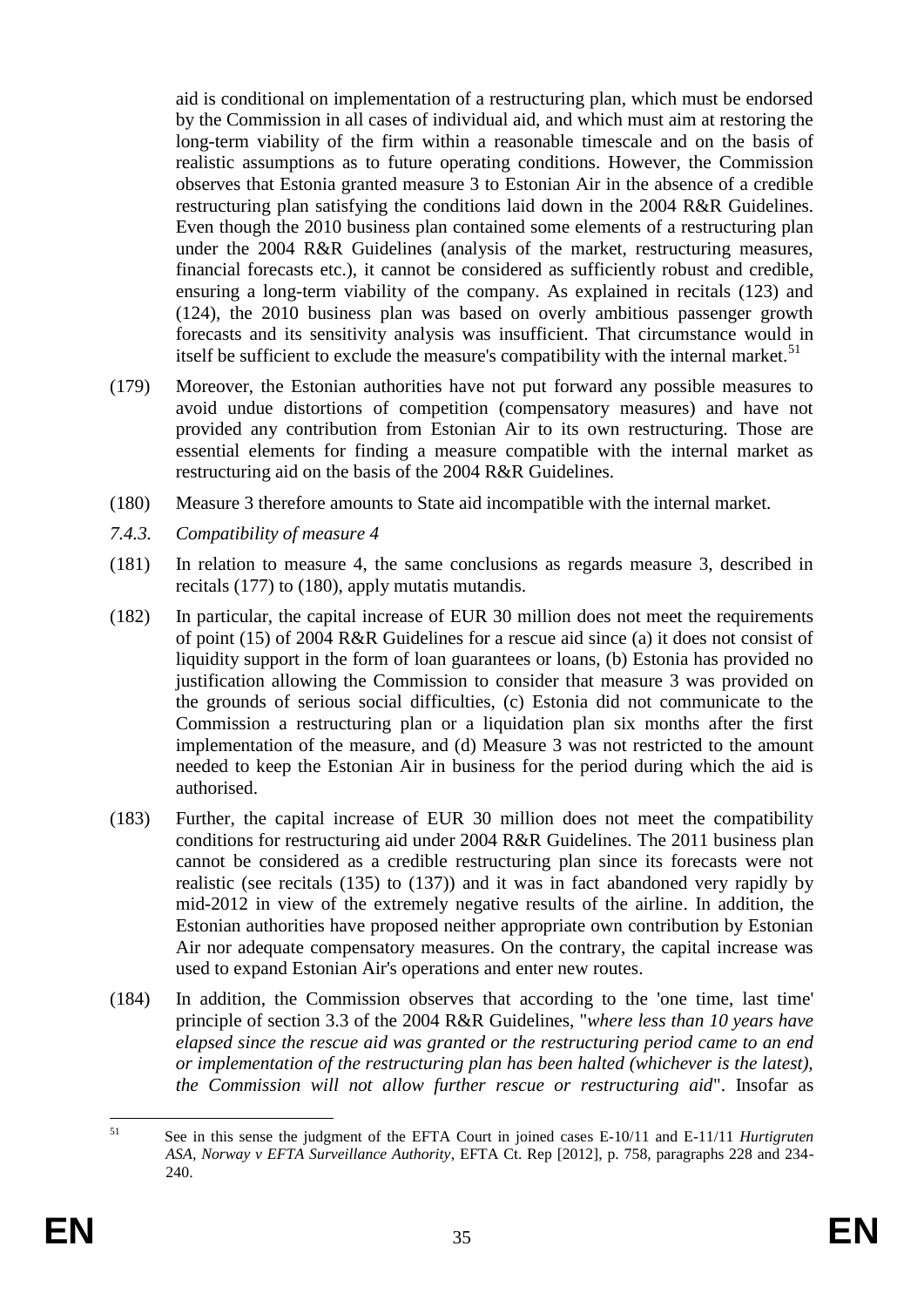measure 3 (unlawful and incompatible rescue aid) was granted to Estonian Air in November 2010, granting of capital injection (measure 4) would breach the 'one time, last time' principle. Of the possible exceptions to this principle according to point 73 of the 2004 R&R Guidelines, only exception (c) ("*exceptional and unforeseeable circumstances for which the company is not responsible*") could be applicable. However, Estonia has not put forward any argument that would allow the Commission to conclude that measure 4 was provided to Estonian Air on the basis of exceptional and unforeseeable circumstances.

- (185) Therefore, the Commission concludes that measure 4 also amounts to State aid incompatible with the internal market.
- *7.4.4. Compatibility of measure 5*
- (186) In the rescue aid opening decisions, the Commission stated that measure 5 fulfilled most of the criteria in section 3.1 of the 2004 R&R Guidelines concerning rescue aid but expressed doubts on whether the 'one time, last time' principle was met.
- (187) The Commission notes that the 'one time, last time' principle of the 2014 R&R Guidelines essentially corresponds to the requirements of the previous 2004 R&R Guidelines. Given that Estonian Air received the rescue aid in November 2010 (capital injection of EUR 17.9 million - measure 3) and in December 2011 and March 2012 (capital injections of 15 million EUR each - measure 4), the Commission concludes that the 'one time, last time' principle has not been observed. In view of the fact that measures 3 and 4 amount to incompatible and unlawful rescue aid, the Commission concludes that the 'one time, last time' principle as set out in recital 70 of the 2014 R&R Guidelines has also been breached in relation to measure 5. Therefore, it is not necessary to examine whether other criteria of the 2014 R&R Guidelines would also have been met.
- (188) On this basis, the Commission concludes that measure 5 also amounts to rescue aid incompatible with the internal market.
- *7.4.5. Compatibility of measure 6*
- (189) As regards the planned restructuring aid of EUR 40.7 million (measure 6), the Commission's doubts in relation to the restructuring aid opening decision have not been dispelled in the course of the formal investigation procedure.
- (190) According to point 34 of the 2004 R&R Guidelines, the grant of restructuring aid must be conditional on implementation of a restructuring plan which must be endorsed by the Commission in all cases of individual aid. Point 35 explains that the restructuring plan, the duration of which must be as short as possible, must restore the long-term viability of the firm within a reasonable timescale and on the basis of realistic assumptions as to future operating conditions.
- (191) Pursuant to point 36 of the 2004 R&R Guidelines, the restructuring plan must describe the circumstances that led to the company's difficulties and take account of the present state and future market prospects with best-case, worst-case and basecase scenarios.
- (192) The restructuring plan must provide for a turnaround that will enable the company, after completing its restructuring, to cover all its costs including depreciation and financial charges. The expected return on capital must be high enough to enable the restructured firm to compete in the marketplace on its own merits (point 37 of the 2004 R&R Guidelines).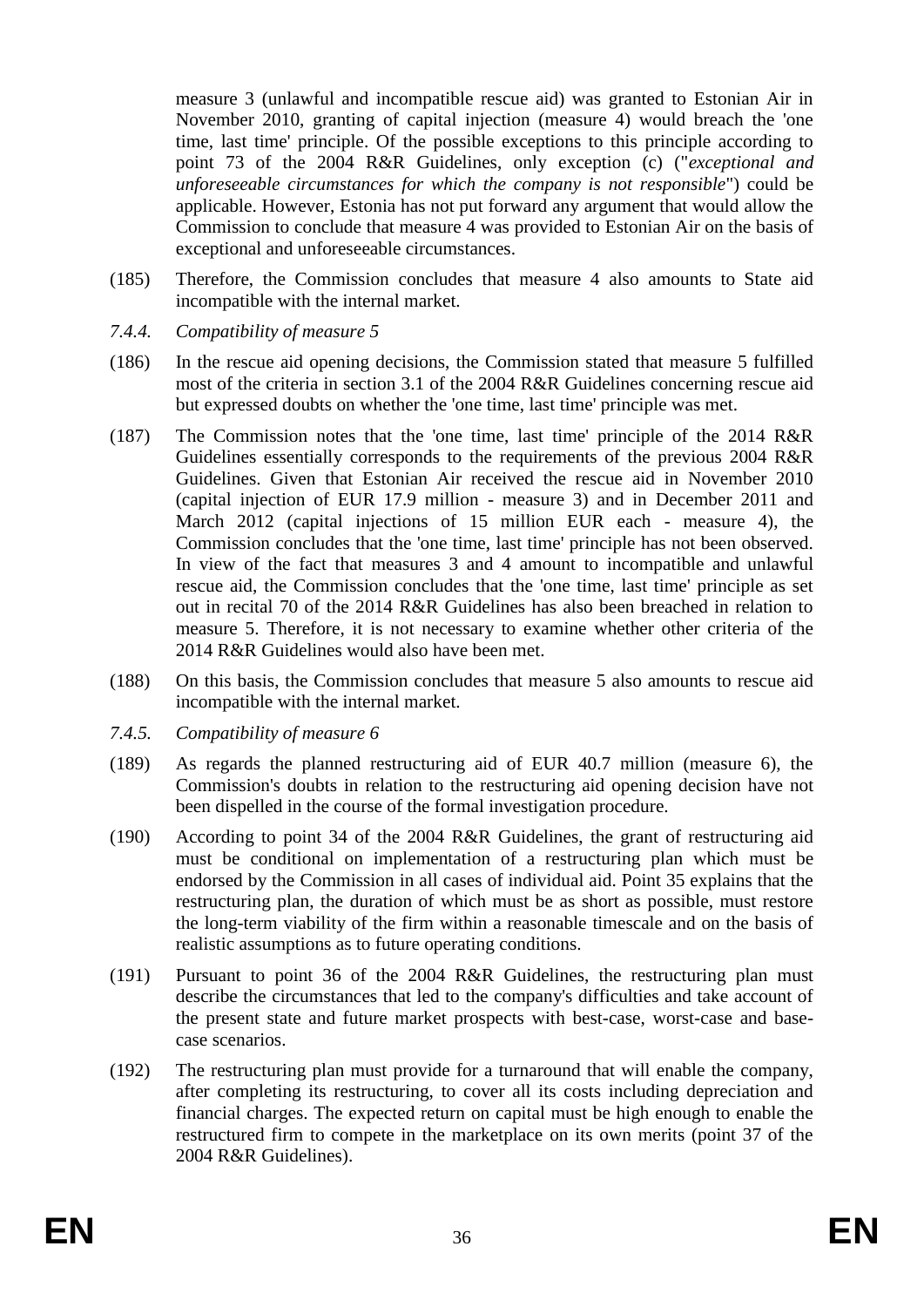- (193) As indicated in the opening decision, the Commission had doubts as to whether the restructuring plan of June 2013 was sufficiently solid in order to restore the longterm viability of Estonian Air. Estonia has provided few additional arguments to clarify the doubts of the Commission. Indeed, the Commission reiterates that the scenarios and sensitivity analysis of the restructuring plan may lead, under certain circumstances, to additional funding needs. The low (pessimistic) case assumes a 12% decrease of passengers due to the assumption that GDP growth in Europe will continue to be low until 2017. In this pessimistic case, Estonian Air would reach slightly positive earnings before taxes in 2017 but still have a negative net cash position. Moreover, the sensitivity analysis shows that relatively minor changes in the assumptions would result, on a stand-alone basis, in the need for additional funding. This seriously questions the main aim of the plan to restore the long-term viability of Estonian Air. The fact that Estonian Air's performance in 2013 was broadly in line with the forecasts is irrelevant for the *ex ante* assessment of the restructuring plan. In addition, this was no longer the case in 2014 with revenues as well as profits below the forecasts in the restructuring plan.
- (194) As regards the measures to limit undue distortions of competition (compensatory measures), the restructuring plan foresees the release of slots at three coordinated airports (London Gatwick, Helsinki and Vienna) and the discontinuation of 12 routes, which would account for 18% of Estonian Air's capacity before restructuring. In order for those routes to be counted as compensatory measures, they must be profitable because otherwise they would have been cancelled in any event for viability reasons.
- (195) The Estonian authorities have provided profitability figures for the 12 routes cancelled based on three different indicators, namely "DOC contribution level", "contribution margin level 1" and "profitability margin". According to Estonia's submissions, the "DOC contribution level" covers all variable costs (passengerrelated, roundtrip-related and fuel costs) but not payroll, fleet, maintenance and department costs. The "contribution margin level 1" is defined as the total revenue less the passenger-related variable costs over total revenue, while the "profitability margin" includes fixed costs (fixed maintenance costs, crew costs and fleet-related costs) but not overheads.
- (196) According to the Commission's practice in a number of restructuring aid cases in the aviation sector, routes are considered profitable if they had a positive C1 contribution margin in the year preceding their surrender.<sup>52</sup> The C1 contribution takes account of flight, passenger and distribution costs (namely variable costs) attributable to each individual route. The C1 contribution is the appropriate figure since it takes into account all costs which are directly linked to the route in question. Routes with a positive C1 contribution not only cover the variable costs of a route, but also contribute to covering the fixed costs of the company.
- (197) The Commission's observes that the "DOC contribution level" is largely equivalent to the C1 contribution. On this basis, the Commission notes that only two routes (Venice and Kuressaare) – representing together only around 1% of the company's

<sup>52</sup> <sup>52</sup> See Commission Decision of 19 September 2012 in case SA.30908 (2011/C)(ex N 176/2010) – *CSA - Czech Airlines - Restructuring plan* (OJ L 92, 3.4.2013, p. 16), at para.130 and 131; Commission Decision of 9 July 2014 in case SA. 34191 (2012/C) (ex 2012/NN) (ex 2012/CP) – *Alleged aid to airBaltic*, OJ L 183, 10.7.2015, p. 1, at para. 194; and Commission Decision of 9 July 2014 in case SA.32715 (2012/C) (ex 2012/NN) (ex 2011/CP) – *Alleged aid to Adria Airways*, OJ L 78, 24.3.2015, p. 18, at para. 143.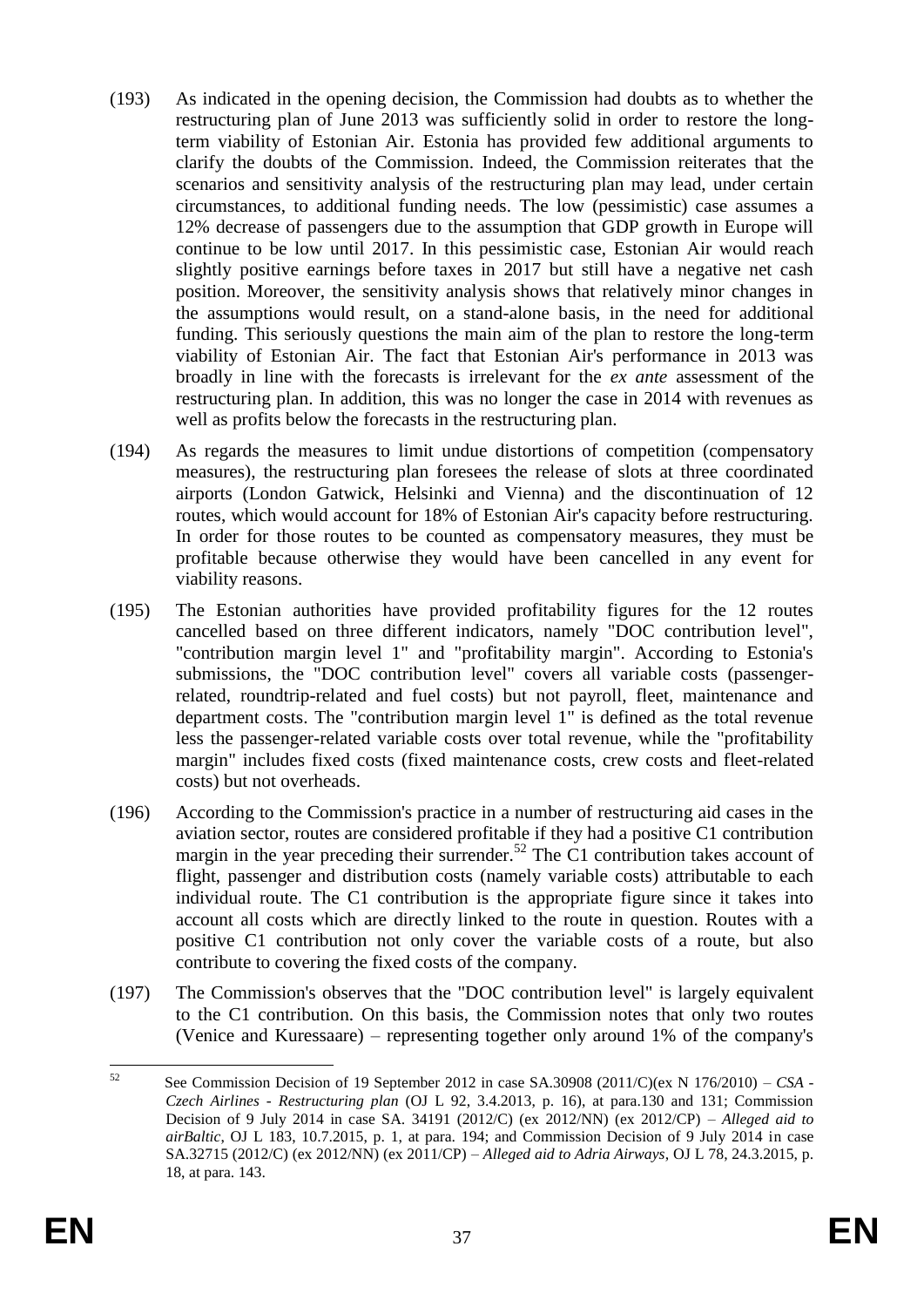capacity in terms of ASK – would actually be profitable and could be counted as proper compensatory measures.

- (198) Estonia argues that given the increase in yields under the new strategy foreseen in the restructuring plan, these routes could have been profitable in the new network and that these routes would be beneficial to other airlines to the extent they would get the marginal return from passengers who formerly flew with Estonian Air. However, Estonia does not provide any specific calculations as to the possible level of profitability under the new business model. On the contrary, the restructuring plan clearly indicates that these routes "*cannot be operated at a profit at this point in time, nor can they contribute to the cost of the aircraft*". Therefore, in line with the Commission's established case practice, 10 out of the 12 proposed routes cannot be accepted as compensatory measures.
- (199) The Commission concludes that in order to outweigh the adverse effect of the restructuring aid for Estonian Air, it is not sufficient to release slots in three coordinated airports and to cancel two profitable routes representing around 1% of the airline's capacity.
- (200) The proposed own contribution of Estonian Air according to the restructuring plan consists of EUR 27.8 million from the planned sale of three aircraft in 2015; EUR 7.5 million from the sale of an office building to Tallinn Airport; EUR 2 million from the sale of other non-core assets; and EUR 0.7 million from a new loan provided by […]. The main part of the own contribution (the planned sale of three aircraft) should take place in 2015 and there is no binding agreement to sell the aircraft. However, Estonia provided a *prima facie* credible valuation by a consultancy company estimating a possible sale price for the type of the aircraft concerned. Further, Estonia has indicated that the airline is now holding discussions with potential partners for a sale-and-lease-back transaction. On this basis, and bearing in mind previous airline cases, the Commission considers that the proposed own contribution reaching EUR 36.44 million – out of the total restructuring costs of EUR 78.7 million (see recital (55)) or 46.3% of the restructuring costs – is acceptable in view of the fact that Estonia is an assisted area.
- (201) Although the own contribution appears acceptable, the Commission's doubts on the return to long-term viability and compensatory measures have not been dispelled.
- (202) Finally, as in case of measures 4 and 5, the Commission concludes that for the same reasons the 'one time, last time' principle has also been breached in relation to measure 6. Several aid measures (measures 3, 4 and 5) had been granted to Estonian Air in difficulty over the years 2010-2014. In addition, the exceptions in point 73 of the 2004 R&R Guidelines are not applicable. Given the non-acceptability of the modified restructuring plan of 31 October 2014, the restructuring aid cannot be considered as following the rescue aid as part of a single restructuring operation (condition (a) of point 73). In addition, the Estonian authorities have not put forward any exceptional or unforeseeable circumstances under condition (c) of point 73.
- (203) Therefore, the restructuring aid (measure 6) foreseen in the restructuring plan of June 2013 does not fulfil the criteria of the 2004 R&R Guidelines and amounts to incompatible State aid.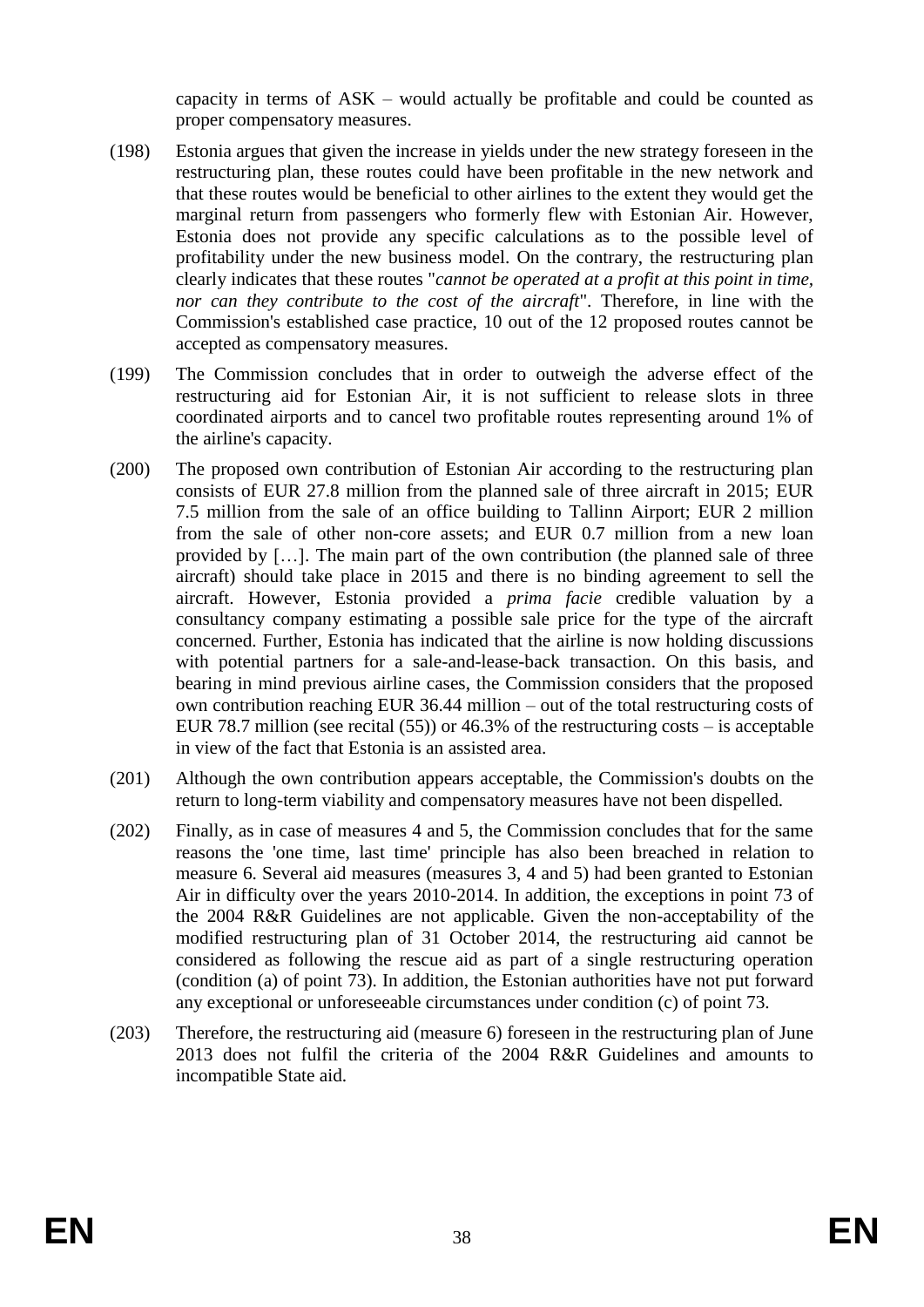## **8. RECOVERY**

- (204) According to the Treaty and the Court of Justice's established case law, the Commission is competent to decide that the Member State concerned must abolish or alter aid<sup>53</sup> when it has found that it is incompatible with the internal market. The Court has also consistently held that the obligation of a Member State to abolish aid regarded by the Commission as being incompatible with the internal market is designed to re-establish the previously existing situation.<sup>54</sup> In this context, the Court has established that that objective is attained once the recipient has repaid the amounts granted by way of unlawful aid, thus forfeiting the advantage which it had enjoyed over its competitors on the market, and the situation prior to the payment of the aid is restored.<sup>55</sup>
- (205) Following that case-law, Article 16 of Council Regulation (EU)  $2015/1589^{56}$  states that "where negative decisions are taken in respect of unlawful aid, the Commission shall decide that the Member State concerned shall take all necessary measures to recover the aid from the beneficiary". Given that the measures at hand are to be considered incompatible aid, the aid has to be recovered in order to re-establish the situation that existed on the market prior to the granting of the aid. Recovery shall take effect from the time when the advantage occurred to the beneficiary, namely when the aid was put at the disposal of the beneficiary and shall bear recovery interest until effective recovery.
- (206) With regard to the 2010 capital increase (**measure 3**), the Commission considers that, given the lack of any realistic possibility for the State to recover its investment, the totality of the EUR 17.9 million injected by the State in cash is the aid element. The same conclusion applies to the 2011/2012 capital increase (**measure 4**), for which the aid element amounts to the totality of the EUR 30 million injected by the State in cash.
- (207) In relation to **measure 5**, the Commission considers that in view of the financial situation of Estonian Air at the moment of the granting the rescue loan facility loans, the State had no valid reason to expect repayment. Since the Commission considers that the conditions for rescue aid of the 2015 R&R Guidelines are not met, Estonia must ensure that Estonian Air reimburses the rescue loan provided to Estonian Air for the total amount of EUR 37 million. In case there is due and not paid interest, it should be included in the aid element.
- (208) Finally, as regards the notified restructuring aid (**measure 6**), it has not been yet provided to Estonian Air and there is therefore no need to order recovery.

## **9. CONCLUSION**

(209) The Commission finds that Estonia has unlawfully implemented measures 3, 4 and 5 in breach of Article 108(3) of the Treaty. In addition, those measures are incompatible with the internal market.

 $53$ <sup>53</sup> Judgment *Commission v Germany*, C-70/72, EU:C:1973:87, paragraph 13.

<sup>54</sup> Judgment *Spain v Commission*, C-278/92, C-279/92 and C-280/92, EU:C:1994:325, paragraph 75.

<sup>55</sup> Case *Belgium v Commission*, C-75/97, EU:C:1999:311, paragraphs 64-65.

<sup>56</sup> Council Regulation (EU) 2015/1589 of 13 July 2015 laying down detailed rules for the application of Article 108 of the Treaty on the Functioning of the European Union (OJ L 248, 24.9.2015, p.9).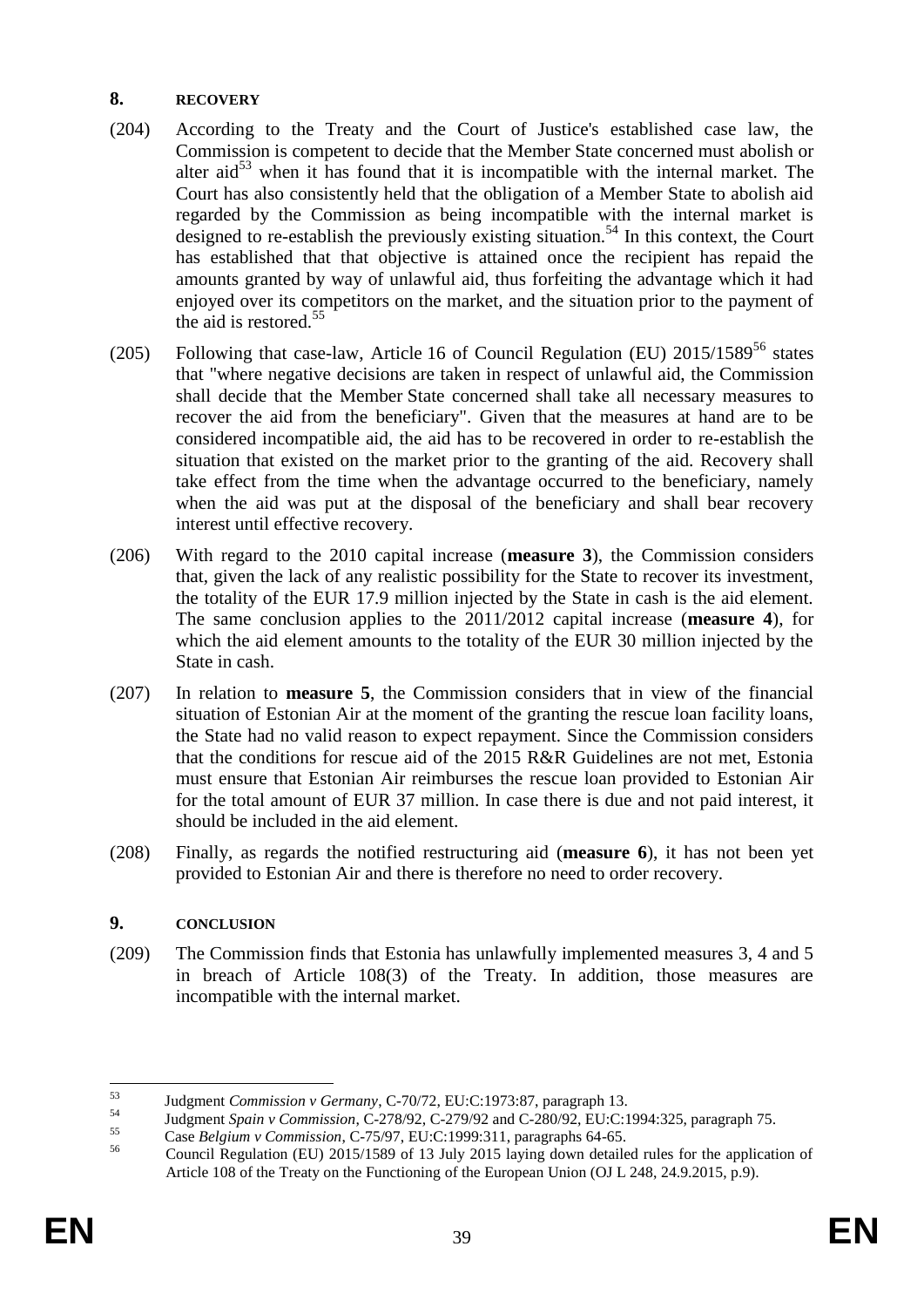- (210) The incompatible aid should be recovered from Estonian Air as set out in Section 8. in order to re-establish the situation that existed on the market prior to the granting of the aid.
- (211) In addition, the Commission finds that the notified restructuring aid of EUR 40.7 million (measure 6) constitutes incompatible aid. Therefore, that measure should not be implemented,

HAS ADOPTED THIS DECISION

### *Article 1*

- 1. The financing of AS Estonian Air through the EUR 2.48 million capital injection which Estonia implemented in February 2009 does not constitute aid within the meaning of Article 107(1) of the Treaty.
- 2. The sale of the groundhandling section of AS Estonian Air to Tallinn Airport for EUR 2.4 million in June 2009 does not constitute aid within the meaning of Article 107(1) of the Treaty.

### *Article 2*

- 1. The State aid amounting to EUR 17.9 million unlawfully granted in favour of AS Estonian Air by Estonia on 10 November 2010, in breach of Article 108(3) of the Treaty, is incompatible with the internal market.
- 2. The State aid amounting to EUR 30 million unlawfully granted in favour of AS Estonian Air by Estonia on 20 December 2011 and 6 March 2012, in breach of Article 108(3) of the Treaty, is incompatible with the internal market.
- 3. The State aid for rescue purposes amounting to EUR 37 million unlawfully granted in favour of AS Estonian Air by Estonia between 2012 and 2014, in breach of Article 108(3) of the Treaty, is incompatible with the internal market.

### *Article 3*

- 1. Estonia shall recover the aid referred to in Article 2 from the beneficiary.
- 2. The sums to be recovered shall bear interest from the date on which they were put at the disposal of the beneficiary until their actual recovery.
- 3. The interest shall be calculated on a compound basis in accordance with Chapter V of Commission Regulation (EC) No 794/2004<sup>57</sup>.

## *Article 4*

- 1. Recovery of the aid referred to in Article 2 shall be immediate and effective.
- 2. Estonia shall ensure that this Decision is implemented within four months following the date of notification of this Decision.

<sup>57</sup> <sup>57</sup> Commission Regulation (EC) No 794/2004 of 21 April 2004 implementing Council Regulation (EC) No 659/1999 laying down detailed rules for the application of Article 93 of the EC Treaty (OJ L 140, 30.4.2004, p.1)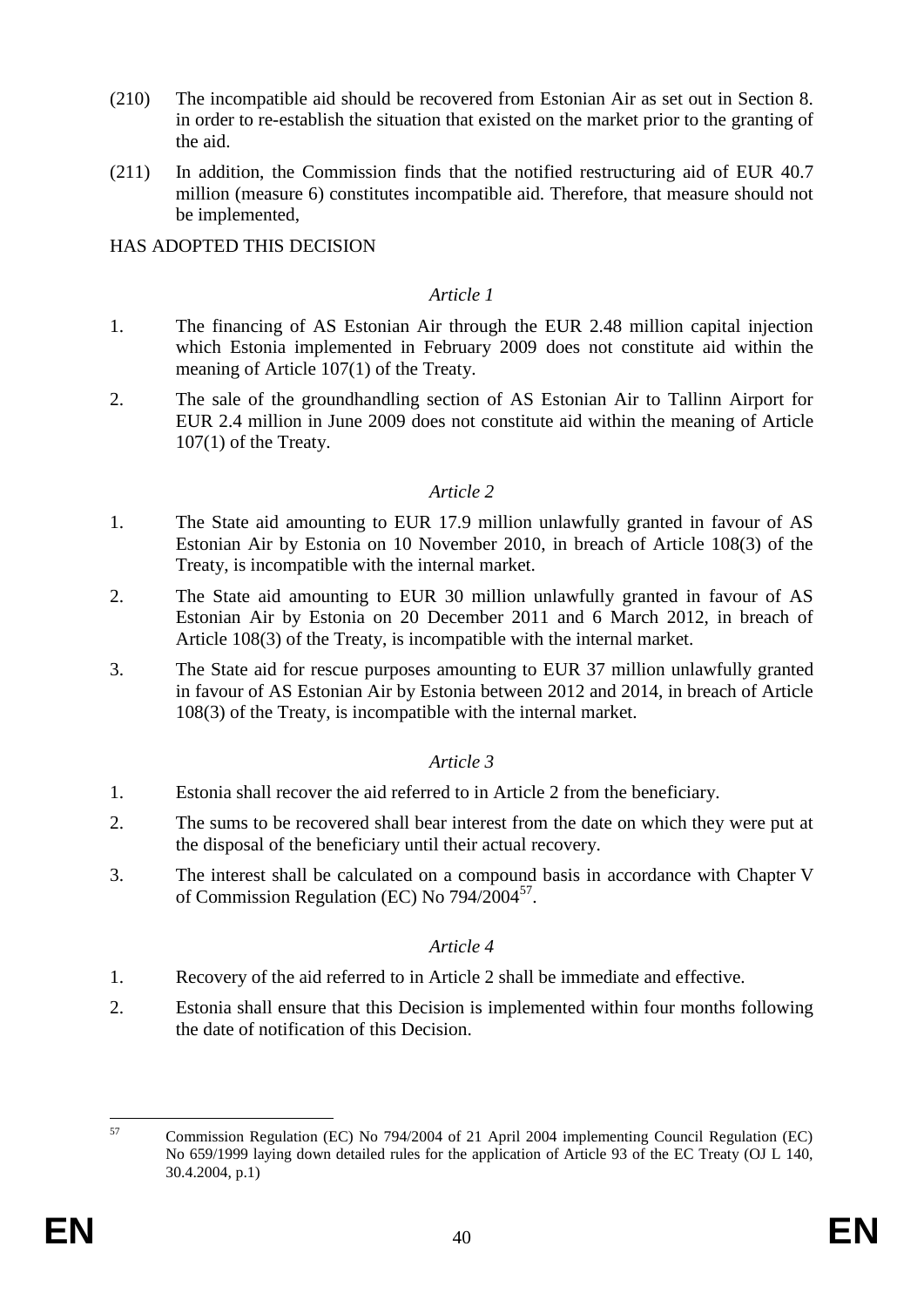## *Article 5*

- 1. The State aid for restructuring purposes which Estonia is planning to implement for AS Estonian Air, amounting to EUR 40.7 million, is incompatible with the internal market.
- 2. The aid shall accordingly not be implemented.

# *Article 6*

- 1. Within two months following notification of this Decision, Estonia shall submit the following information to the Commission:
	- (a) the total amount (principal and recovery interests) to be recovered from the beneficiary;
	- (b) a detailed description of the measures already taken and planned to comply with this Decision;
	- (c) documents demonstrating that the beneficiary has been ordered to repay the aid.
- 2. Estonia shall keep the Commission informed of the progress of the national measures taken to implement this Decision until recovery of the aid referred to in Article 2 has been completed. It shall immediately submit, on simple request by the Commission, information on the measures already taken and planned to comply with this Decision. It shall also provide detailed information concerning the amounts of aid and recovery interest already recovered from the beneficiary.

# *Article 7*

This Decision is addressed to the Republic of Estonia.

If the Decision contains confidential information which should not be published, please inform the Commission within fifteen working days of the date of receipt. If the Commission does not receive a reasoned request by that deadline, you will be deemed to agree to publication of the full text of the decision. Your request specifying the relevant information should be sent by registered letter or fax to: